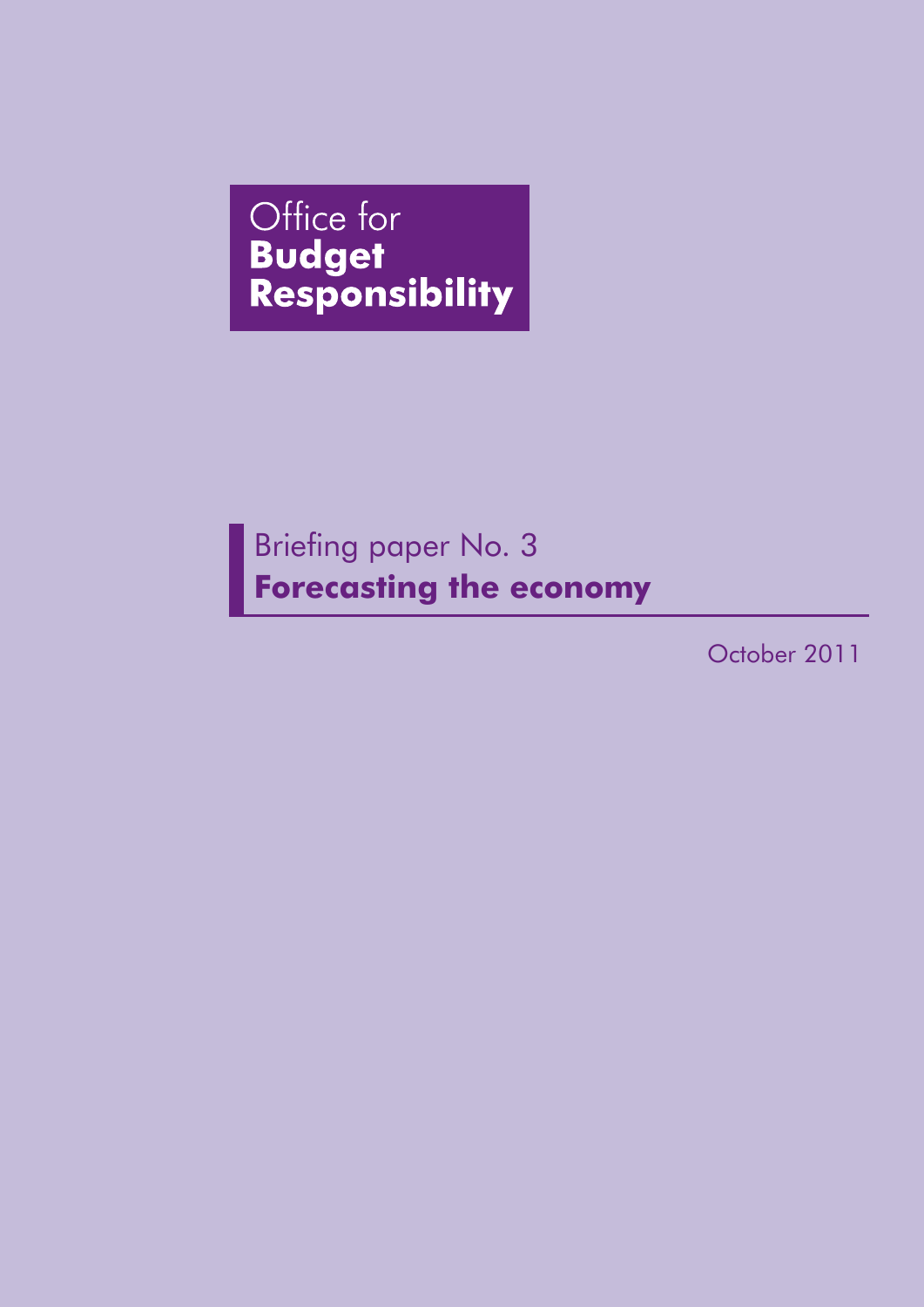© Crown copyright 2011

You may re-use this information (not including logos) free of charge in any format or medium, under the terms of the Open Government Licence. To view this licence, visit http://www.nationalarchives.gov.uk/doc/opengovernment-licence/ or write to the Information Policy Team, The National Archives, Kew, London TW9 4DU, or e-mail: psi@nationalarchives.gsi.gov.uk.

Any queries regarding this publication should be sent to us at: obrenquiries@obr.gsi.gov.uk

ISBN 978-1-84532-861-0 PU1203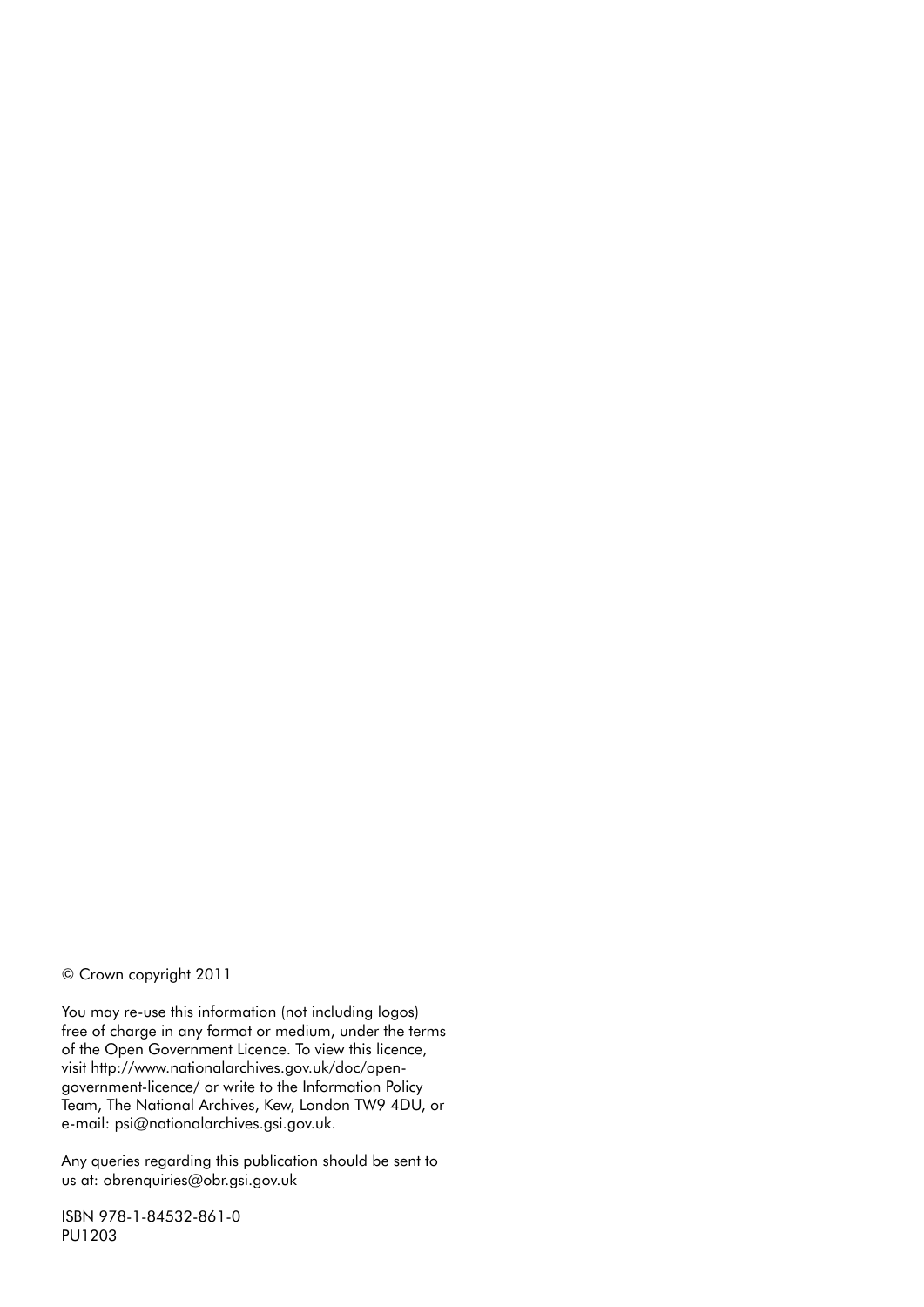# **Contents**

| Chapter 1 |                                                                |
|-----------|----------------------------------------------------------------|
|           |                                                                |
|           |                                                                |
| Chapter 2 |                                                                |
|           |                                                                |
|           |                                                                |
|           |                                                                |
|           |                                                                |
| Chapter 3 |                                                                |
|           |                                                                |
|           |                                                                |
|           |                                                                |
|           | Potential output, trend growth and the output gap 13           |
|           |                                                                |
|           |                                                                |
|           |                                                                |
|           |                                                                |
|           |                                                                |
|           |                                                                |
|           |                                                                |
| Annex A   |                                                                |
|           | Diagrammatic representation of the main macroeconomic model 46 |
| Annex B   |                                                                |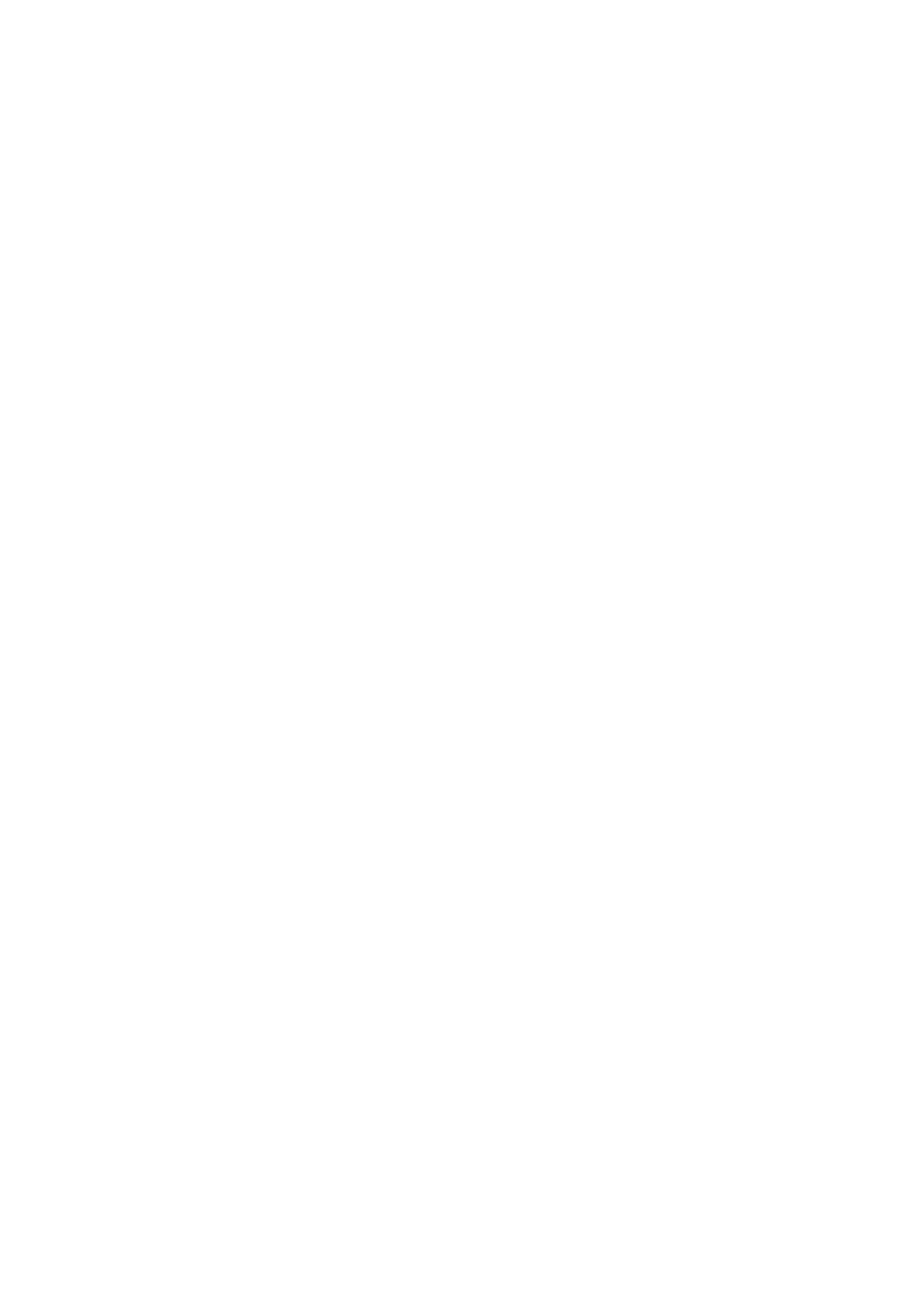# **1 Introduction**

# <span id="page-4-0"></span>**Aim and background**

- 1.1 The Office for Budget Responsibility (OBR) was created in 2010 to provide independent and authoritative analysis of the UK's public finances. Twice a year we produce medium-term forecasts for the economy and the public finances, which we present in our *Economic and fiscal outlook* (EFO) publications. These forecasts allow us to judge the Government's progress towards the fiscal targets that it has set itself.
- 1.2 The aim of this paper is to describe the way in which we produce our economic forecasts. This reflects our determination to make our forecasts and methods of working as transparent as possible, so as to increase public confidence in our work (although people may well disagree with the particular assumptions we make and conclusions we reach). This paper represents our current forecast approach, but this will be modified and updated over time as we identify potential improvements. Any such changes will be set out in the OBR's annual *Forecast evaluation report* (FER) and in any future editions of this paper.
- 1.3 This paper is the third in a series of briefing papers, designed to describe and explain our work and the material we present. All are available on our website (www.budgetresponsibility.independent.gov.uk). *Briefing paper No. 1: Forecasting the public finances* describes and explains our approach to forecasting the public finances and *Briefing paper No. 2: Estimating the output gap* explains the way in which we estimate the amount of spare capacity or excess demand in the economy.

#### Nature of the OBR economic forecast

- <span id="page-4-1"></span>1.4 Since our economic forecast is tailored to the needs of our fiscal forecast it has some distinctive features when compared with most other forecasts of the UK economy:
	- the Government's primary fiscal target the fiscal mandate is defined over a rolling five-year horizon and our fiscal and economic forecasts therefore extend over the same period. This is a longer horizon than forecast by the Bank of England in its *Inflation Reports* or the OECD in its *Economic Outlooks*. In any forecast over this horizon, the evolution of the supply potential of the economy is crucial in determining the scope for economic growth. An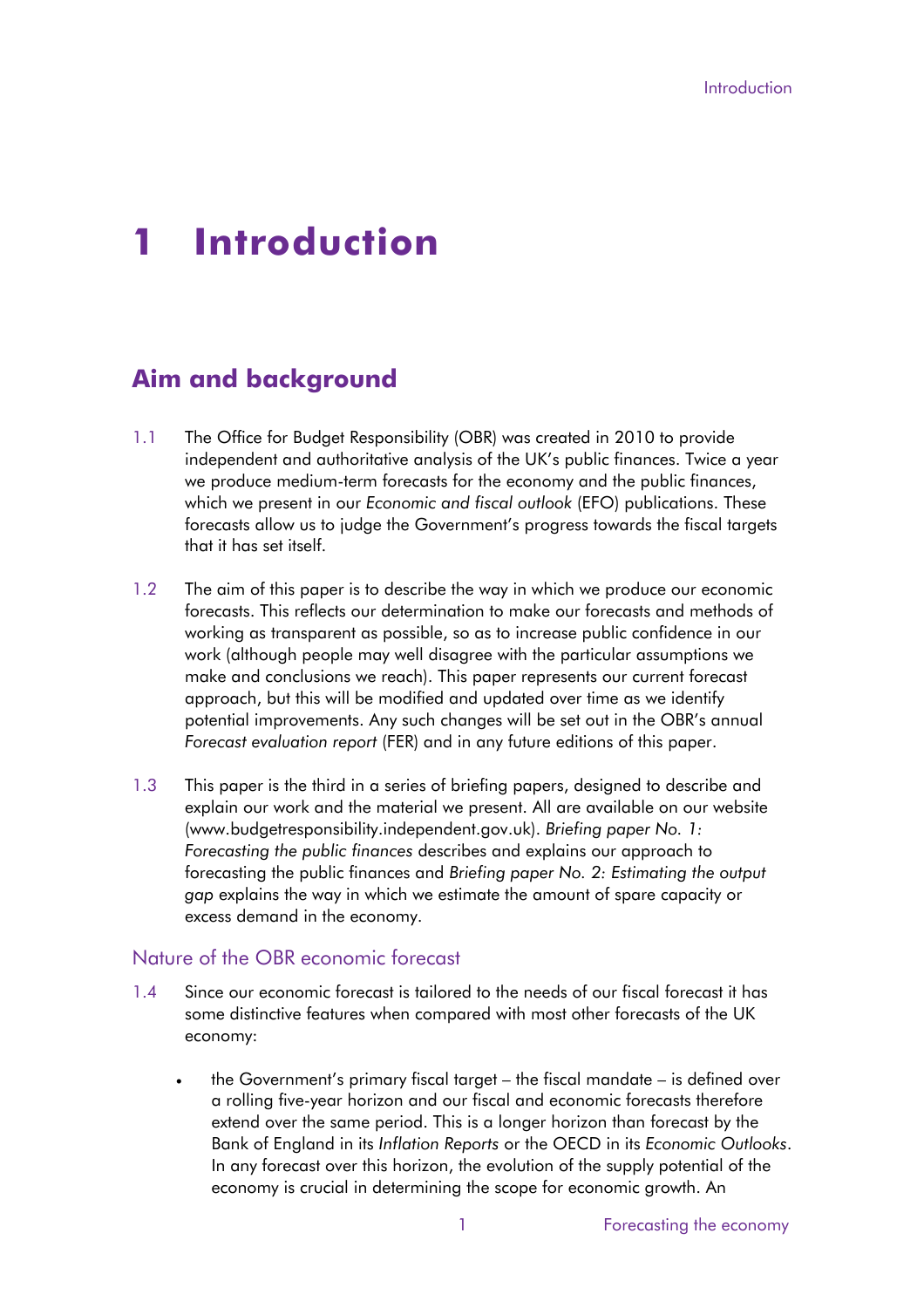assessment of supply potential therefore provides a medium-term anchor for the forecast;

- . the Government's fiscal mandate targets a cyclically-adjusted measure of the current budget balance – in other words, an estimate of what the balance would be if output in the economy was equal to the level consistent with stable inflation (i.e. the 'output gap' was zero). This again makes the forecast of supply potential especially important. We need to estimate the current and future size of the output gap to assess whether or not the Government is on course to achieve the fiscal mandate;
- tax receipts and government spending are strongly influenced by variables such as wages and salaries and nominal GDP. This means that we need to produce a detailed forecast of both the income and expenditure sides of the economy. Indeed, we need to present detailed forecasts of over 100 economic determinants, which are used to construct the fiscal forecasts. This is in marked contrast to, say, the Bank of England's Inflation Reports, which include published forecasts for only two variables – GDP growth and CPI inflation. Given the role of the forecast primarily as an input into our aggregate UK fiscal projections, we do not produce a detailed regional or sectoral breakdown of the output side of the economy, important and valuable though these are for other purposes;
- we also need to assess the potential impact on the economic outlook of any policy decisions announced by the Chancellor alongside our forecasts. We need to do this before the measures have been announced and before financial market participants and other interested parties have had a chance to respond to them; and
- considerable uncertainty lies around all economic forecasts. So when we present our results we quantify the confidence that people might place in them judging from past forecast errors. We also test the significance that key judgements in our forecast have for the public finances by creating and presenting alternative scenarios as well as our central view.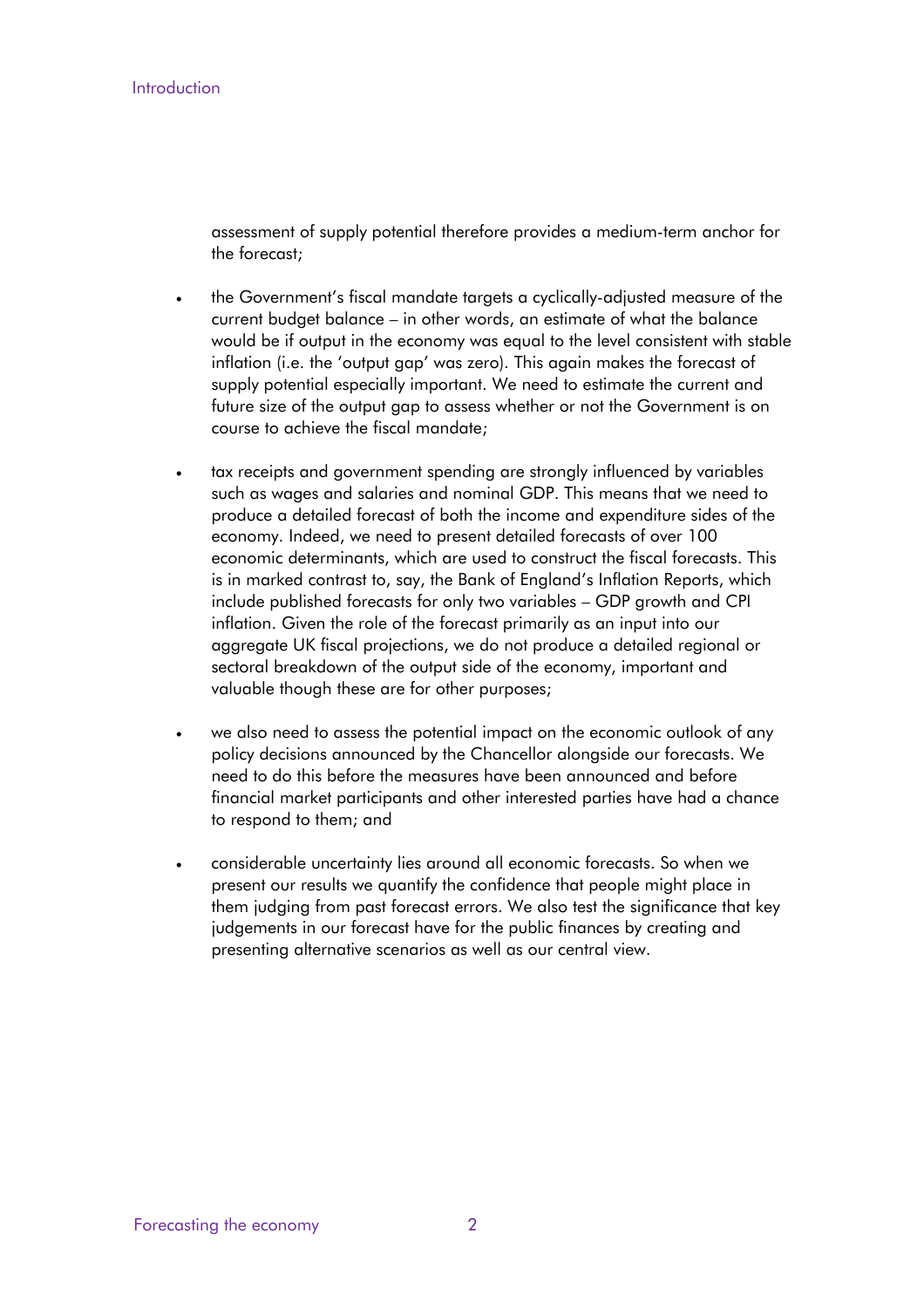## <span id="page-6-0"></span>**The forecasting process**

- 1.5 In constructing our economy forecast we consult widely with external forecasters and analysts in order to ensure we are aware of as much relevant data and evidence as possible. The forecast is then produced entirely by OBR staff using assumptions and judgements agreed by the Budget Responsibility Committee (BRC). This is a different process to the public finances forecast, described in *Briefing paper No. 1: Forecasting the public finances,* where individual forecasts of tax and expenditure are produced by experts in the relevant government departments, using models, assumptions and judgements agreed independently by the BRC, before being collated by OBR staff in order to construct forecasts of the fiscal aggregates.
- 1.6 Consistent with the *Charter for Budget Responsibility*, the date for publication of our economic and fiscal forecasts is set by the Chancellor. In the absence of exceptional circumstances, the Chancellor is required to provide us with at least 10 weeks notice of the publication date.
- 1.7 The economic forecasting process normally begins around two months before the proposed publication date. It starts with the production by OBR staff of an initial forecast that takes account of information that has emerged since the last published forecast. This includes ONS data, private sector survey evidence and developments in the domestic and international economic and financial environment. This initial view on the shape of the economic forecast - and of several key fiscal determinants (e.g. nominal GDP, consumption, wages and salaries) - allows us to start the process of producing the public finances forecast.
- 1.8 This is the start of an iterative process over several rounds with subsequent economy forecasts incorporating the output from the previous public finances forecast and vice versa. The economy and public finances forecasts are interdependent so these iterations ensure that the effects of changes to one element of the forecast are fully reflected in the forecast as a whole. The steps involved in producing a round of the fiscal forecast are described in detail in *Briefing paper No. 1: Forecasting the public finances.* As this process continues, new economic data releases are incorporated, the list of any policy measures to be included evolves and the BRC takes all the key economic judgements that guide the forecast.
- 1.9 During the process we engage with other economic forecasters in focus groups and bilateral meetings to foster knowledge sharing and improve our understanding of the economy and forecasting tools. The discussions can be on specific economic issues, like the world economy and credit conditions, or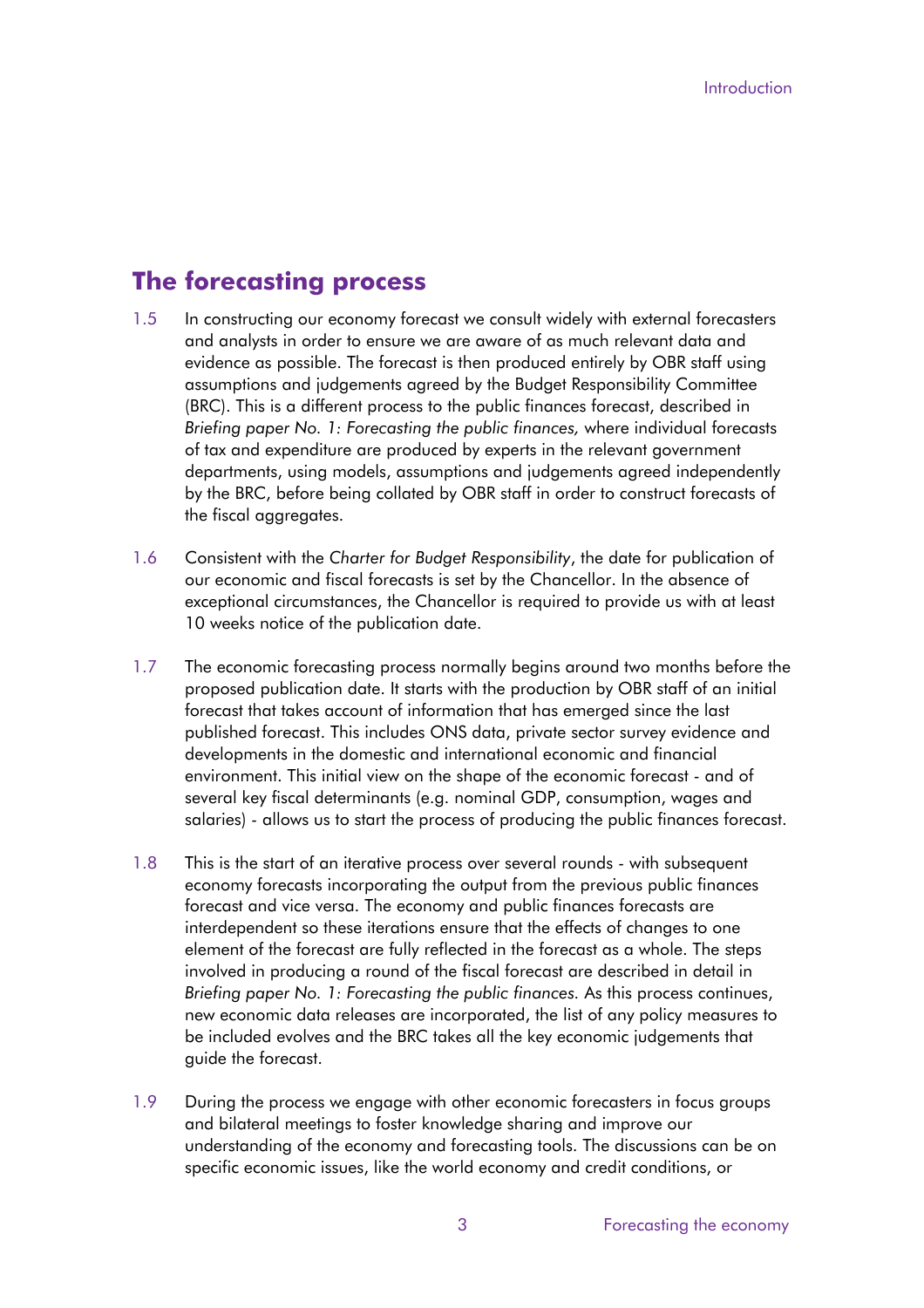Introduction

general knowledge-sharing sessions. We consult widely with representatives from the Bank of England, the National Institute of Economic and Social Research (NIESR), the European Commission (EC), the OECD and the IMF as well as government economists and other analysts. We are also active members of ONS expert groups, as well as of various working groups at the IMF, OECD and the EC.

- 1.10 We also assess the potential economic impact of any new policy measures that the Chancellor plans to announce alongside our forecast. It is for the BRC to judge whether these measures are likely to have a non-negligible impact on the economic outlook and, if so, how to adjust the forecast accordingly.
- 1.11 We aim to ensure that the final forecast incorporates as much information and data available at the time of publication. However, it is also important that we leave sufficient time after the forecast is finalised to allow us to produce the accompanying documentation to a high standard. This typically means finalising the forecast some days before publication, with the precise date typically depending on the timing of key data releases. If the Chancellor is announcing policy measures alongside our forecast, it is also important that we provide a stable final forecast in sufficient time to allow him to take his final policy decisions. Similarly, we need to know of any policy measures that may affect the forecast some days ahead of publication if they are to be properly incorporated.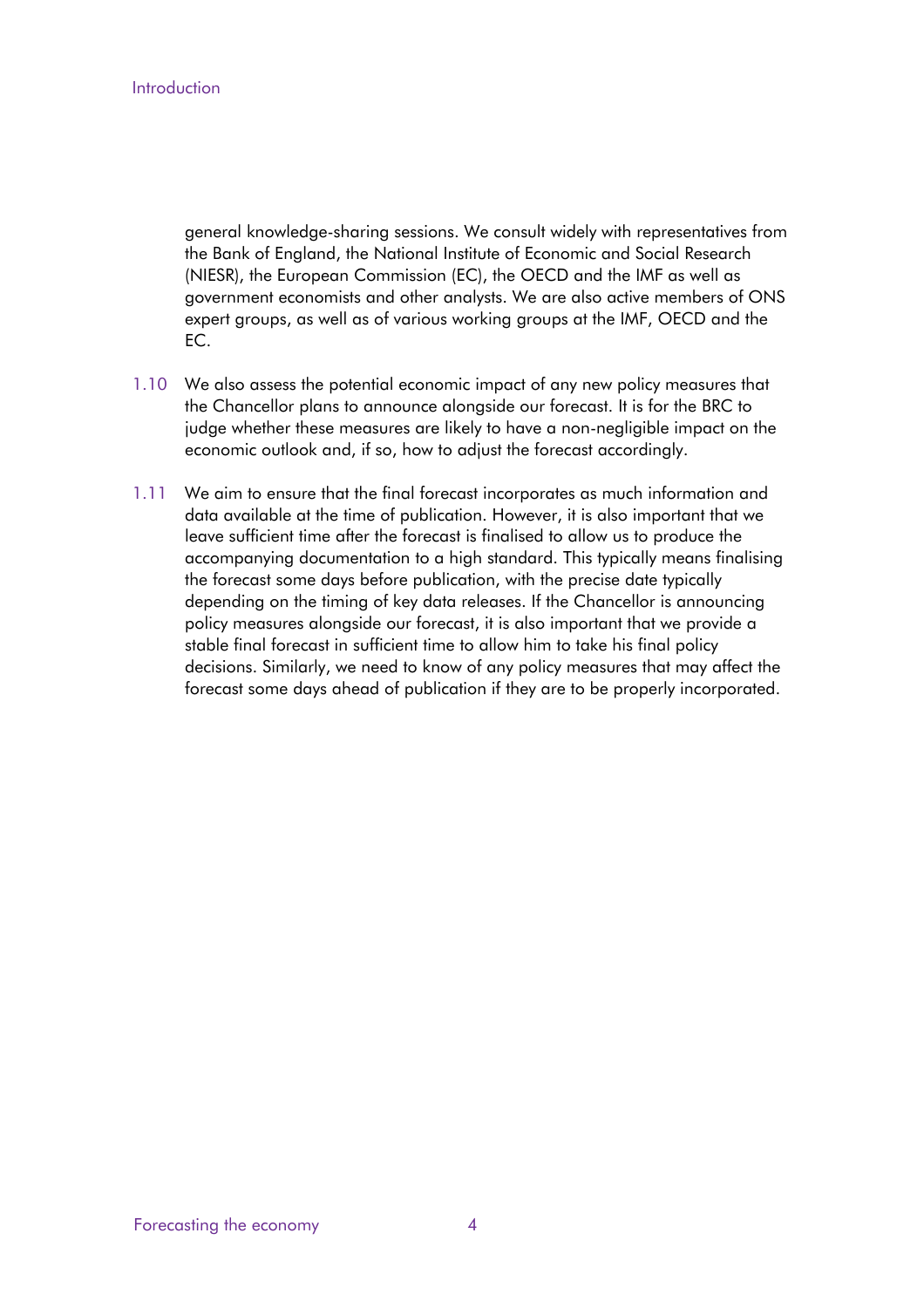# **2 Approach to economic forecasting**

# <span id="page-8-0"></span>**Introduction**

- 2.1 The OBR economic forecast is tailored to help us produce a forecast for the public finances and thereby judge progress towards the Government's two fiscal targets. As explained in Chapter 1, this makes the forecast different from many other forecasts of the UK economy, with a greater range of economic variables and more focus on the supply and income side of the economy.
- 2.2 This chapter discusses how our forecast process combines the use of various economic models and statistical techniques with the application of judgement. Our main tool for producing the forecast is a large-scale macroeconomic model, but we also use various auxiliary analytical tools, examine recent data and assess alternative economic forecasts. As in all forecasts, models can only get you so far and judgement plays the vital role. The eventual judgements made are the responsibility of the members of the BRC.
- 2.3 The forecast process is not designed simply to result in a table of figures that satisfy the appropriate accounting identities. It is also designed to provide a narrative explaining how we think the economy will evolve and why. The use of the macroeconomic model helps to ensure that the forecast, and the narrative which explains it, are both internally consistent and consistent with economic theory.

# <span id="page-8-1"></span>**The role of models**

- 2.4 An econometric model describes how sets of exogenous variables (i.e. determined outside the model, such as the oil price), policy instruments and economic shocks determine a set of endogenous variables (e.g. inflation). An econometric model is not a prerequisite for producing a forecast, and given the way in which we emphasise the central role of judgement in the forecast process it might be deemed a distraction. But the use of a model as a forecasting tool is helpful for at least two reasons:
	- first, it provides a formal representation of how the economy has worked in the past, and the ways in which different aspects of behaviour are related, thus providing a guide to future behaviour; and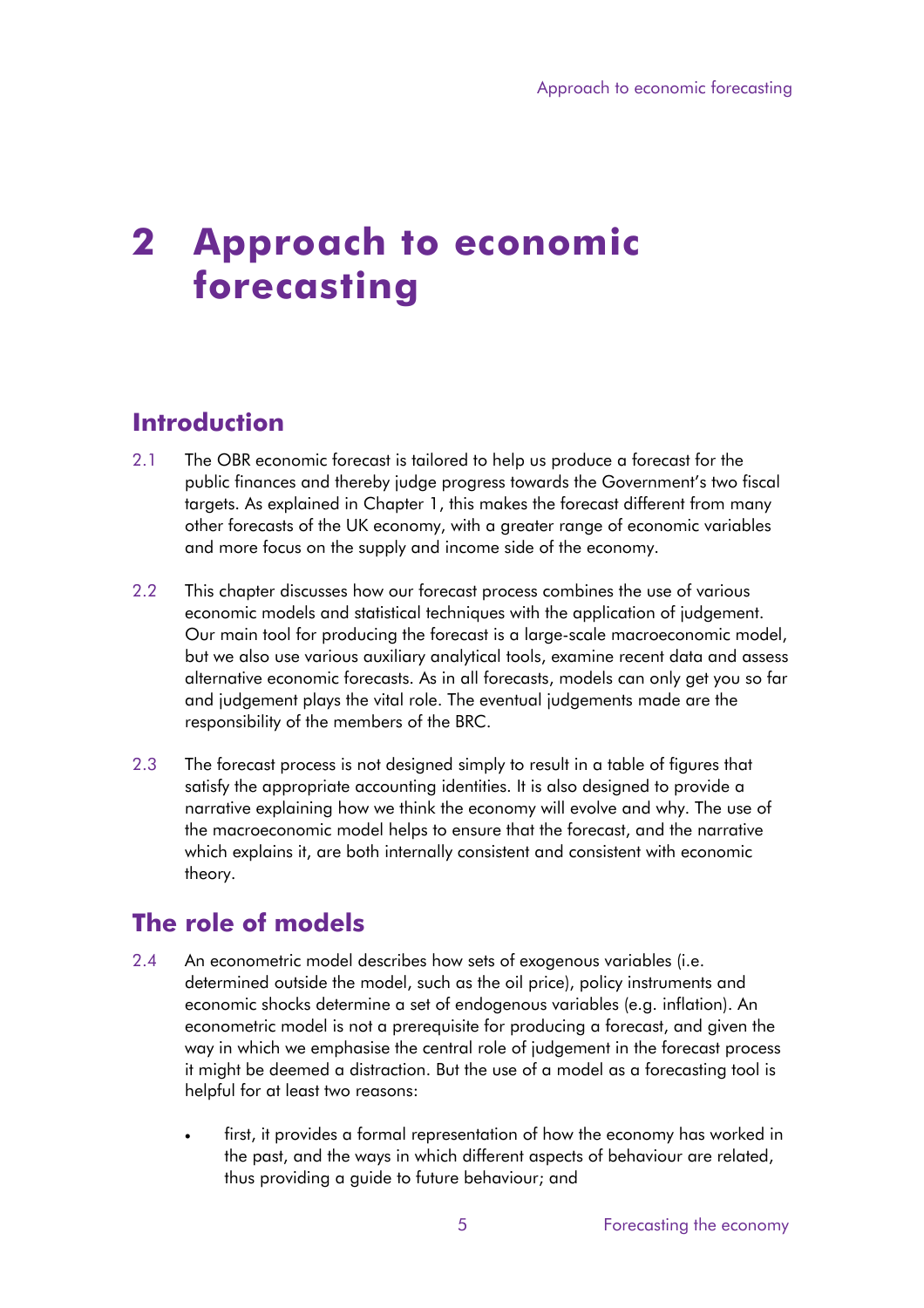- second, it provides a framework for bringing together, in a consistent and systematic way, a large amount of information. This second aspect is especially important for the OBR as we need to produce highly disaggregated forecasts of the economy in order to provide the revenue and spending projections that are important for fiscal policy decisions – see Chapter 1. It is essential that these are internally consistent.
- 2.5 Forecasting models can themselves be broadly split into two categories. Behavioural or structural models are based on economic theory about how agents in the economy operate. These models require assumptions about the nature of the economy. Statistical or technical models, on the other hand, rely more on statistical patterns in the data. These models in general require fewer assumptions about the structure of the economy.

## Statistical or technical models

- 2.6 It is generally acknowledged that there is a trade-off in macroeconomic modelling between the theoretical coherence of a model (i.e. the assumptions it makes about how the economy functions) and its empirical coherence (i.e. how well it is able to replicate historical data).<sup>[1](#page-4-1)</sup> More statistical approaches to forecasting, such as VAR and ARIMA models, can often perform well empirically and do better at fitting the data than models with stronger theoretical foundations, particularly over short-time horizons. However, they have the drawback of being less able to offer an intuitive economic explanation of the data/forecast.[2](#page-9-0)
- 2.7 Unsurprisingly, forecasters involved in policy-making have therefore been more attracted to models towards the structure-based end of the trade-off than to statistical 'black boxes'. This is because they more readily lend themselves to telling an economic narrative and to answering 'what if?' questions.<sup>[3](#page-9-1)</sup> In practice, our application of statistical models tends to be restricted to specific areas of the forecast, where there is a particular puzzle in the data that is not well explained by our macroeconomic model.

## Structural or behavioural models

2.8 Structural models allow outputs in a given forecast to be traced back through the model's structure as the result of the interaction of a number of economic mechanisms and judgements. With structural models it is therefore possible to

<sup>1</sup> See, for example, Pagan (2003)

<span id="page-9-0"></span><sup>2</sup> Clements and Hendry (2002)

<span id="page-9-1"></span><sup>&</sup>lt;sup>3</sup> See Smith (1998) for a discussion of this point.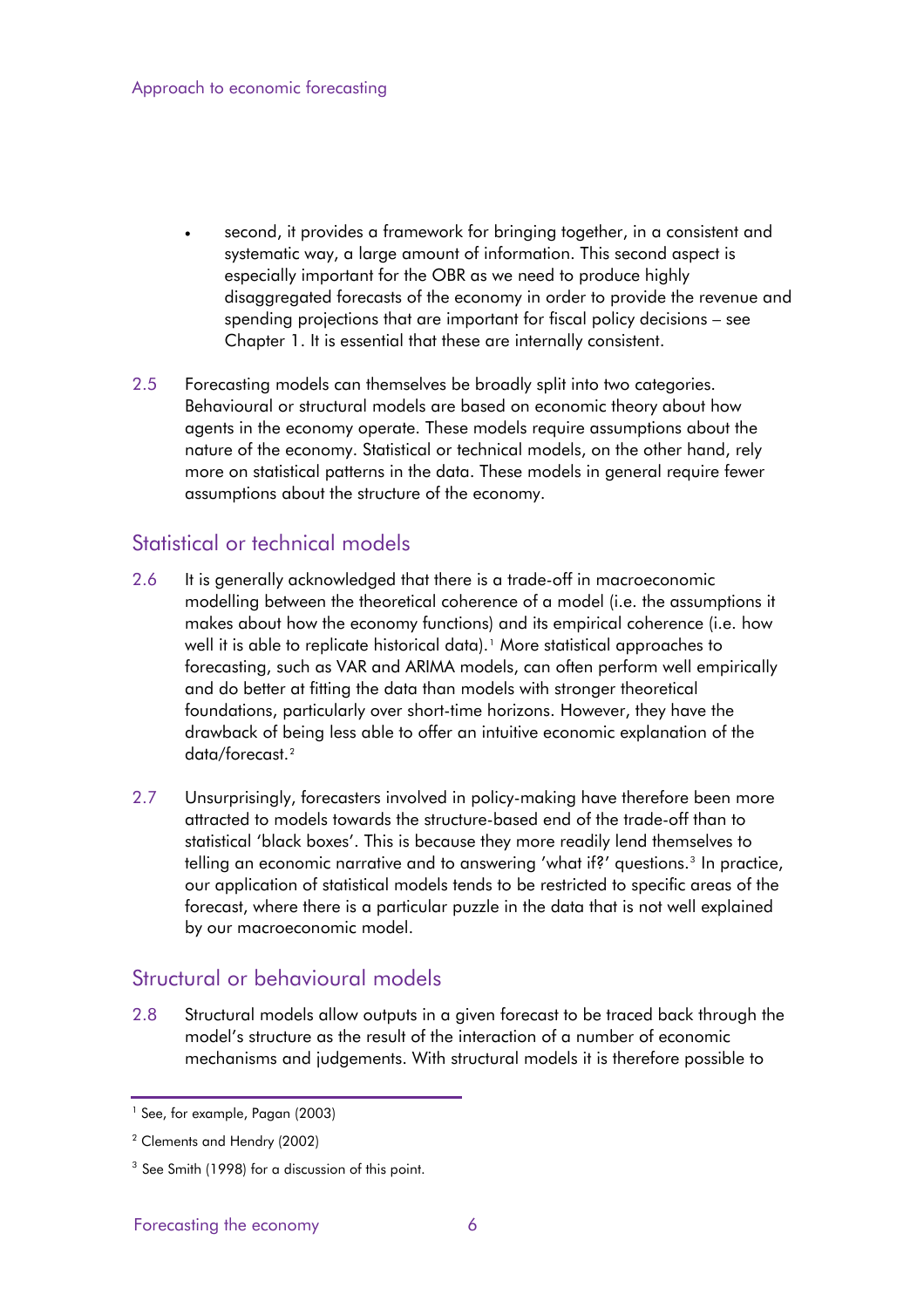assess the plausibility of the economic mechanisms from which the forecast stems and to assess whether the size and timing of the effects associated with the different model variables are consistent with past experience.

2.9 Structural models attempt to describe the behaviour of the economy, but to be useful they also need to be tractable – there is some trade-off between theoretical and variable completeness and the ability to understand and describe the results that emerge. There can be a temptation to add increasing layers to a single model to attempt to explain more and more of the data, but if a structural model is too sophisticated, it can end up becoming almost as intractable as a statistical model.

### The OBR's macroeconomic model

- 2.10 We use a large-scale macroeconomic model as the main vehicle for the economic forecast. The model was originally designed and developed by the Treasury, but is now jointly maintained and developed by the Treasury and the OBR. In the event that our needs or views on what the model should contain diverged, the OBR would reserve the right to maintain an exclusive version. It very important to emphasise that the model is a tool to which considerable judgement is applied and that co-ownership of the model in no way compromises the ability of the OBR to undertake independent forecasts.
- 2.11 The model is principally a model of the economic activity described and recorded in the National Accounts published by the ONS. It is a set of relationships between various economic variables. Some of these relationships are accounting identities, some are technical relationships and the rest are behavioural (or econometric) equations. The behavioural equations are based on economic theory and statistical analyses of how the economy has behaved in the past. For example, the equation for households' spending says that such spending has responded in the past to changes in real incomes, interest rates and wealth.
- 2.12 The behavioural equations in the model are the main way in which information about how the economy has behaved in the past is taken into account in the forecast. Some variables in the model are determined neither by accounting identities, nor behavioural equations, but take values chosen by the forecaster and are often informed by the use of other analytical tools. Such variables are known as exogenous variables and include, for example, oil prices and debt interest payments, which are taken from futures curves and are modelled separately by the Debt Management Office (DMO) respectively.
- 2.13 Large macroeconomic models vary in their degree of sophistication and complexity. The structure of our model provides the flexibility we need to apply judgement to our forecasts in a tractable way. Annex A includes a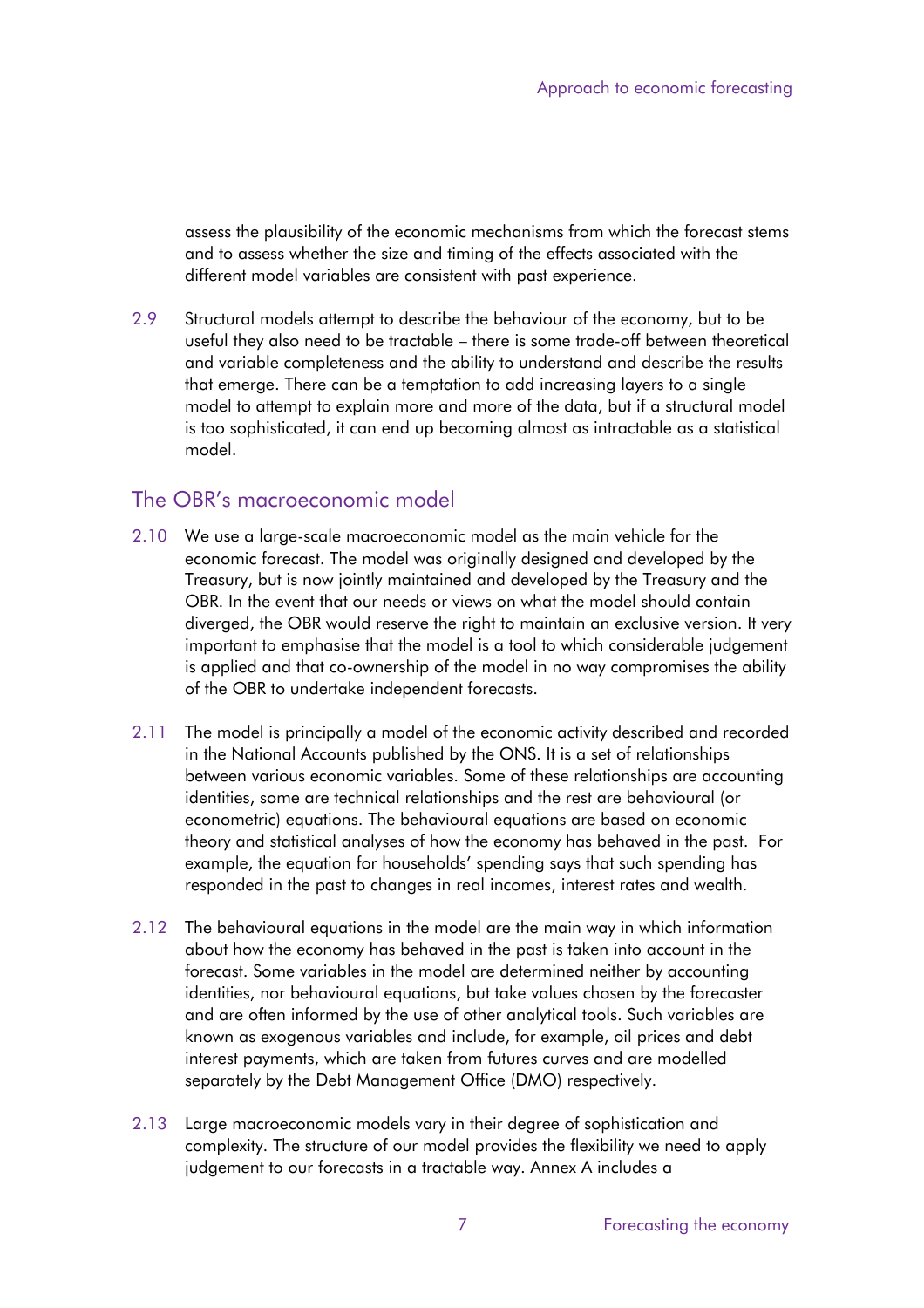diagrammatical representation of the model's structure and interactions. The full public version of the model was last published by the Treasury in 2008,<sup>4</sup> although inevitably the published version is somewhat out of date as it take s time to document ongoing changes .

- 2.14 Our empirical analysis is also not confined to or constrained by the structure of our main model. An example is the interim OBR's assessment of the effect of oil prices on the economy, which was analysed using a smaller model.<sup>[5](#page-11-1)</sup> Use of a dedicated small model can often be more appropriate when analysing a specific economic relationship than deployment of a full-scale model. The results of small model simulations can also be used as a cross-check against the plausibility of forecasts and analysis derived from the main model.
- 2.15 Insights from these more specific investigations are occasionally incorporated into the single main model. But often *ad hoc* adjustments of this sort would not be expected to improve the performance of the main model and it is probably better to use a variety of different models and apply judgement accordingly.

# <span id="page-11-0"></span>**The role of judgement**

- 2.16 Producing forecasts has never been solely a matter of cranking the handle of an econometric model. Models are an imperfect representation of the world. They are necessarily simplifications of reality. Forecasters are typically confronted with at least some key behavioural equations that do not explain the recent past well. The forecaster has first to try to identify the reasons for this, and then decide whether the unexplained element of behaviour – the equation 'residual' or 'error' – will stay the same, get bigger or get smaller.
- 2.17 A relatively straightforward example is the weather. If unseasonable weather was to be experienced at the time an economic forecast is being made, and as economic data is only reported with a lag, the effects on the economy would not be known for some time. The forecaster could make an adjustment to the modelproduced forecast to allow for their judgement of the likely impact on the economy.
- <span id="page-11-2"></span>2.18 The most important parts of any forecast are the judgements that underpin it. But a model requires us to recognise the implications of each judgement throughout the economy. The model aids the forecasting process by imposing some discipline in the consistency of the judgements made. If an adjustment is made to

<sup>4</sup> HM Treasury (2008)

<span id="page-11-1"></span><sup>5</sup> OBR (2010)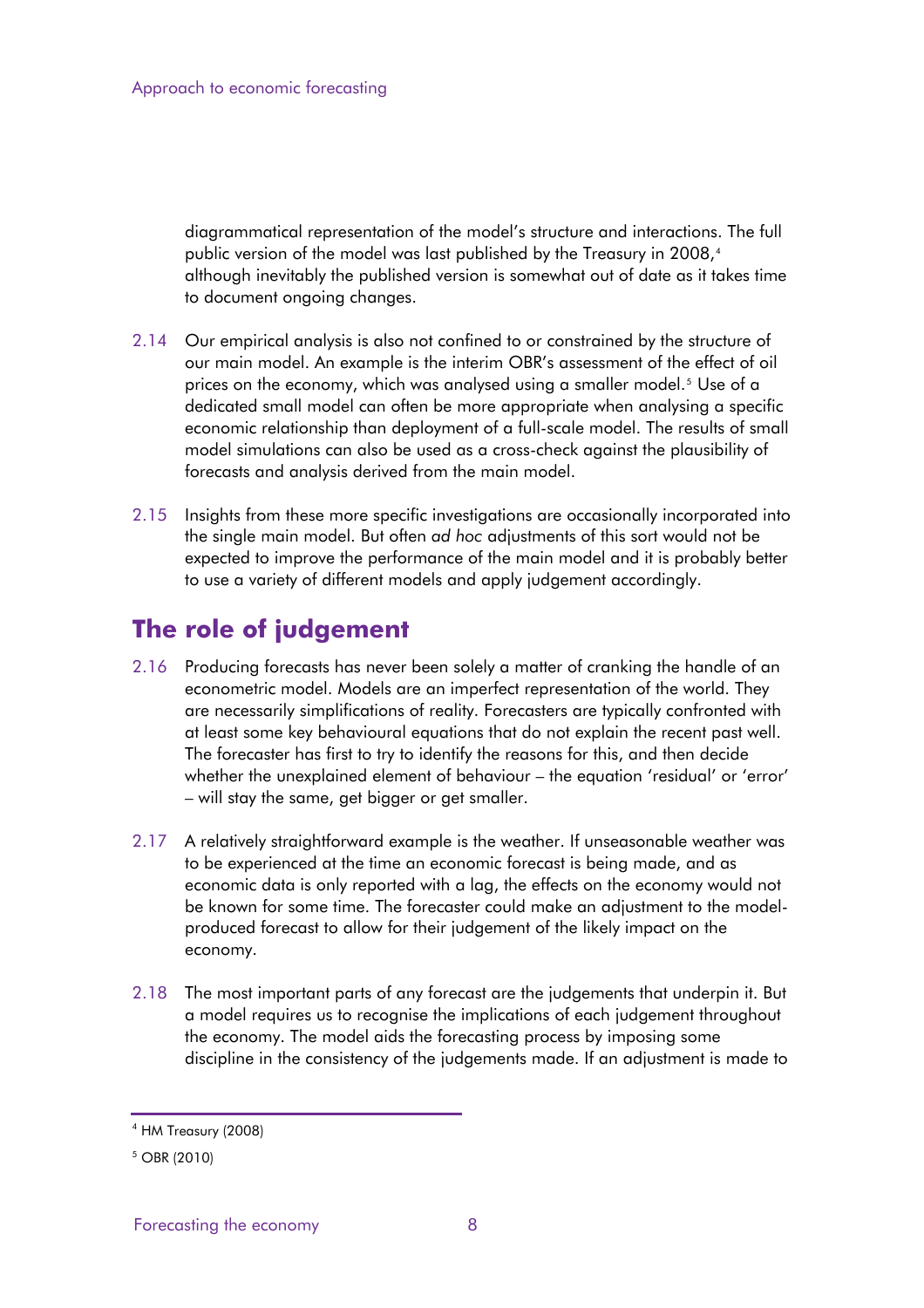the forecast path for a particular variable, the model forces us to acknowledge the possible implications for other behavioural relationships.

- 2.19 Because judgement is so central, the robustness of a forecast is as dependent on the economic reasoning underpinning it as on the data that has been used to construct it. A forecast should be evaluated against these judgements as well as the numerical size of any forecast error. For example, consumption may turn out to be weaker than forecast. As important as the size of the error is understanding the source of the error. Consumption may have been weaker because households decided to save more than forecast for a given income level, or incomes may have been weaker than forecast and the saving response correctly judged. It is therefore important to evaluate the forecast description of household behaviour as well as the size of the error.
- 2.20 There is evidence that the use of judgement generally improves forecasts.<sup>[6](#page-11-2)</sup> This is at least in part because the forecasting process is distinct from the modelling process. Theory and experience tell us that the source of forecast failure is usually to be found in shifts in the means of equilibrium relationships and in the growth rates of exogenous variables.[7](#page-12-1) Neither of these factors affect a model's usefulness in policy analysis, yet either can destroy the model's forecasts, unless the model user is able to correct them by applying judgement.

# <span id="page-12-0"></span>**The accuracy of forecasts and the use of fan charts**

- 2.21 HM Treasury has a long history of publishing assessments of its forecasting performance and average forecast errors for key variables were regularly published alongside its forecasts.<sup>[8](#page-12-2)</sup> The OBR will build on this approach by publishing annual *Forecast evaluation reports*, which will assess our economic forecasting record transparently and in detail. Reflecting on the performance of past forecasts is a necessary, and sometimes cathartic, process that helps to direct model development work to the areas of the forecast that need it most. An examination of where errors were made and their causes also serves to improve our understanding of the economy.
- 2.22 One complication is that data are subject to revision, so it can be difficult to know the vintage of data against which to assess forecast performance. In practice,

<sup>6</sup> See, for example, Wallis and Whitley (1991). Also, Groen, Kapetanios & Price (2009) compare the Bank of England's Inflation Report quarterly forecasts for growth and inflation to real-time benchmark forecasts. They find that although the GDP forecasts are inferior, the Inflation Report inflation forecasts clearly dominate, and that: *"This result appears to reflect the importance of judgement."*

<span id="page-12-1"></span> $7$  Clements and Hendry (2002)

<span id="page-12-2"></span><sup>8</sup> Melliss and Whittaker (1998)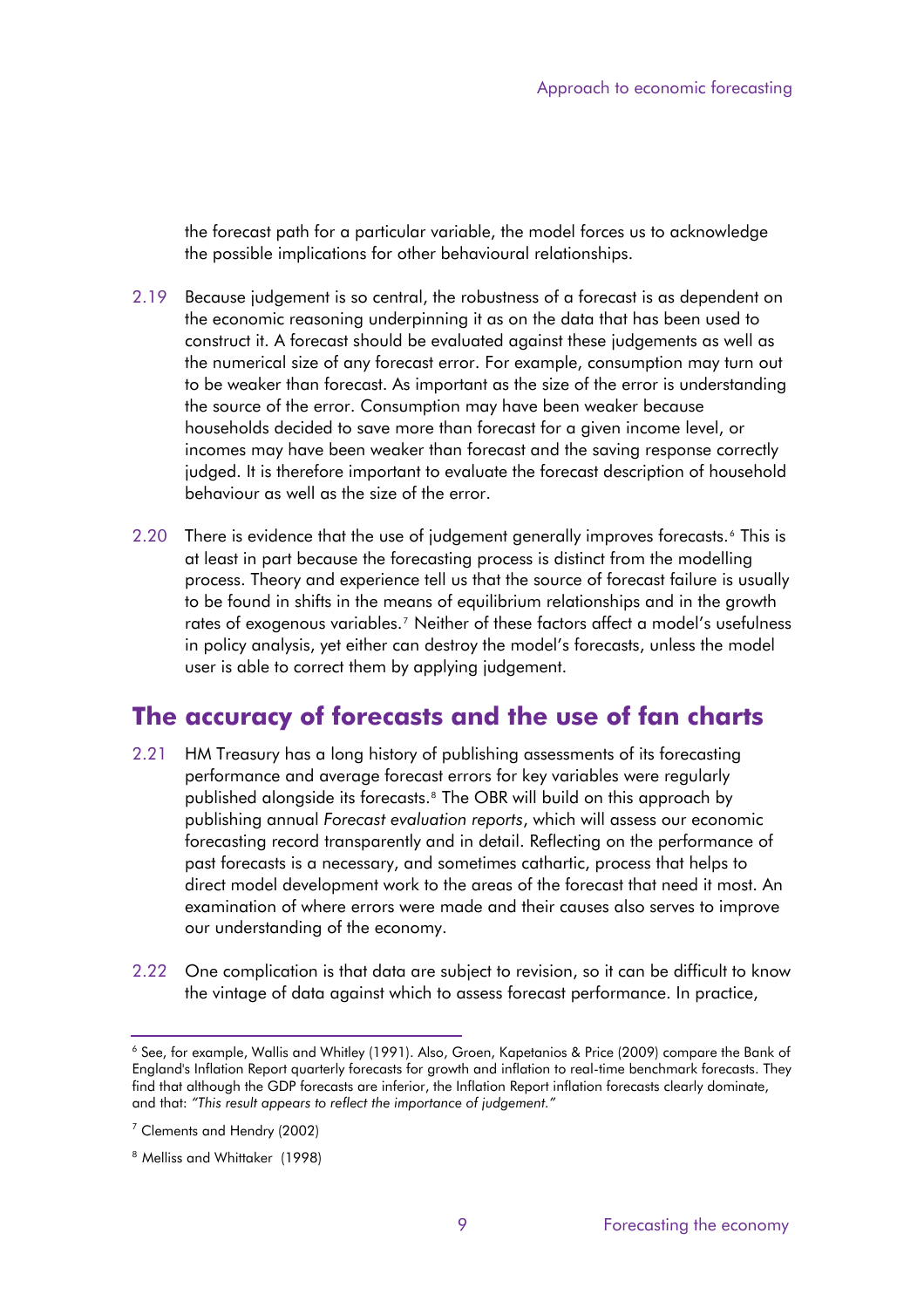forecasts are often subject to considerable scrutiny using relatively early vintages of the data, which is not unreasonable given the importance of forecasts in shaping policymakers' actions. But our FER will generally evaluate forecasts against outturns once they have been through the main ONS Blue Book balancing process. In principle, we are attempting to forecast 'final' releases of the data, but the data is never really final – revisions in the Blue Books can go as far back as 1948. Furthermore, we do not assume that ONS data will be revised in a particular direction when we produce our forecasts. We forecast, but – unlike, say, the Bank of England - we do not backcast too.

2.23 The publication of a point estimate of GDP alone would tend to underplay the considerable uncertainties surrounding our central forecast. In order to emphasise this, we present our central forecasts with a fan chart showing the probability distribution of possible outcomes based on past forecast errors. In practice, the probability that any particular forecast will be precisely correct is close to zero. For the accuracy of the fiscal forecast, getting the key judgements underpinning the economic forecast roughly right – such as those surrounding the composition of growth (which is crucial for forecasts of tax revenue) can be as important as the precision of the headline GDP estimate.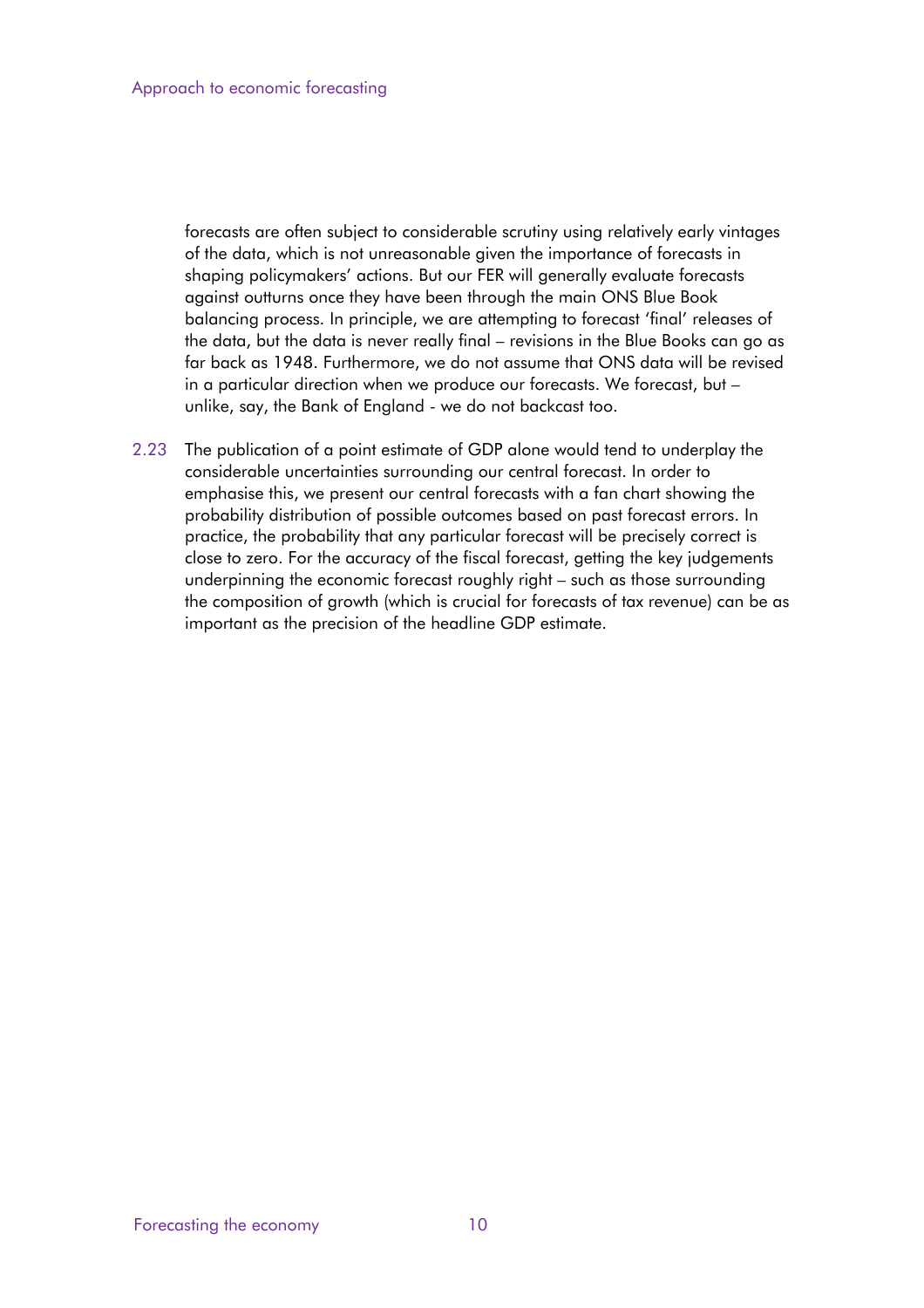# **3 Forecasting the economy**

# <span id="page-14-0"></span>**Introduction**

- 3.1 This chapter explains how we produce our forecast of the UK economy in detail. We start with an explanation of how we obtain asset price and interest rate projections and the role of monetary policy in our forecast. This is followed by a description of how we estimate the cyclical position of the economy and its growth potential. We then set out the approach we take to forecasting GDP, drawing a distinction between our near- and medium-term approaches. A description of how we construct our expenditure and income measure forecasts follows, after which we discuss our approach to forecasting inflation and the nominal side of the economy. We then set out how we assess prospects for the labour market, the global economy and then the outlook for credit conditions. We conclude by explaining how we produce the economic scenarios we publish alongside our central forecasts.
- 3.2 Our main macroeconomic model helps to bring together all the different elements of the forecast to produce a consistent outlook. As described in this chapter, the forecast for each component is produced using a combination of judgement, the main model and other analytical tools.

# <span id="page-14-1"></span>**Asset prices and interest rates**

- 3.3 Each forecast requires assumptions to be made about a number of variables that we do not forecast directly. In general these are asset prices whose value is determined on, or influenced by, global markets. The main conditioning assumptions and data sources used in our forecast are:
	- oil prices path implied by the Brent crude futures curve on the collection date;[1](#page-12-2)
	- world interest rates trade-weighted averages collected from interest rate futures markets on the collection date;

<span id="page-14-2"></span><sup>&</sup>lt;sup>1</sup> The date that we use as a basis for a particular forecast.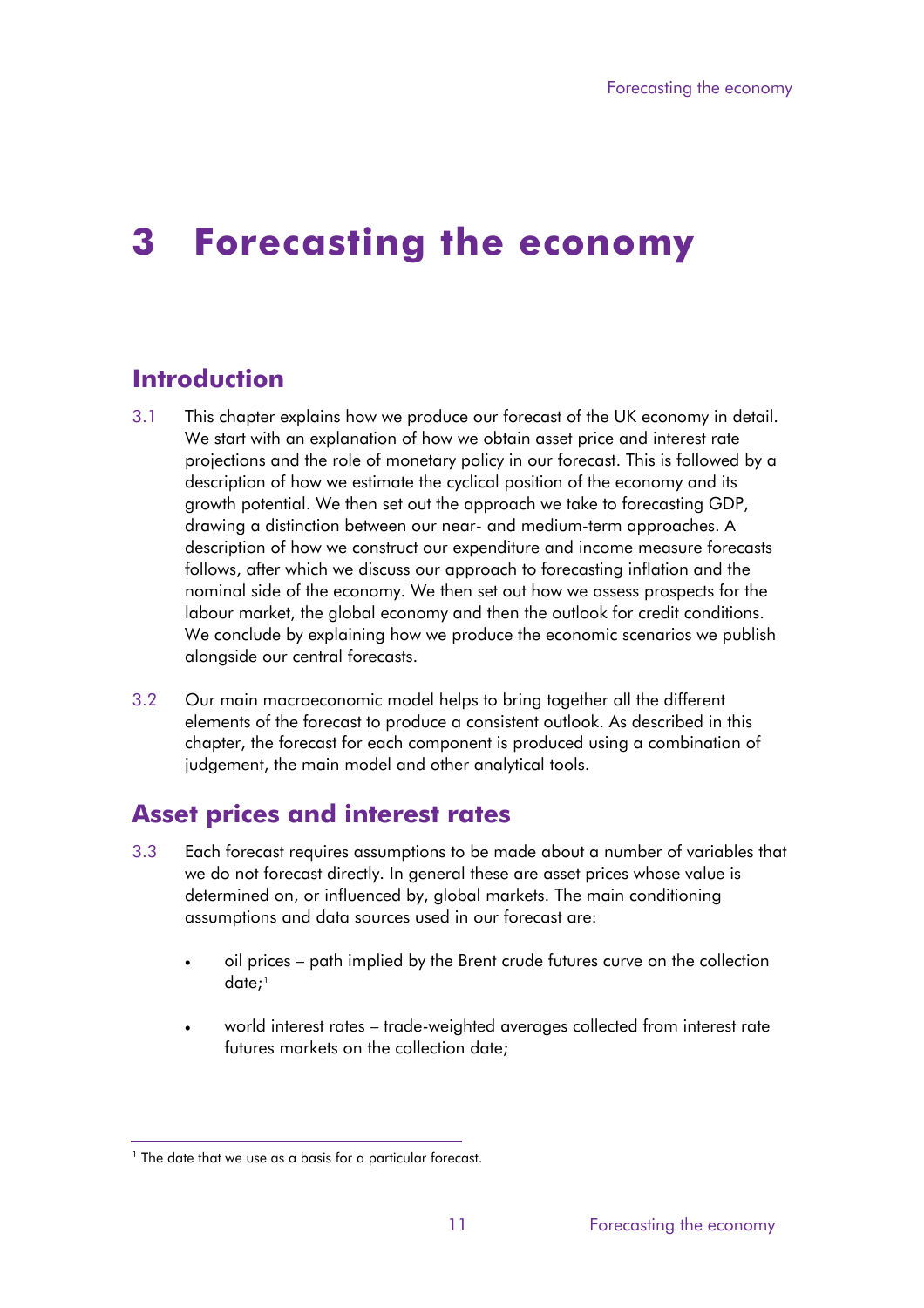- equity prices the starting point is a 10 working day average of the FTSE all share index up to and including the collection date. Prices are then assumed to grow in line with nominal GDP;
- UK interest rates the expected paths of a number of UK interest rate variables are derived from financial market instruments. For each variable we take an average of the market-implied path for each of the 10 days up to and including our collection date;
- exchange rate the trade-weighted sterling effective exchange rate index (ERI) is assumed to follow a path implied by the uncovered interest parity condition (i.e. exchange rates are forecast to move such that interest rate differentials between the UK and the rest of the world are eliminated); and
- house prices we use the median expectations in the Treasury's Comparison of Independent Forecasts for year-end (Q4) annual inflation of those external organisations who forecast Communities and Local Government (CLG) house price inflation. This is used for the first two years of the forecast. Thereafter house price inflation is assumed to rise broadly in line with the long-term average rate of earnings growth.
- 3.4 Modelling asset prices is very difficult, particularly in the short term, and it has been shown that economic models rarely outperform a random walk model.<sup>[2](#page-14-2)</sup> Under this theory, the best forecast of the future price of an asset or currency is today's price. This is why we take a transparent and simple assumption-based approach to forecasting asset prices. Fluctuations in asset prices are unpredictable and can have significant effects on the accuracy of the economic forecast. Fair  $(2010)^3$  $(2010)^3$ , suggests that between a quarter and a third of the twoyear-ahead forecast error in GDP growth for the United States between 1954 and 2009, may be attributable to unpredictable asset price changes.

## <span id="page-15-0"></span>**Monetary policy**

3.5 An important anchoring assumption in our forecast is that monetary policy succeeds in bringing inflation back to target over the forecast horizon. When this is coupled with a view that, over the medium term, the most important driver of inflation is domestic price pressures, and that these are well-represented by the output gap, the implication is that monetary policy will act to close the output gap over time by acting to stimulate or soften aggregate demand.

<span id="page-15-2"></span> $<sup>2</sup>$  See Meese and Rogoff (1983)</sup>

<span id="page-15-1"></span> $3$  See Fair (2010)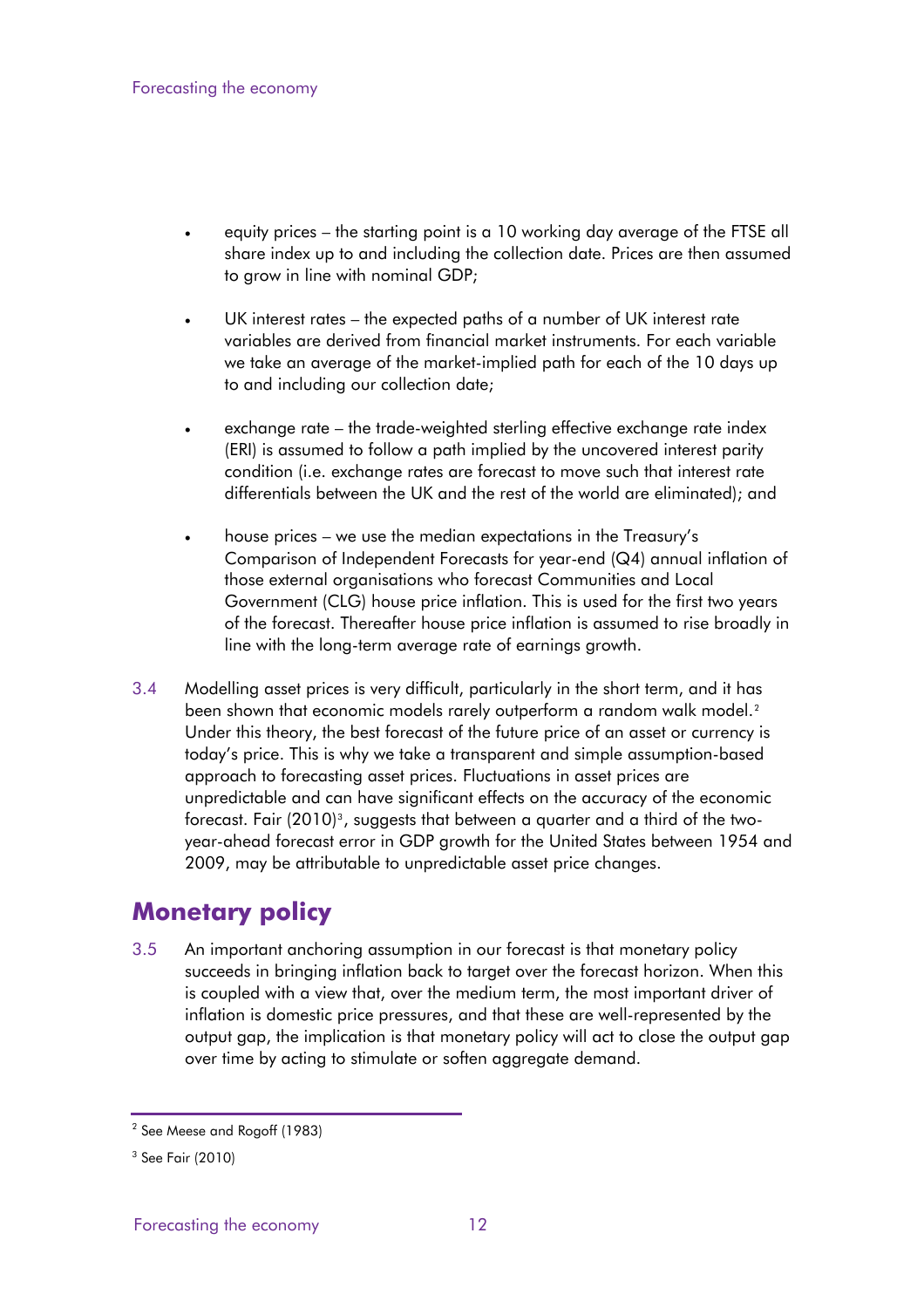- 3.6 In our model, there is no equation that captures the way monetary policy is implemented (i.e. it is 'exogenous'). Neither is there a direct linkage between policy rates and the output gap. Instead, our expectations of what the Bank of England will be able to do to return actual output to potential, while bringing inflation back to target, are implicitly incorporated into our forecast of the output gap. Of course, when we see market expectations of policy rates move between forecasts we take this on board in our assessment of the growth outlook.
- 3.7 For the purposes of producing the alternative economic scenarios we present in our *Economic and fiscal outlooks*, we use a simple rule to illustrate how monetary policy might react if the economy were to deviate from our central projection.<sup>[4](#page-15-2)</sup> In principle, we could take a similar approach for our central forecast by estimating a central bank reaction function, such as a Taylor rule. However, it is likely that the forecast error introduced by the imprecise estimation of such a rule would outweigh the benefits of a forecast-consistent interest rate path. Furthermore, this approach would require us to model the effect of a different policy rate path on all the other financial market variables required to produce the economic and fiscal forecasts. In parallel, the DMO, which feeds debt interest projections into the public finances forecast, would have to do the same for a wide range of financial market instruments. $^{\mathrm{5}}$  $^{\mathrm{5}}$  $^{\mathrm{5}}$
- 3.8 We could potentially move away from our current approach if we believed that market expectations were not appropriate for use in our central projection. This could be the case ahead of significant fiscal adjustments, where the size or detail of the adjustment is unanticipated by market participants.

# <span id="page-16-0"></span>**Potential output, trend growth and the output gap**

## The output gap

3.9 We begin the economic forecast process by estimating the size of the 'output gap' between the economy's actual output and the 'potential' level consistent with stable inflation. A negative output gap corresponds with low rates of capital and labour utilisation and spare capacity in the economy; a positive output gap is associated with high rates of resource utilisation and, in the event that the economy is operating significantly above trend, evidence of excess demand or 'overheating'. Further information on our approach to forecasting the output gap is set out in *Briefing paper No. 2: Estimating the output gap*.

<sup>4</sup> This is discussed further in the economic scenarios section of this paper.

<span id="page-16-2"></span><span id="page-16-1"></span> $^5$ Market-derived measures of interest rate expectations will be inconsistent with our central forecast insofar as market participants may have different expectations of the outlook for GDP and inflation and the extent to which the Bank is able to offset demand shocks.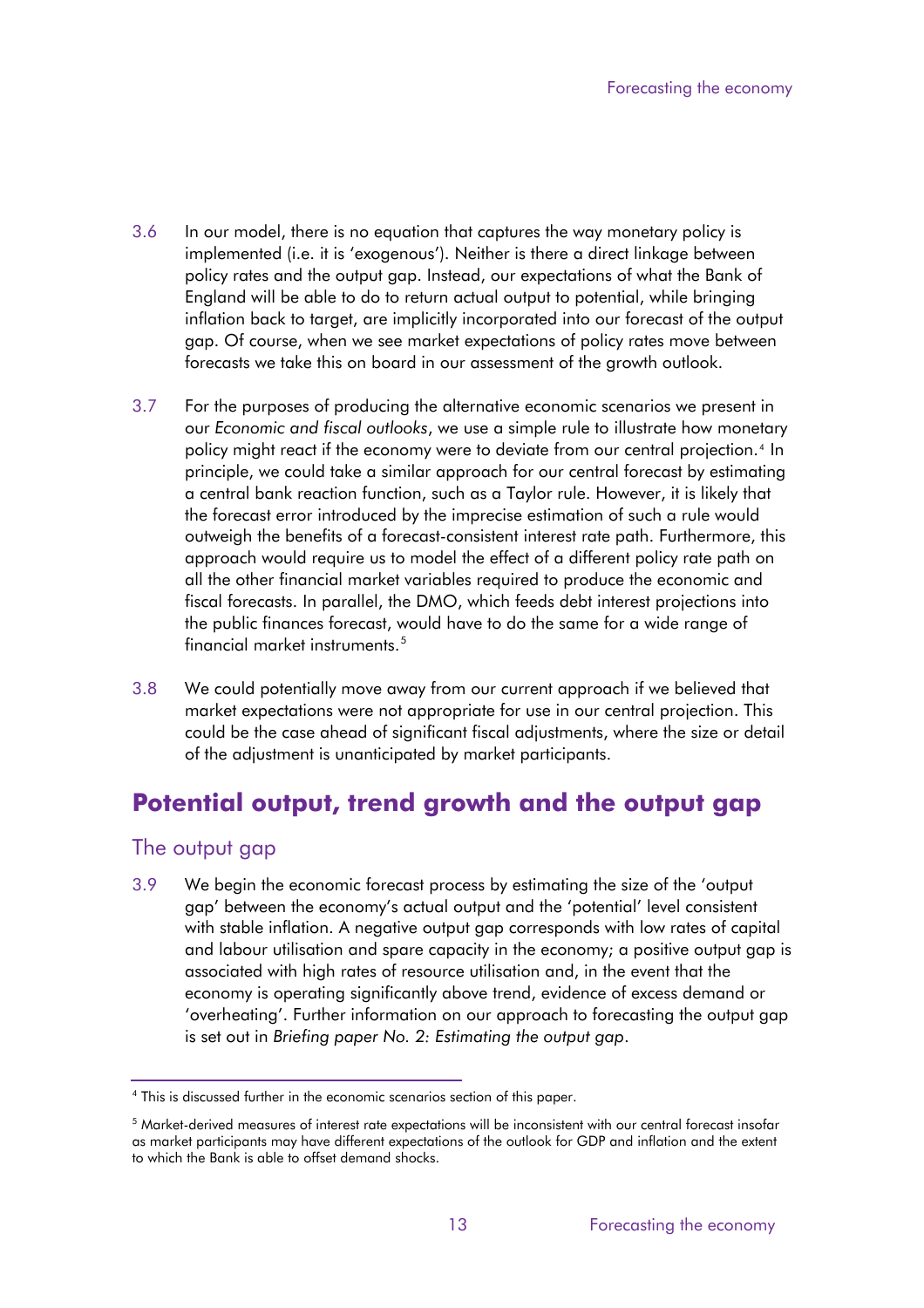- 3.10 Estimating the size of the output gap is difficult because we cannot observe the supply potential of the economy directly. We need to do so, in part because we are required to judge whether the Government is on course to achieve a fiscal mandate expressed in cyclically-adjusted terms (i.e. adjusted for the size of the output gap). More fundamentally, we cannot assess the prospects for economic growth over a five-year period without taking some view – implicit or explicit – of the level of activity that the economy can sustain, how that is likely to change, and how far above or below it the economy is currently operating. A view of the likely evolution of potential output and the output gap is necessary to judge progress towards any medium-term target for the public finances, not just a cyclically-adjusted one.
- 3.11 As we cannot observe the level of potential output directly, we have to estimate the size of the output gap from cyclical indicators or assumptions about the path of potential output. Estimating the output gap in real time is particularly challenging: changes in data may reflect movements in potential output, cyclical fluctuations, or both.<sup>[6](#page-16-2)</sup> Distinguishing between the underlying trend in potential output and cyclical fluctuations around it can be hard, even once a much longer run of data become available.
- 3.12 There are a number of different methods for estimating the size of the output gap. Our approach is based on an assessment of various indicators of resource utilisation, including survey indicators of capacity utilisation and recruitment difficulties, and ONS data, such as average earnings growth. We use two approaches to combine these indicators to produce an estimate of the output gap:
	- 'aggregate composite' estimates are based on a weighted average of survey indicators of capacity utilisation and recruitment difficulties, with the weights on each indicator based on factor income and sector shares from the National Accounts; and
	- the indicators can also be combined using 'principal components analysis', a statistical technique that enables the identification of the common determinant of a number of variables. Unlike aggregate composite estimates, the principal components estimates take into account ONS indicators as well as survey-based measures.
- 3.13 One feature of this approach is that output gap estimates are independent of the latest National Accounts data, as they are based solely on an assessment of cyclical indicators. Accordingly, estimates of the output gap based on this

<sup>6</sup> Nelson & Nikolov (2003)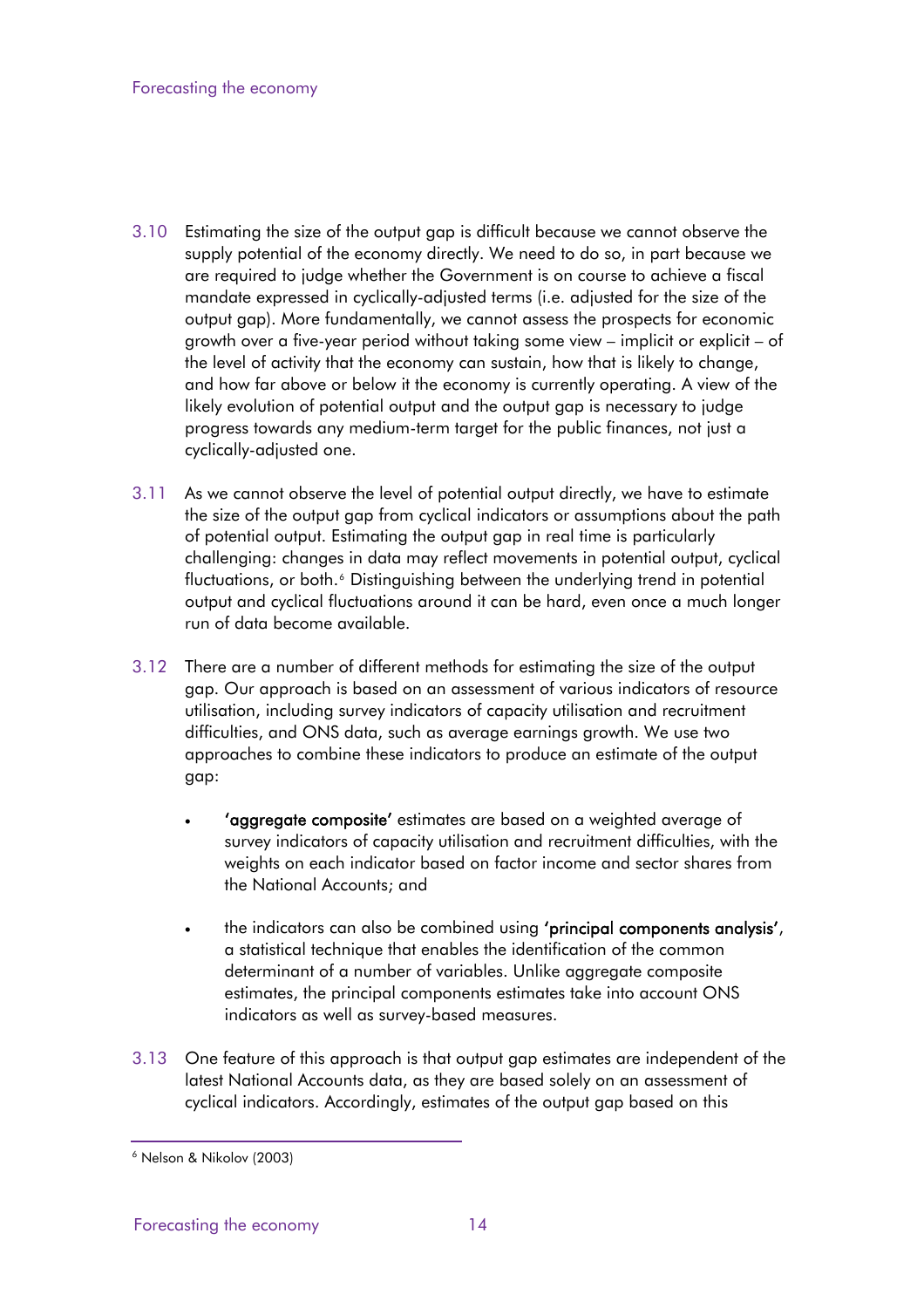approach are likely to be less susceptible to revisions to National Accounts data.7 In addition, the latest output gap estimate does not require an estimate of what trend growth has been over the recent past, or what the output gap was prior to the most recent observation.

3.14 The techniques used to construct these estimates are refined from forecast to forecast, so the precise variables and parameters may vary over time. It is also important to bear in mind that these techniques are used to inform the judgement that we make in our central forecast, but that we do not apply them without question. We recognise that it would be unwise to base an assessment of economic prospects on any single approach alone. So in forming a judgement we also assess how the estimates produced by the cyclical indicators method compare to those of other forecasters who may use different techniques, such as filters or production functions.

#### Decomposing the output gap

- 3.15 We can decompose the output gap estimate into four component gaps: an output per hour (productivity) gap; an average hours gap; an employment rate (16+ basis) gap and a population (16+ basis) gap. As with the output gap, each of these gaps represents the difference between the actual level of that component and its trend level.
- 3.16 As with aggregate output, we assume that each component moves back towards its trend level over time (so that the component gaps gradually close). Consequently, the gap between the component and its trend level, together with the assumed trend growth rate, (see next section) inform the forecast path of the actual level of that component over the projection period.
- 3.17 We use a number of approaches to estimate the decomposition of the output gap:
	- the assumed **employment rate gap** is informed by an assessment of the cyclical indicators specific to the labour market. For example, survey indicators of recruitment difficulties, which form part of the 'aggregate composite' output gap estimate, can be interpreted as a measure of the degree of labour market slack at the hiring margin. A comparison of these indicators with non-recruitment survey indicators (i.e. capacity utilisation) gives an indication of how much of the total output gap could be attributable to the employment rate operating above or below trend. For example, if measures of recruitment difficulties were significantly below their

<span id="page-18-0"></span> $^7$  However, the stability of the output gap estimate means that revisions to actual output data will instead be reflected in revisions to the implied potential output level.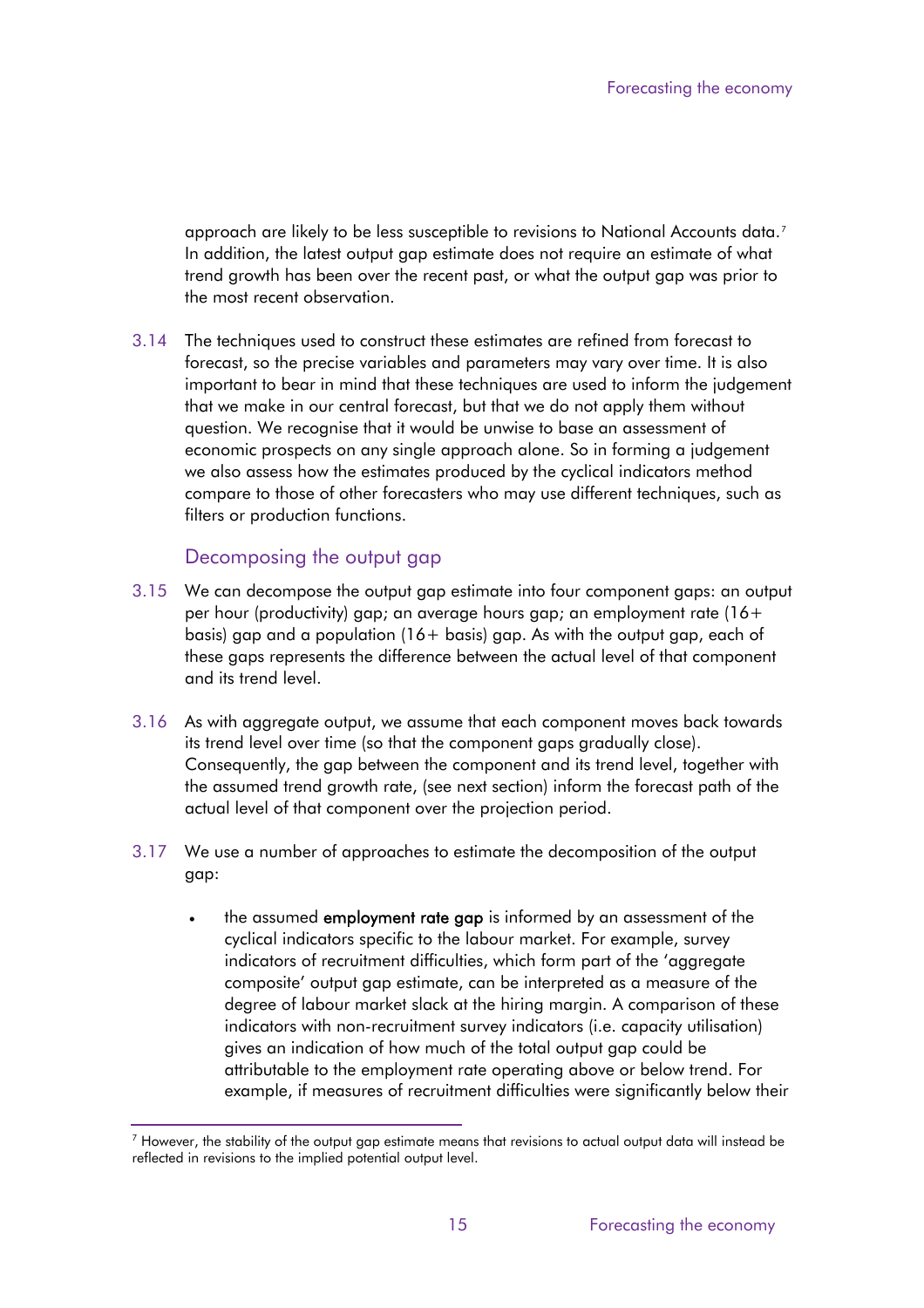long-term average while capacity utilisation measures were close to normal, then it might be plausible to attribute a large part of the (negative) output gap to the employment rate. Other proxies for labour market slack, such as average earnings growth, can also be used to evaluate the plausibility of the assumed employment rate gap;

- the employment rate gap can be further decomposed into an unemployment rate gap and a participation rate gap. The unemployment rate gap is derived by comparing the unemployment rate in a given quarter with the assumed Non-Accelerating Inflation Rate of Unemployment or NAIRU - see the next section for further details. The employment rate gap can then be derived as the sum of the participation rate gap and the unemployment rate gap;
- the average hours gap is constructed by comparing the level of actual average hours in the relevant quarter with an estimated trend level, where the trend is constructed by taking the level of average hours at a given point in the past and extrapolating this level forward at an assumed trend rate;
- as with the average hours gap, the **population gap** drops out from a comparison of the actual population level with an estimated trend, where the trend is derived by growing the population from a given point at a particular trend rate. In general we would expect this to be close to zero, as we would not expect the size of the population to be subject to large cyclical fluctuations; and
- the output per hour (productivity) gap is derived as the residual between the aggregate output gap and the sum of the employment rate, average hours and population gaps.

## Trend growth

- 3.18 Together with the ONS estimate of actual output, the estimate of the output gap sets the 'starting point' for the projection of potential output.<sup>[8](#page-18-0)</sup> The growth of potential output from this point is then established by splitting up potential growth into several components that are then analysed and projected separately:
	- productivity growth (output per hour);

<span id="page-19-0"></span><sup>&</sup>lt;sup>8</sup> The starting level for each of the potential output components (trend output per hour, average hours, employment rate and population) are similarly derived by combining the component gap with the ONS latest outturns for the actual level of these variables.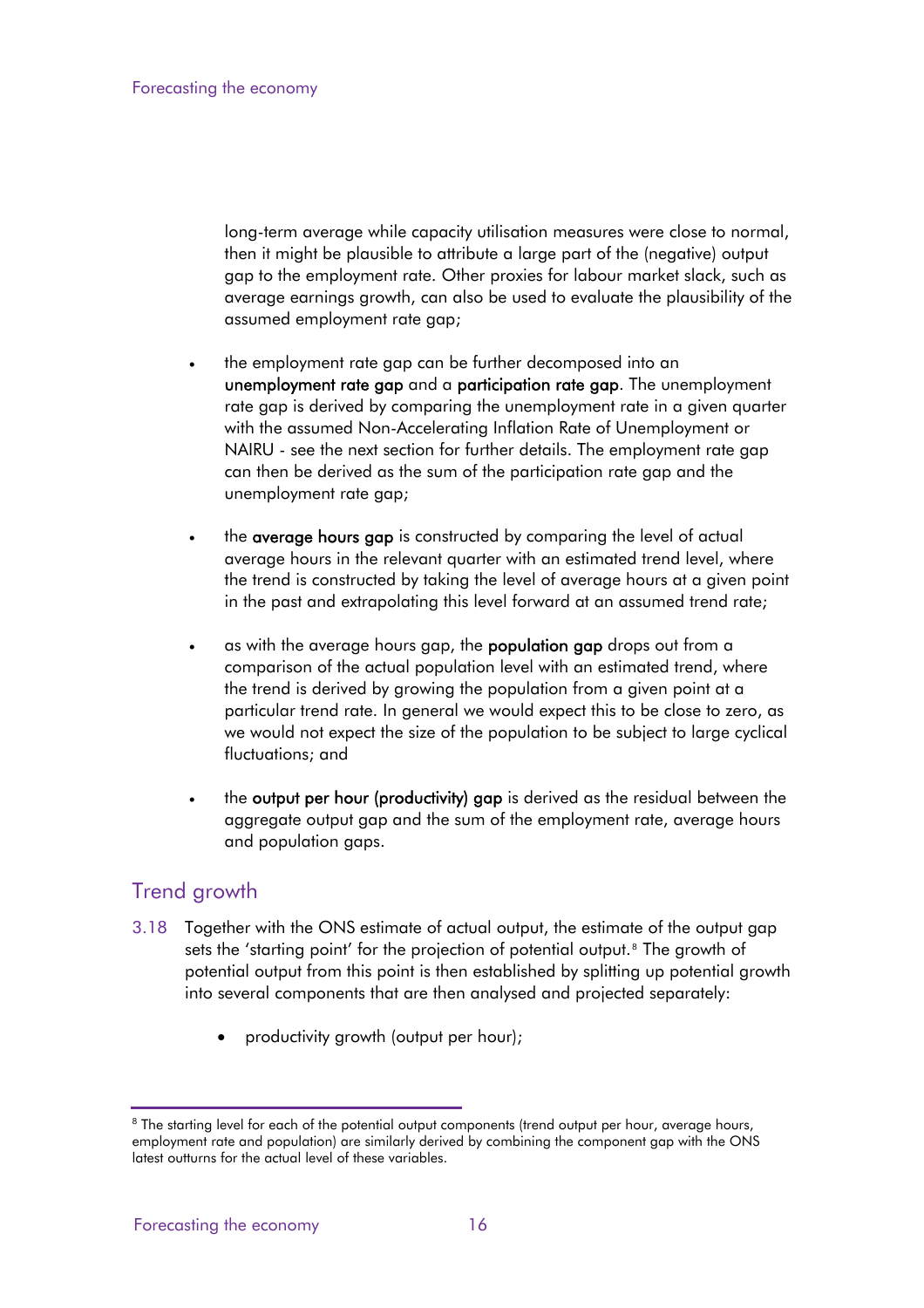- average hours growth;
- employment rate (16+) growth; and
- population (16+) growth.

The overall growth rate of potential output is equal to the sum of the growth rates of the potential output components. This approach is similar to the conventional 'production function' approach used by many other institutions, including the OECD, European Commission, Congressional Budget Office and IMF.

- 3.19 To project the components of potential output, we use a variety of approaches:
	- the projection for trend productivity growth is informed by an assessment of the latest evidence, together with a degree of judgement on factors relevant to the outlook for productivity over the projection period (e.g. changes to the rate of capital deepening);
	- average hours have been steadily declining since the 1970s and are usually projected in line with recent trends;
	- the prospects for the trend employment rate can be split into the outlook for the 'structural' unemployment rate, or Non-Accelerating Inflation Rate of Unemployment (NAIRU); and the trend labour market activity (or participation) rate. Our NAIRU assumption is informed by an assessment of recent labour market developments (such as changes in the level of longterm unemployment or evidence of labour market mismatch), past trends in the UK NAIRU as well as available external estimates and relevant analysis;
	- the trend activity rate projection is informed by the 'cohort method', an approach used by a number of international organisations to project labour market activity. The cohort method of projecting future participation rates uses historical lifetime participation profiles of different cohorts to model current cohorts through the projection period. It captures the impact of an ageing workforce on the overall labour market activity rate and the effect of current young cohorts gradually replacing current older cohorts. This is important as each generation or cohort has its own specific average level of participation that is usually different from the corresponding participation level of preceding and future generations; and
	- trend population growth can be split into the prospects for net migration and the prospects for 'natural' population change (i.e. changes in the 16+ population in the absence of net migration flows). Our assumptions for natural population change are derived from the latest official population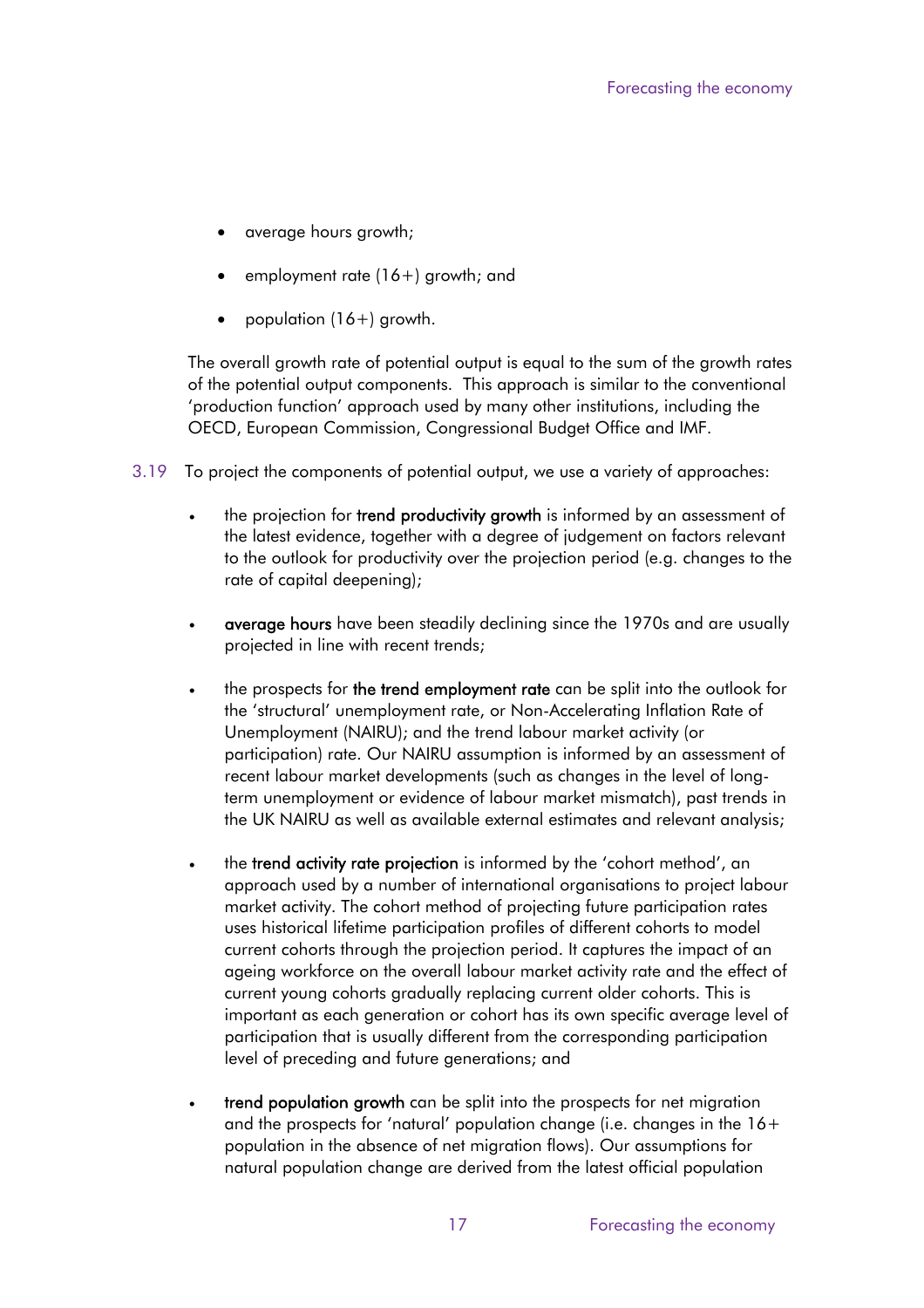projections produced by the ONS. We make our own judgements surrounding net migration prospects, informed by an analysis of recent data, relevant developments (such as policy changes and changes in the level of economic activity) and available external analysis and projections. The ONS publishes different population projections for different net migration assumptions, from which we can choose.

3.20 In the long run, the economy is forecast to return to a "steady-state". The features of this steady state are that the economy is on a balanced growth path (in line with the Solow growth model) with output growth dependent only on productivity and employment growth. Output is determined in the long run by potential labour productivity and the labour supply. These variables are assumed to be unaffected by the price level or inflation (in technical terms the model exhibits both money neutrality and super-neutrality – for example, the NAIRU is not affected by the inflation rate).

# <span id="page-21-0"></span>**Gross domestic product**

- 3.21 Our forecast for GDP begins with an assessment of the cyclical position of the economy - the size of the output gap. This is combined with the latest ONS estimate for the level of actual GDP to produce an estimate of the economy's potential level of output. It is to this that the trend growth judgements described above are applied. The resulting projection of the potential level of output in the economy provides a medium-term anchor for the real GDP forecast.
- 3.22 In general, it is a standard forecasting convention to assume that the output gap narrows over the forecast horizon. As set out in the monetary policy section, we expect the Bank of England to set monetary policy in such a way that any spare capacity or excess demand in the economy is gradually eroded and output returns to potential.<sup>[9](#page-19-0)</sup>
- 3.23 The resulting GDP profile presented in our forecast can then be thought of as the product of two judgements. In the short term, we make a conjunctural assessment of growth momentum in the economy, making a wide-ranging examination of recent survey data and interpreting current economic news. In the medium term, the speed at which we expect the output gap to close will depend on our assessment of comparable episodes and of current influences that might suggest a path different to that implied by historical experience.

<span id="page-21-1"></span><sup>9</sup> Of course the Bank of England will take into account the effect of the Government's fiscal plans as part of its general assessment of the economic outlook and set monetary policy accordingly.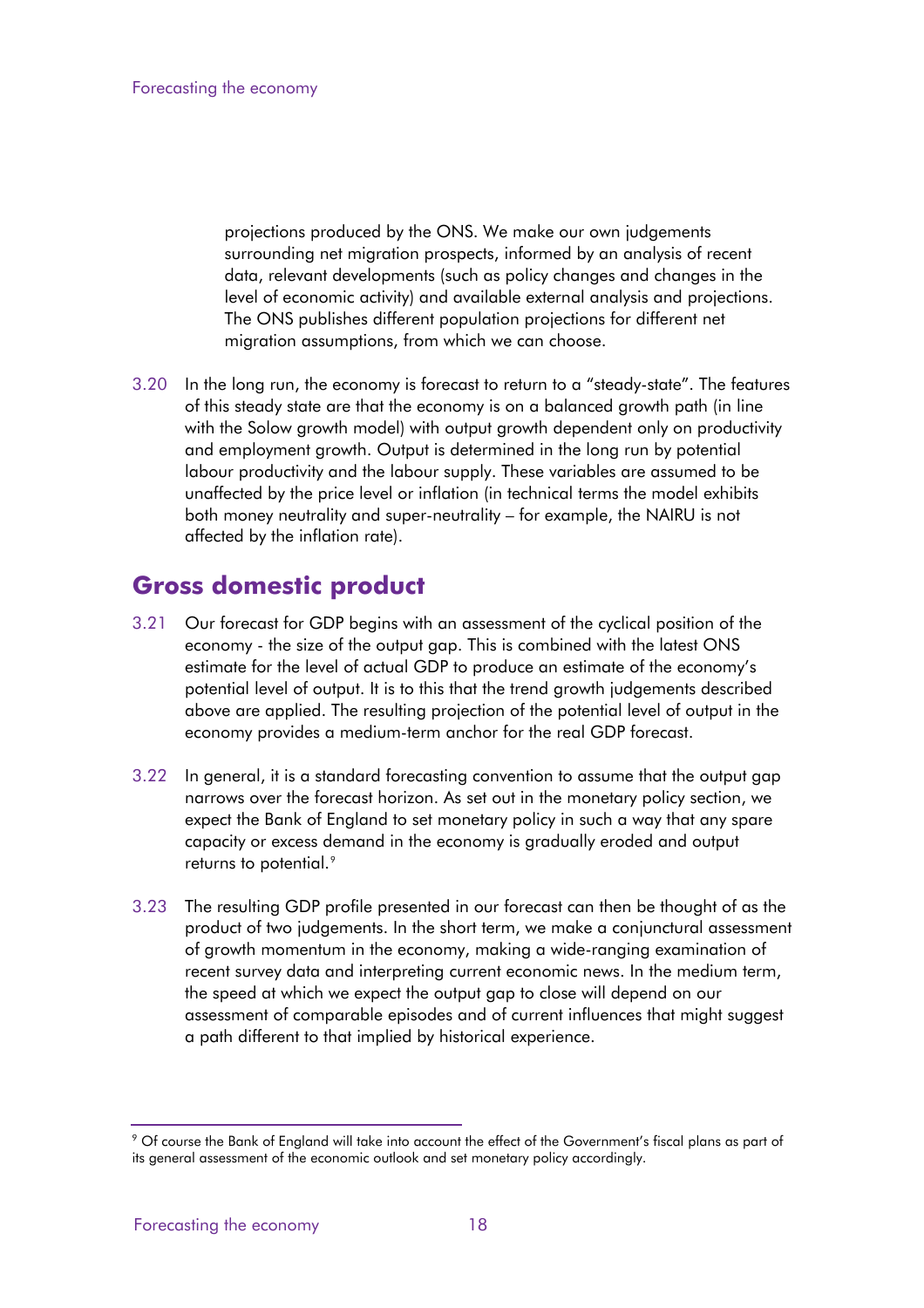3.24 The approach, as described, is top-down in the sense that GDP is determined directly, rather than constructed bottom-up by the aggregation of forecasts of its expenditure or income components. However, it should be stressed that considerable time is spent moving back and forth between the individual forecasts for the expenditure and income components of GDP and the forecast of the aggregate measure.

#### Near-term forecast

- 3.25 While the overall shape of the GDP forecast is determined by our assessment of the size of the output gap and the speed with which it closes, for the current quarter and quarter ahead we take a different approach. This involves making use of high-frequency data and surveys, but also interpreting economic and noneconomic news (unexpected events like heavy snowfall and flooding) and applying judgement.
- 3.26 When considering the GDP forecast for the current quarter, we begin by looking at the *Index of production*, *Index of services* and *Output in the construction industry*. These releases are available from the Office for National Statistics at a monthly frequency and, together, account for the vast majority of the output measure of GDP, which drives the preliminary estimate for the quarter.[10](#page-21-1) We also look to consumer and business surveys as leading indicators of headline GDP growth, as they are timelier than official data, and monitor developments in household and firm behaviour, which aids the construction of the quarterly expenditure-side forecast.
- 3.27 For example, one approach common to most current UK economic forecasters is to weight together the Chartered Institute of Purchasing and Supply, *Purchasing Manager's Index* for each sector of the economy to estimate quarterly GDP growth. Other surveys are also useful, including those from the Confederation of British Industry, the British Chambers of Commerce and the British Retail Consortium.
- 3.28 Survey data for the quarter ahead tend to have lower information content but we do monitor forward-looking indicators such as business expectations and new orders. We also think about any special one-off events that could have temporarily affected the headline quarterly growth rate and calculate the degree to which we would expect an associated response in subsequent quarters. This

<span id="page-22-0"></span><sup>&</sup>lt;sup>10</sup> Monthly output in the construction industry, at the time of writing, is a relatively new product and, as such, is provided in non-seasonally adjusted terms. Therefore we use it to inform our assessment of momentum rather than as a direct input to our estimate of quarterly GDP. There is no monthly GDP data released by the ONS.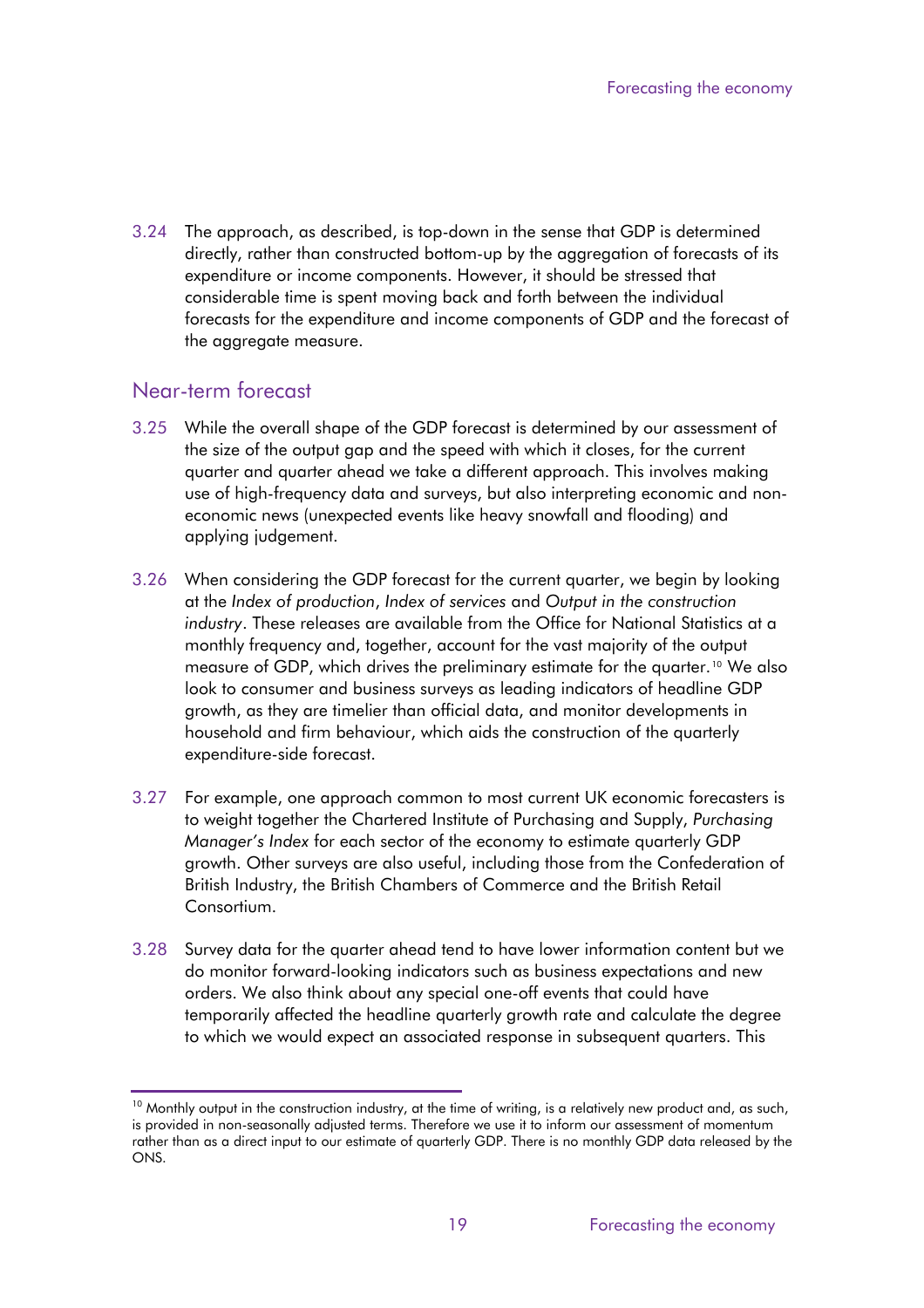enables us to make an assessment of the underlying growth momentum in the economy. We sometimes publish a graph of this in our *Economic and fiscal outlooks* to illustrate the short-term influences of special factors.

## Medium-term forecast

- 3.29 The practice of assuming that the output gap narrows over the forecast horizon is consistent with the approach used by other institutions that produce macroeconomic forecasts over the medium to long term.<sup>[11](#page-22-0)</sup> But neither the trend growth framework, nor the macroeconomic model, include a mechanism by which the output gap is closed.
- 3.30 Our judgement about the speed at which the output gap closes is informed by the path of the output gap during comparable stages of previous economic cycles as well as by an assessment of factors that might suggest a different path to that implied by historical experience. We assume that the Bank of England softens or stimulates aggregate demand such that the output gap gradually closes over the forecast period. This is set out in more detail in the monetary policy section of this paper.
- 3.31 In judging the speed at which output returns to potential we also consider the plausibility of our medium-term growth projections. In a flexible market economy, a persistently wide output gap that displayed little sign of closing by the end of the forecast period would cast doubt on the validity of our trend growth assumptions. Strong growth rates, without historical precedent, towards the end of the forecast period would also be cause for concern. Accordingly, due consideration is given to ensuring that the output gap closes over a reasonable period of time, while taking into account the implications for the rate of growth over the medium term.
- 3.32 Generally, our forecasts show the output gap closing during the projection period. However, following a particularly deep recession or large boom it may be reasonable to assume that the output gap will remain open longer than five years. Speed limit effects, for example, point to the possibility that there may be limits to the growth rate the economy can sustain while maintaining inflation at target, even if output is below trend. Under this theory, inflation could remain at or above target when there is spare capacity in the economy, in the presence of temporary supply bottlenecks. Recent IMF evidence also suggests that when output gaps persist for an unusually long period of time, inflation tends to

<sup>&</sup>lt;sup>11</sup> The long-term scenarios set out by the OECD (2011) assume that output gaps are closed by 2015 for most OECD countries; by 2016 for Ireland, Portugal and Spain; and by 2018 for Greece. Similarly, IMF (2011) assumes that output gaps for major advanced economies are close to zero by 2016.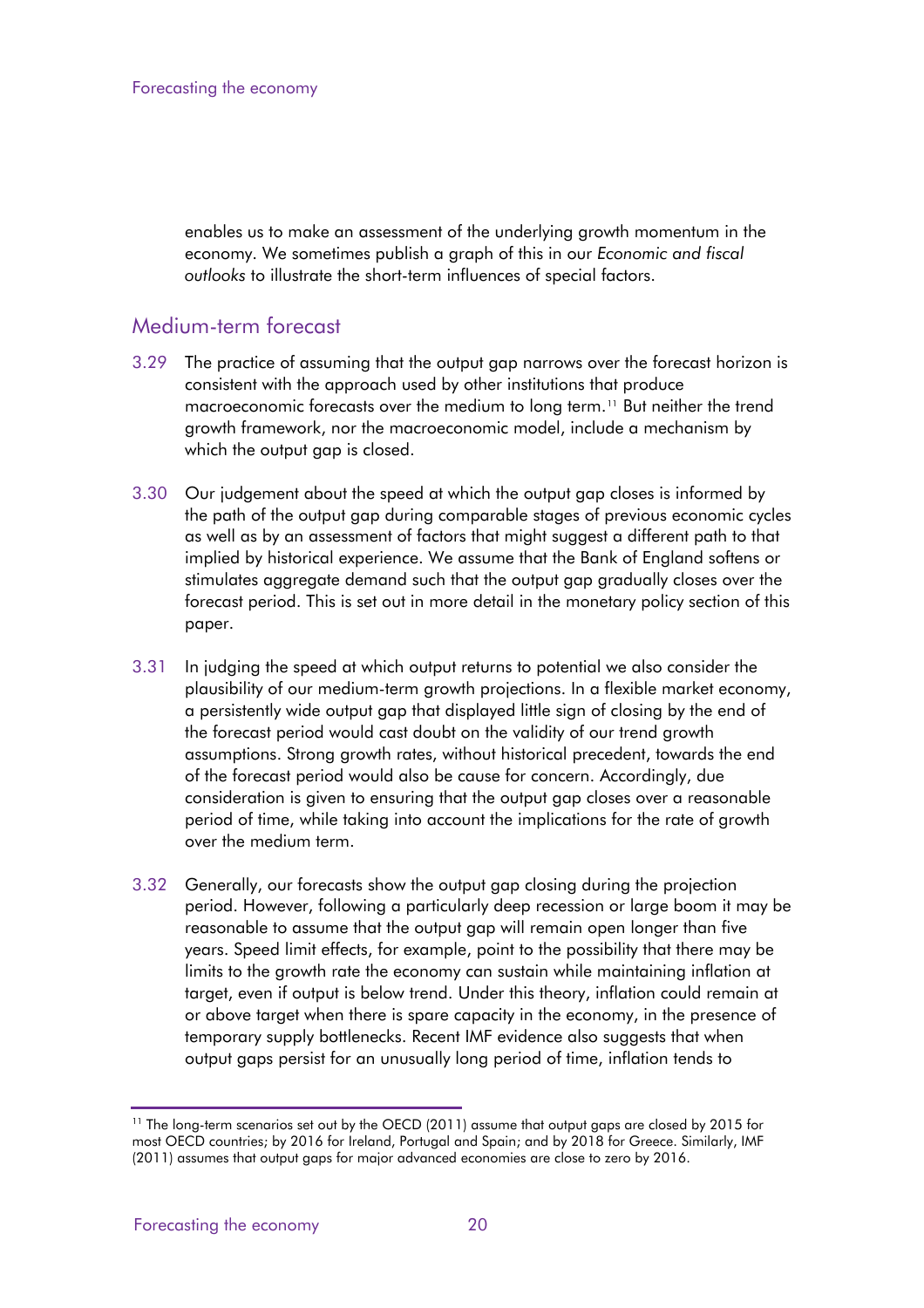stabilise at a low rate, reflecting well-anchored inflation expectations and downward nominal rigidities.<sup>12</sup>

#### Forecasting the expenditure measure of GDP

- 3.33 There are three different approaches that can be used to measure GDP.[13](#page-24-0) The primary focus in most economic forecasts, including our own, is on the expenditure measure (known as GDP(E)). This is in large part because the majority of economic theory is analysed from this angle. However, we also present much more detail on our income (GDP(I)) forecast than is typical of most forecasters as these income flows are important for the public finances projection. In tandem with almost all other institutions, we do not produce an explicit GDP(O) forecast broken down by industrial sectors.<sup>[14](#page-24-1)</sup>
- 3.34 The three approaches can be summarised as follows:
	- the expenditure approach measures GDP(E) by estimating the money spent on total output in the economy. Expenditure is split into household consumption, private investment, government consumption and investment, as well as imports and exports of goods and services;
	- the income approach measures GDP(I) by estimating total factor income received by UK residents. The income is split into compensation of employees and the operating surplus of corporations; and
	- the output approach measures GDP(O) by estimating the total value of all final goods and services produced in the economy.
- 3.35 The composition of GDP can be as important to the fiscal forecast as the headline measure of GDP. This is because different expenditure components are significantly different in their impact on tax receipts. Stock building, for example, contributes less tax revenue than private household consumption (after adjusting for its share of GDP). For this reason, the judgement about the composition, and balance, of domestic and external demand is a key decision for the forecast with potentially important implications for the fiscal forecast.

<sup>12</sup> See IMF (2010)

<span id="page-24-2"></span><span id="page-24-0"></span><sup>&</sup>lt;sup>13</sup> GDP can be measured as the total output or production of goods and services in the economy (GDP(O)), the total expenditure on these finished goods and services (GDP(E)), or the total amount of income generated by them (GDP(I)).

<span id="page-24-1"></span><sup>&</sup>lt;sup>14</sup> Given the equivalence with the other measures of GDP, an approximate output forecast could, in principle, be inferred from the supply-use tables which the ONS use to balance the three measures of GDP.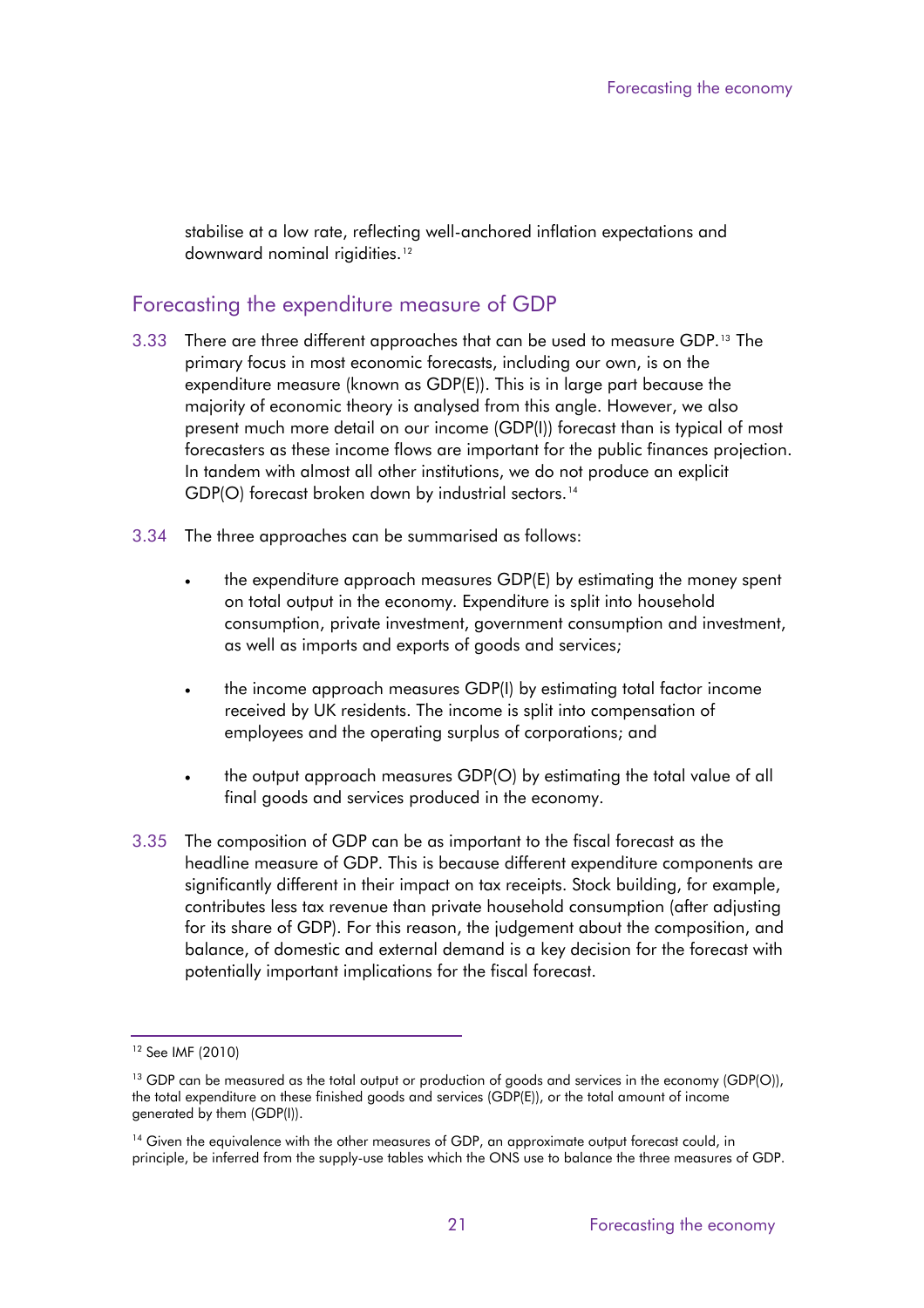- 3.36 This point was demonstrated by the 'delayed rebalancing' scenario in the November 2010 *Economic and fiscal outlook*. In this scenario, the headline measure of GDP was identical to that of the central projection but the fiscal position was improved (over the forecast horizon, at least). This was because the forecast growth relied more heavily on private consumption, which is a more 'taxrich' component of GDP than, for example, exports.
- 3.37 The explanation of influences on forecast variables provided here is set out largely in terms of the structure of our main macroeconomic model. But as discussed in Chapter 2, this should not be taken to imply that the structure of the model, and the economic theory embedded within it, places excessive restrictions on the shape of the forecast. Each of the major component forecasts is a combination of model-informed projections and the exercise of the BRC's collective judgement. It can also be helpful to think about the different elements of our forecast in the same way in which we discussed the overall GDP forecast, in terms of short and medium-term influences.[15](#page-24-2)

#### **Consumption**

- 3.38 The forecast for consumption growth in the first few quarters of the forecast is informed by a very wide range of high-frequency survey and economic data. Information on current quarter household consumption is available from the British Retail Consortium and CBI distributive trades surveys, Visa credit card data and even down to the weekly frequency of John Lewis sales figures. There is also some evidence that consumer confidence measures such as the GFK Nationwide and European Commission surveys are useful leading indicators.
- 3.39 Our approach to forecasting household consumption is within the spirit of the permanent income/life cycle model, with income and wealth being the major determinants. In the short run, the main drivers of consumption are real household disposable income, short-term interest rates, real mortgage payments and unemployment (capturing confidence effects or the precautionary motive to save). The short-run interest rate is intended to capture the cost of borrowing or short-run credit-rationing effects. This is a key area where judgement is applied to the overall consumption forecast after a detailed assessment of credit conditions.

<span id="page-25-0"></span><sup>&</sup>lt;sup>15</sup> This approach is, in loose terms, similar to the 'core' and 'non-core' structure of the Bank's current forecasting model BEQM, whereby data-driven adjustments are made to the short run dynamic adjustment path for variables for which medium-term equilibrium is delivered by the economic theory embedded in the core model. For more details on BEQM see Bank of England (2005).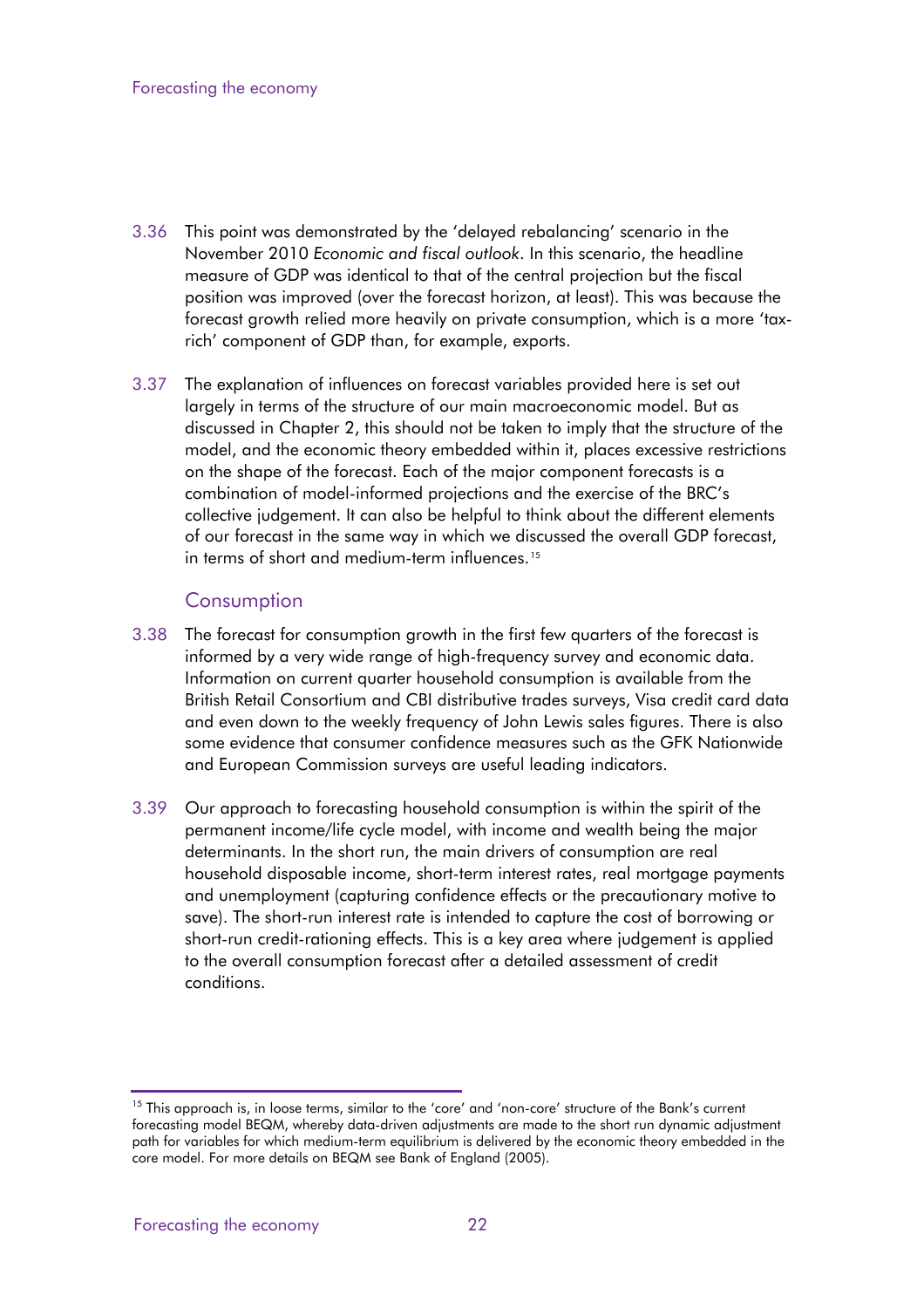- 3.40 The link between consumption and housing is controversial and has been the subject of much recent discussion.<sup>[16](#page-25-0)</sup> Theoretically it is not clear that an increase in the value of houses should be regarded as increasing the real wealth of the personal sector as a whole.<sup>[17](#page-26-0)</sup> Nevertheless, until recently there appeared to be a strong correlation between consumption and house prices. Our model therefore includes a term for housing equity, which may in fact be a proxy for a number of other effects. Higher house prices may ease credit constraints if individuals can use their housing wealth as collateral. Alternatively, physical wealth could serve as a proxy for future earnings. Again, the relative weight placed on this channel is a key area of discussion in forecast rounds.
- 3.41 In the longer term, consumption is driven by the overall household balance sheet position and is determined by real labour income<sup>[18](#page-26-1)</sup> and real financial wealth, representing current and (expected) lifetime future resources. Financial wealth is affected by financial markets, through equity and bond prices, which will reflect expectations of future income. Changes in prices will reflect changes in expectations that will cause wealth to be revalued and affect behaviour now. We assume that households choose consumption such that their net worth is rising broadly in line with incomes.<sup>[19](#page-26-2)</sup>
- 3.42 However, large but temporary shocks to the economy (such as a fiscal consolidation) may be consistent with households reducing their saving for an extended period, until incomes recover. If we were to judge that an event had a permanent effect on incomes, households would be expected to reduce their consumption plans accordingly. Of course, determining the distinction between an 'extended but temporary' effect and a 'permanent' effect is easier said than done.
- 3.43 Our forecast is for aggregate consumption at the whole economy level, but there will be differences in the behaviour of consumers at the individual level. This is a clear limitation of any 'representative agent' model, in which a shift in aggregate consumption maps to a shift in the preferences of *all* households. An example of this complication is that while at the aggregate level household balance sheets may give one impression of the outlook for consumption, the distribution of

<sup>&</sup>lt;sup>16</sup> See for example Buiter (2008)

<span id="page-26-0"></span><sup>&</sup>lt;sup>17</sup> While an increase in house prices represents an increase in current wealth for current homeowners, it also represents a reduction of future net income for (typically young) non-home owners, and so may have no impact on aggregate consumption.

<span id="page-26-1"></span><sup>&</sup>lt;sup>18</sup> This is not the same as real household disposable income which includes dividends, net interest receipts and rent.

<span id="page-26-3"></span><span id="page-26-2"></span><sup>&</sup>lt;sup>19</sup> In technical terms, long run homogeneity of degree 1 with respect to real labour income and wealth is imposed.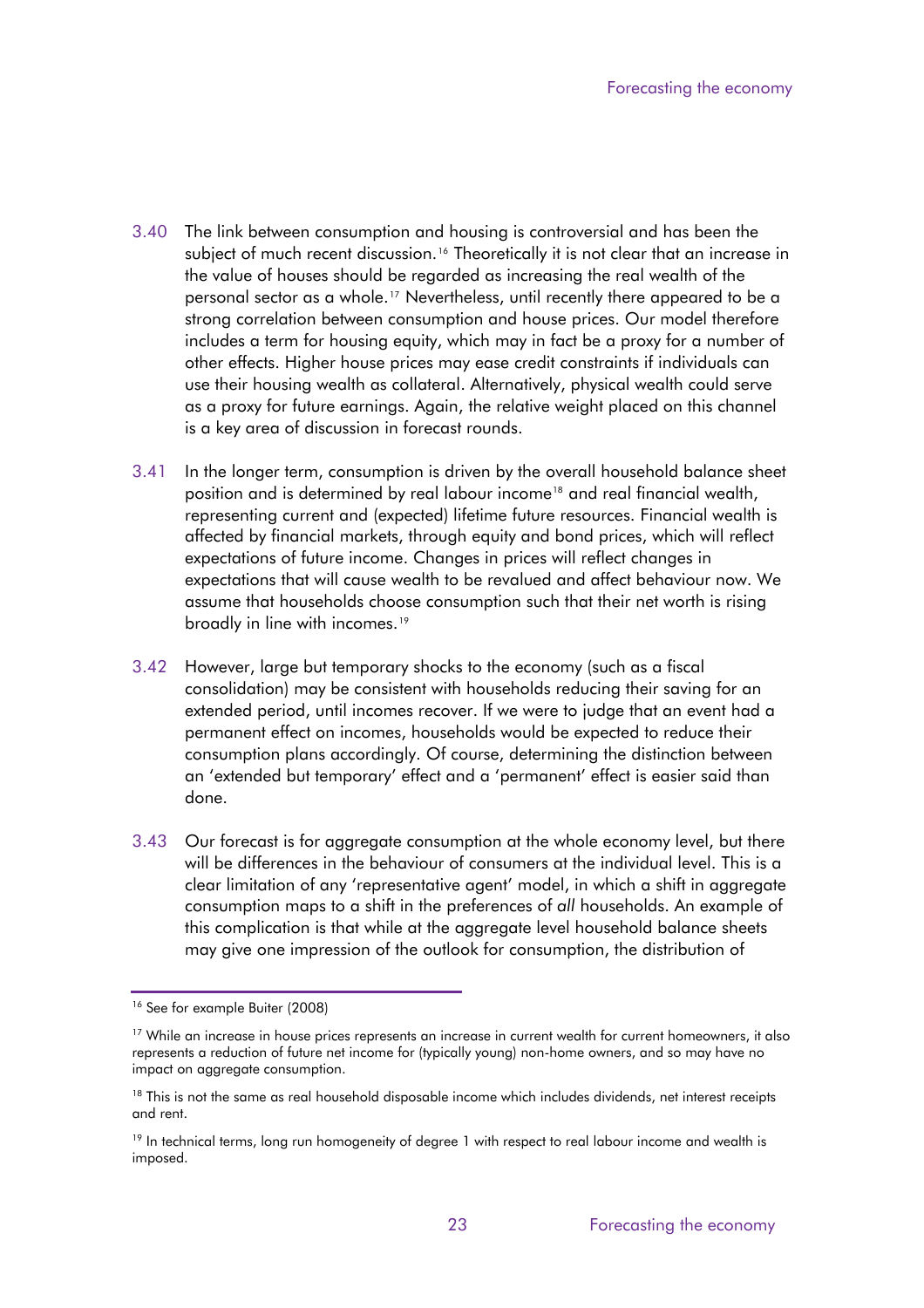assets and liabilities between households may also have an important bearing, particularly if some of those households are less able to borrow than others.

#### Investment

3.44 Investment is the most volatile component of GDP and also subject to large revisions, making it extremely challenging to forecast accurately, even at very short horizons. Our forecast for investment is broken down into its four main components: business investment, residential investment, government investment and the transfer costs of non-produced assets. The final category includes items such as estate agent fees that are recorded as investment in the National Accounts, and is the least important element. The most important is business investment as it has the largest influence on the size of the productive capital stock.

#### Business investment

- 3.45 Information on the near-term outlook for investment is available from the CBI *Industrial Trends Survey* via the investment intentions balance. The 'factors limiting investment' series is useful, as are the *Bank of England Agents' Surveys*, which ask whether firms can increase output without increasing investment, and Deloitte's *Chief Financial Officers Survey*.
- 3.46 Firms are assumed to invest in new capital on the basis of expectations of output and relative factor prices, the relative costs of labour and capital inputs to production. Their investment decisions will also depend on the degree of capacity utilisation. If their plans turn out to have been too optimistic, capacity utilisation falls and firms cut back on their investment plans. In the long run it is assumed that the investment-capital ratio is proportional to the output-capital ratio.
- 3.47 To estimate relative factor prices we need to calculate the cost of capital (the determination of wages is described in the labour market section). The estimate we use measures real own-product marginal post-tax cost of capital in private sector industry. It is a function of the cost of finance, the corporate tax rate and the value of investment allowances. The cost of finance measure weights together the cost of debt, equity and retained earnings, taking account of the different tax treatment of these sources of finance.
- 3.48 Underpinning this modelling structure is the assumption that a firm's financial structure is irrelevant to its investment decision, because external funds are a perfect substitute for those generated internally (in line with the Modigliani-Miller theorem). In other words, firms face a cost of borrowing that is independent of the level of borrowing: if firms are willing to pay the cost of capital, financial markets will make the funds available. However this result relies on the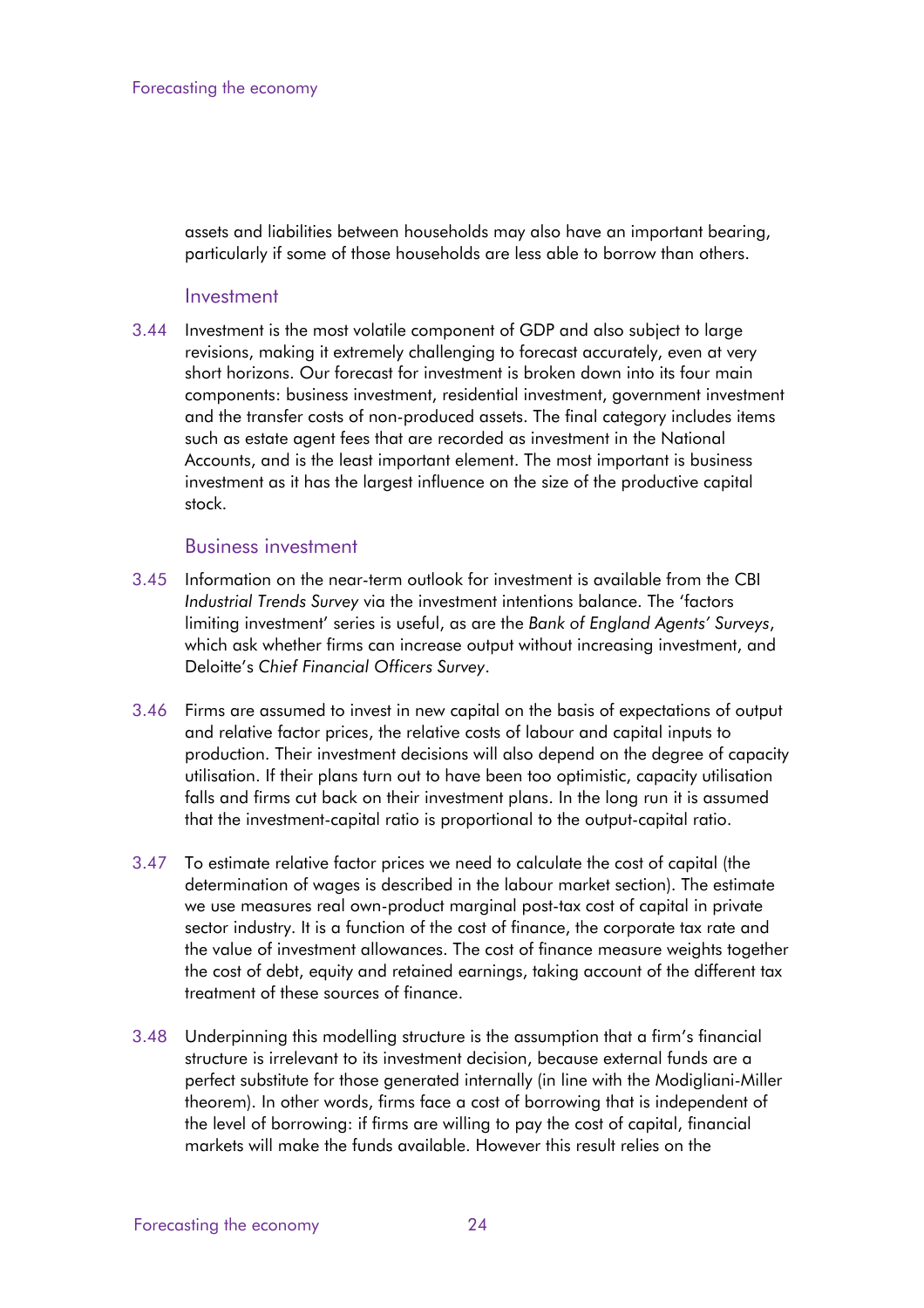assumption of perfect capital markets and, for example, the same tax treatment of debt and equity financing.

3.49 Once we allow for capital market imperfections, it is clear that financial constraints may prevent firms from undertaking investment. For example, when they are highly geared they find it more difficult to raise finance (largely for moral hazard and adverse selection reasons) and so are prevented from undertaking profitable investment. When considering investment prospects we also consider the prevailing conditions in financial markets and structure of firms' balance sheets. Corporate profitability and retained earnings will influence the ability of credit constrained firms to finance investment. Uncertainty over demand conditions is also commonly cited by firms as important to their investment decisions.

#### Residential investment

- 3.50 Residential investment is composed of both investment in new houses and home improvements. It has proved a notoriously difficult area for macroeconomic forecasters, particularly in home improvements where data issues are especially challenging. It is an inherently volatile activity, as relatively small changes in the desired housing stock require large changes in housing investment. It is also the component of aggregate demand that is most dependent on credit.
- 3.51 The OBR's model framework for thinking about residential investment can be thought of as a structural supply relation. In this approach, residential investment is a function of real house prices, acting as a proxy for the profitability of house building, real interest rates and nominal short interest rates (which proxy the role of cash-flow effects).
- 3.52 In the (very) long run there appears to be a stable (co-integrating) relationship between investment in housing, real interest rates and real house prices. However, actual residential investment can depart from this predicted long-run equilibrium level for a number of years, and move back towards it only very slowly, which limits its usefulness over shorter horizons.
- 3.53 The household investment forecast also depends heavily on the projection for turnover in the housing market, which reflects the demand for housing. In the short term, we use a number of leading indicators to forecast property transactions. Dependent on which data is available, we use mortgage approvals from the Bank of England, the Royal Institution of Charted Surveyors or the British Bankers' Association, which lead the HMRC measure of completed transactions.
- 3.54 The medium-term anchor for the transactions forecast relates housing turnover to the average duration spent in a house and CLG household formation projections. To this end, we take a long-run average of implied duration (dividing the number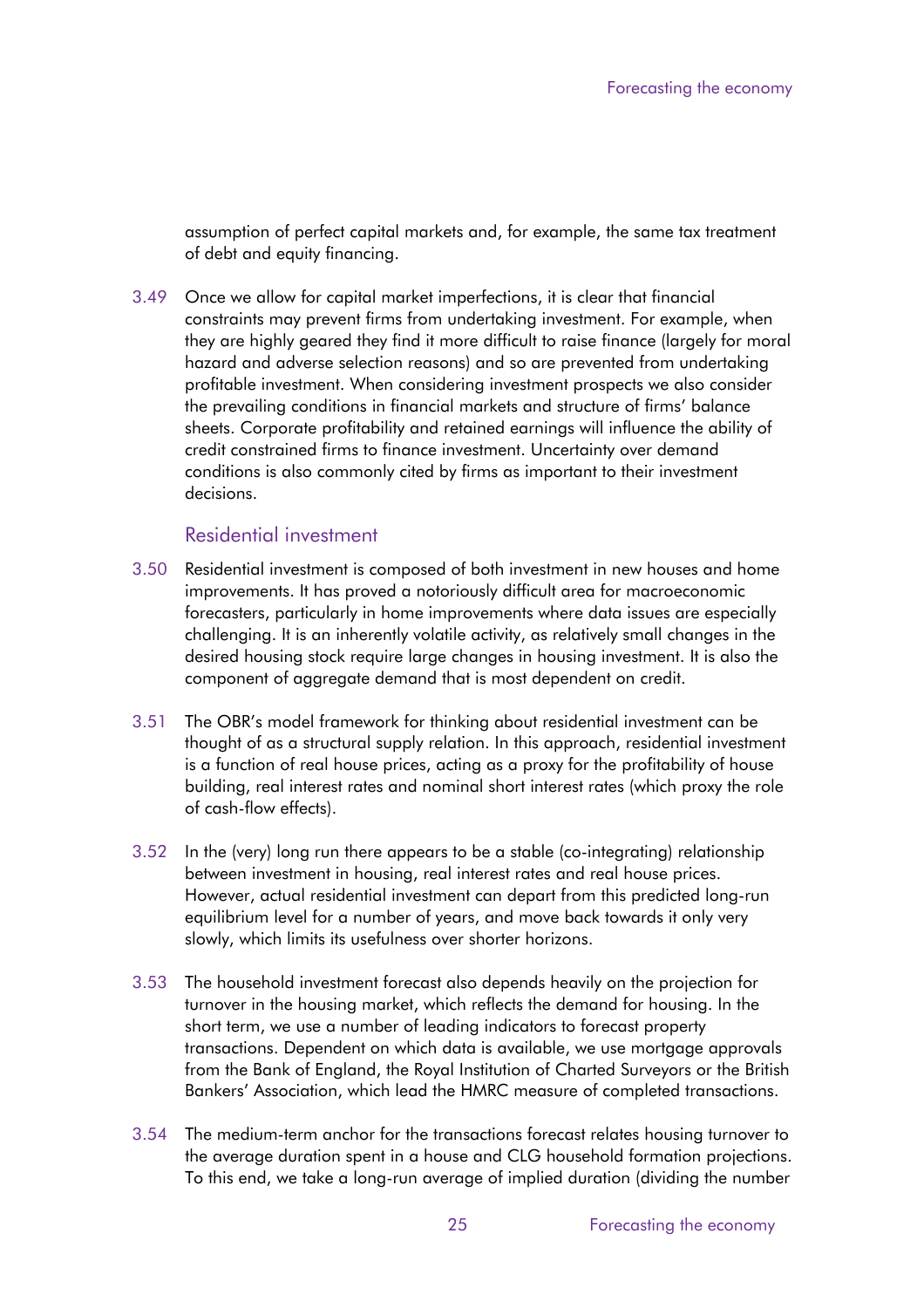of households by the number of transactions). How we get from the short-term outlook to the medium-term anchor is determined by judgement, based on an assessment of historical data and the availability of mortgage finance. The transactions forecast, coupled with the house price projection, are also one of the most important influences on the acquisition of household deposits as first time buyers' borrowing partly translates into last-time sellers' deposits.

#### **Government**

- 3.55 The forecast for government consumption and investment is conditioned on the Government's fiscal plans set out in the Budget. In broad terms, prospects for government consumption can be thought of as roughly following the Government's plans for central government expenditure on public services and administration - currently known as 'Resource Departmental Expenditure Limits' (RDELs) in the government's spending framework. These plans are typically set in nominal terms. Therefore, to produce a forecast for real government consumption, we also need to forecast a path for the government consumption deflator.
- 3.56 The deflator forecast is generally split into two parts: a weighted average of government wage and procurement costs (with the Total Final Expenditure deflator used as a proxy for the cost of procurement) and real government consumption in departments whose output is measured using direct activity indicators. Following the implementation of Atkinson review proposals, a larger share of government output is now measured directly, with the rest calculated on the assumption that input growth equals output growth (equivalent to assuming zero productivity growth).
- 3.57 A more disaggregated split of overall RDEL spending into wages and salaries and procurement, among other things, is also an important input into our forecasts of other variables, such as household income. These splits are taken from the Treasury's' COINS database of departmental spending, where available, with later years of the forecast modelled by the OBR (see *Briefing paper No.1* for more detail).
- 3.58 In a similar fashion to government consumption, nominal government investment is an exogenous input to the forecast based on published government plans. Real government investment is then determined by our chosen forecast path for the deflator. Typically this forecast will be consistent with the path for whole economy investment prices, as the two series are historically reasonably well-correlated.

#### **Exports**

3.59 The forecast for exports is published at an aggregated level but when constructing the forecast it is helpful to consider paths for goods, services and oil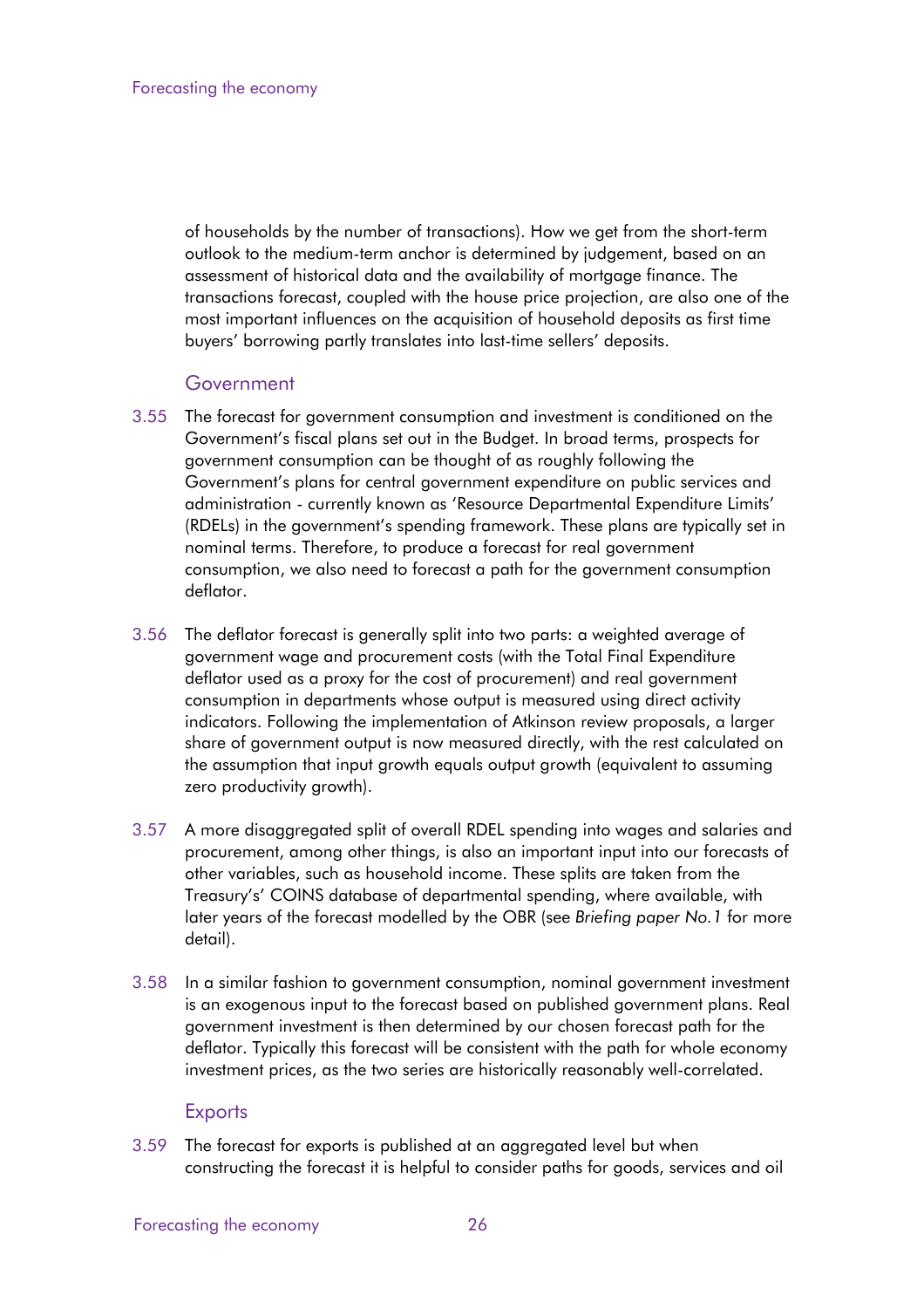separately. We would expect the three to evolve quite differently, given different underlying trends and cyclical responsiveness to global activity and prices.

- 3.60 Exports of non-oil goods depend on growth in UK export markets and relative export prices. UK export markets are determined as other countries' imports of goods and services, weighted according to their importance in the UK's total exports. Oil exports are calibrated as an exogenous proportion of output. Exports of services depend on a measure of world activity (world trade in non-oil goods) and a measure of price competitiveness.
- 3.61 In aggregate, the UK's share of global export markets has been on a more-or less continuous downward trend for the last 20-30 years, reflecting the emergence of fast-growing developing economies. We typically assume that this trend continues out to the end forecast horizon, although there may be short-run gains (or larger losses) of market share from movements in the (real) exchange rate $20$

#### Imports

- 3.62 The path for imports is informed by the prospects for domestic demand and the terms of trade. The composition of domestic demand growth is important as different components of demand have different import contents. These import contents are derived from the latest set of analytical input-output tables. For example, investment has a high import content so a relatively strong forecast for this component implies a stronger forecast for imports.
- 3.63 Movements in the terms of trade are also important. For example, in response to a decline in the purchasing power of sterling we should expect firms and consumers to switch to more cheaply produced domestic goods. As is the case with exporters, it is likely to take some time for firms to adjust to the change in relative prices with less readily substitutable goods and services (the estimated adjustment in our model is very sluggish).
- 3.64 Oil imports are obtained as the residual between demand (domestic oil demand and exports) and domestic supply (North Sea production). Total domestic demand for oil depends on the level of UK output and the relative price of oil.
- 3.65 There has been a sustained, upward trend in the share of imports in domestic income, or import penetration, in the UK (and most OECD countries). This is a

<sup>&</sup>lt;sup>20</sup> In technical terms, our model easily satisfies the Marshall-Lerner condition (the sum of import and export volume price elasticities exceed unity) for the balance of payments to improve in response to a real depreciation of the exchange rate.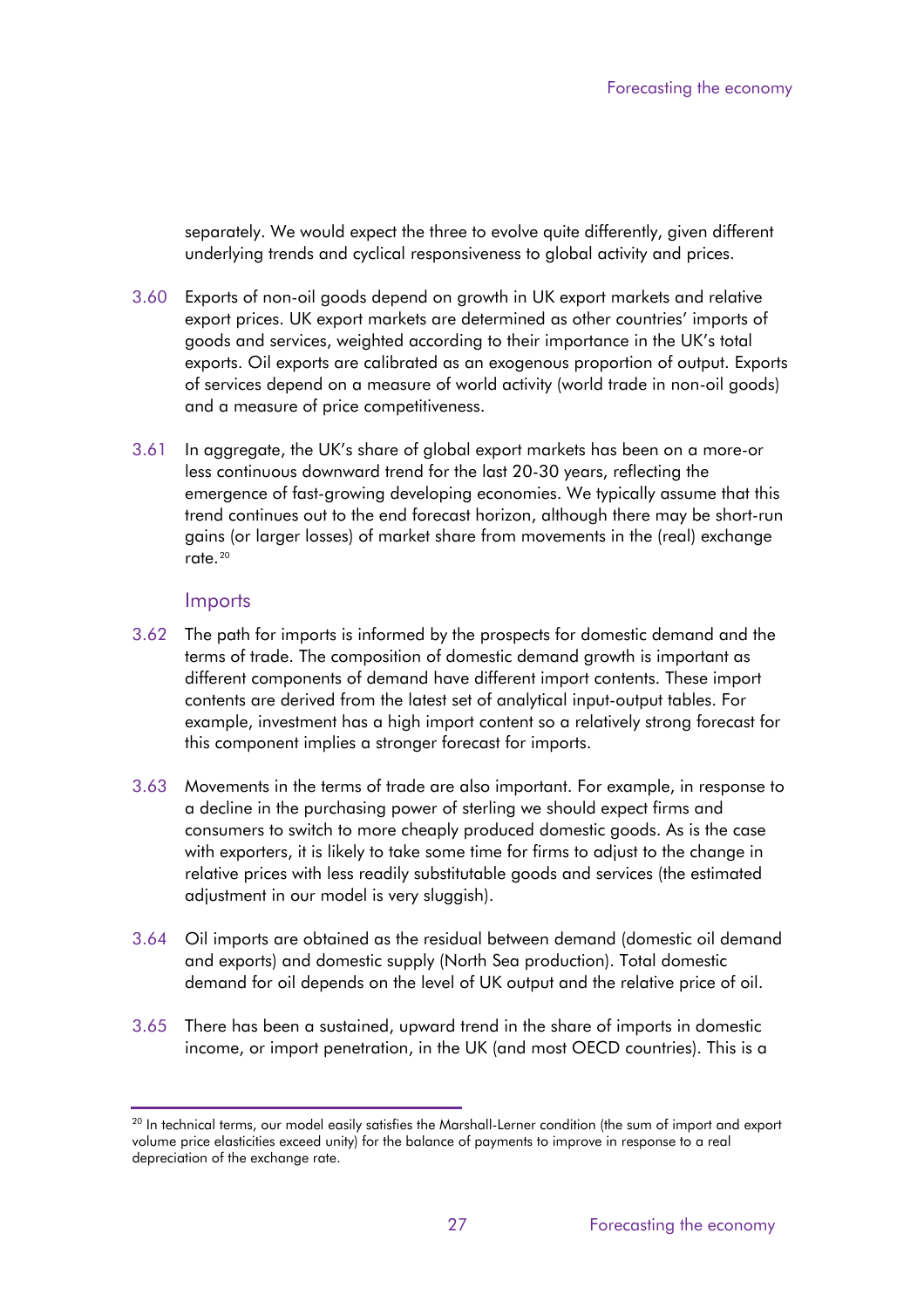reflection of the rise in the ratio of world trade to world GDP and is captured in our forecast.

#### Stock building

- 3.66 The rate of change of the level of stocks will add or subtract to the growth rate of the economy. However, stock building is not typically an important component of domestic demand and it is a generally accepted forecasting convention to assume that stock building has no material effect on the economy after the first couple of quarters of the forecast.
- 3.67 An exception is during and after recessions when large movements in stock building are normally observed: to the extent that the recession is not predicted there will be a (potentially sharp) drop in expected demand and, as a consequence, an *involuntary* increase in stock levels. Over time, firms will then adjust their holdings of stocks to their desired level. Survey measures of stock adequacy levels such as those available from the CBI give some guide to the short term path. In the medium term, the forecast is anchored on a stable stockto-output ratio, which has been broadly flat since the mid 1990s.

## Forecasting the income measure of GDP

- 3.68 In analysis of economic forecasts it is usually the expenditure measure of GDP that receives the most attention and emphasis. However, some of the most important drivers of the fiscal projection, such as total wages and salaries and corporate profits, are measures of income.
- 3.69 Our approach to forecasting the income measure of GDP is very different to that taken for the expenditure measure. Taken together, the expenditure-led forecast for real GDP and the inflation projection define nominal GDP over the forecast period. The income forecast is then concerned with splitting the corresponding income flows between labour and capital.
- 3.70 This area of the forecast also serves as an essential sense check of the internal consistency and coherence of the forecast as a whole. The rest of this section sets out how we approach it, our assumptions and the key judgements we take at each forecast round.
- 3.71 The income side of the National Accounts is broken down into five sectors. Based on total resources, the largest is the household sector, followed by the public, private non-financial, private financial and external sectors. In our model, the way in which each sector is treated varies significantly. For example, the household sector is enumerated in a relatively detailed way but corporate sector variables are forecast at a high level of aggregation.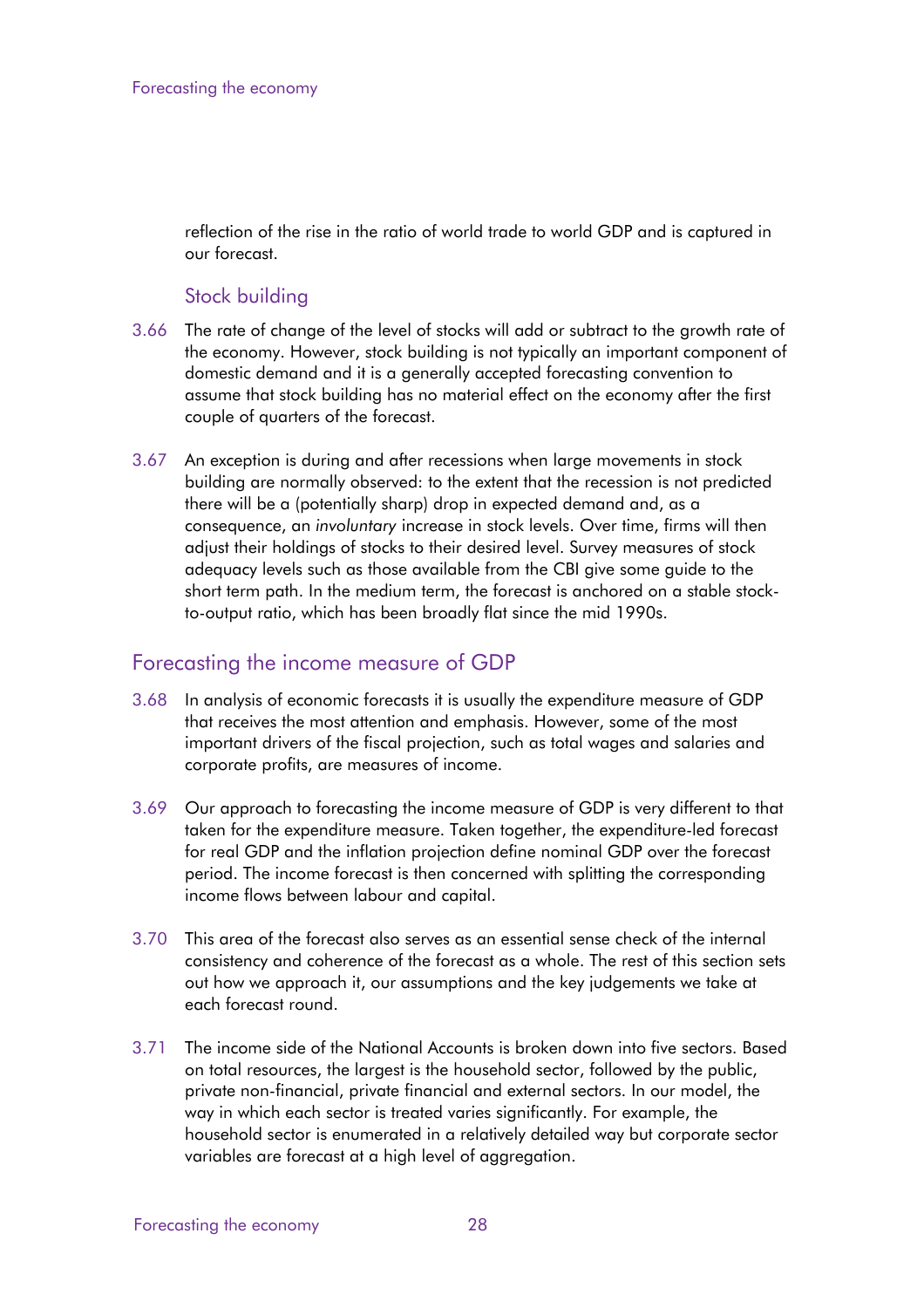#### Household sector

3.72 Household income consists of labour income, property income, social benefits and transfers. Set against these are pension contributions, direct taxation, and debt servicing costs, leaving household disposable income. What households do with this income is driven by the expenditure forecasts for household consumption and investment, giving a projection of the saving ratio and then household net lending respectively, see Figure 3.1.

#### Figure 3.1: Deriving changes in household net worth



- 3.73 The labour income forecast is conducted off-model. As described in the labour market section, the trend growth framework anchors the forecast for employment and this, combined with our judgements on wage growth and average hours, gives total wages and salaries.
- 3.74 Property income received by households comes from a number of sources. The largest source tends to be interest and dividends earned on household pension assets, which are attributed to household income in the National Accounts framework. However, while we assess this area of the forecast in light of new data, we tend to look through changes in this type of income when we consider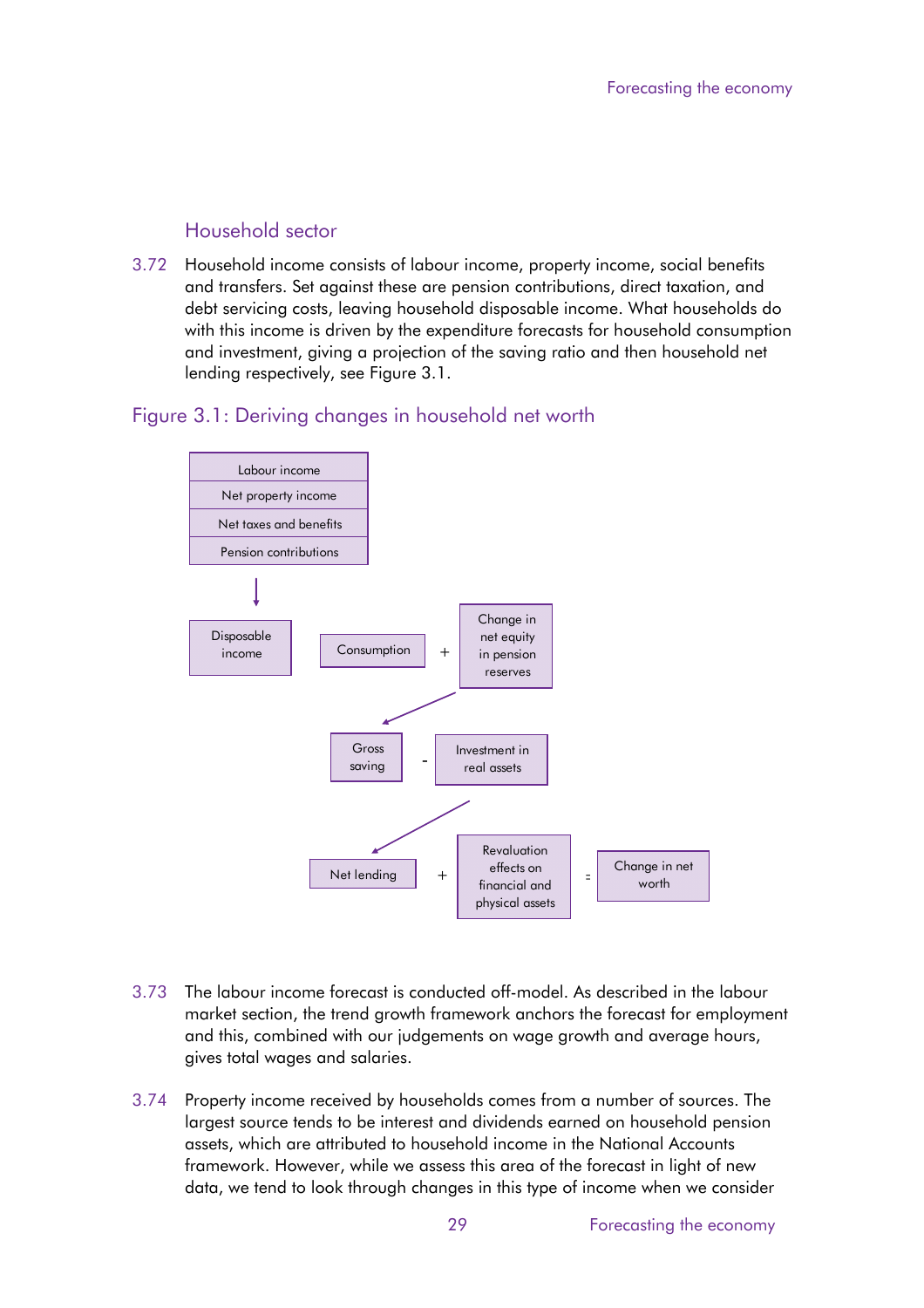the household consumption forecast – at least in the short term. It is likely that households have limited information about the value of their pensions in real time and will not revise their short-term consumption plans in response. Property income attributed to households is modelled as a function of the rate of return on domestic and international bonds, equities and other assets.<sup>21</sup>

- 3.75 Another source of property income is interest on savings, which is forecast as a function of household deposits and deposit rates. A generally smaller contributor to household income is dividends received, currently forecast as a function of the stock of equities held by households and corporate profitability.
- 3.76 As well as owning assets in the form of equities and deposits, which receive dividend payments and interest payments respectively, households also hold a stock of liabilities, comprising secured and unsecured credit. To service these liabilities households make interest payments and we model these as a function of the stock of debt and lending rates.
- 3.77 Social benefits and transfers are fed into the income forecast directly from the forecast for the public finances. This is also true of the direct taxation element of disposable income. Employee contributions to pension funds are simply held constant as a share of total wages and salaries before adjustments are made to take into account policy measures in this area.
- 3.78 When we consider the saving ratio implied by our forecast, we assess both what might be termed the 'active' part of saving and the 'inactive' part that occurs without households' direct intervention. While we do not target an equilibrium saving ratio in our forecast, we do see it as a useful diagnostic tool for the coherence of other key judgements. Should we decide that the saving ratio profile is inconsistent with our view of household behaviour, this would give us cause to revisit our expenditure forecast.
- 3.79 Subtracting household investment in fixed assets (mainly housing) from gross saving, and adjusting for changes in pension reserve equity, gives the household financial balance (net lending). This represents the amount households need to borrow or are able to lend once all uses are subtracted from their total resources. Again, this serves as a useful diagnostic tool for both the consumption and household investment forecasts and distils a number of key judgements into one tractable projection.
- <span id="page-33-0"></span>3.80 If households were expected to spend and invest more than they earn, the difference would be made up by drawing down on financial assets or borrowing.

 $21$  These rates of return are exogenous assumptions outlined at the beginning of this chapter.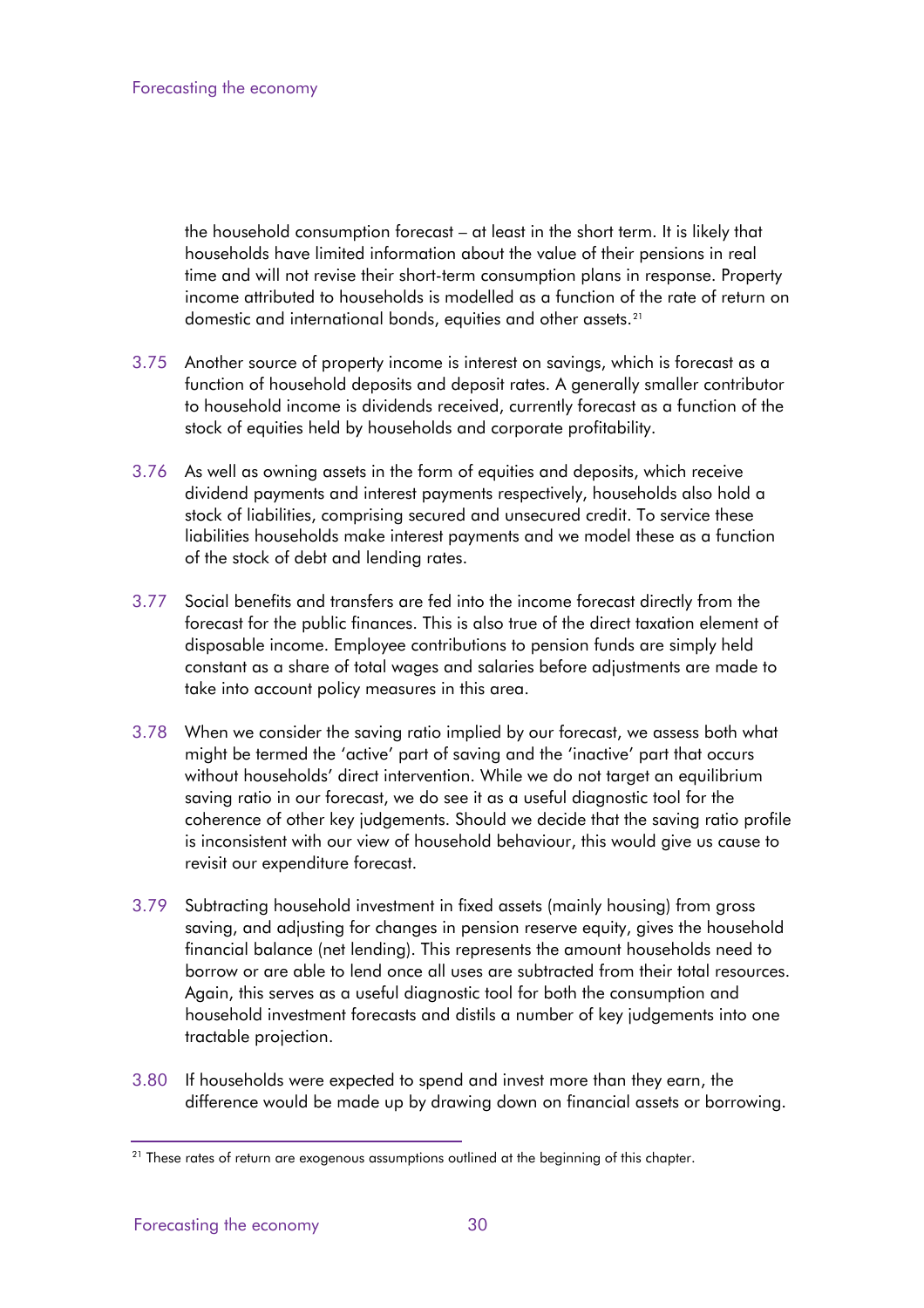Net acquisition of financial assets comprises changes in deposits, the net acquisition of equities, the net accumulation of pension assets and net purchases of other assets.

- 3.81 Consistent with liquidity preference theory, household accumulation of deposits is modelled as a function of nominal consumption and its opportunity cost (the deposit rate). Another important determinant is turnover in the housing market, based on the notion that some proportion of additional first-time buyer mortgage borrowing will find its way into the deposit account of a last-time seller. It is also the case that higher housing market turnover creates a higher stock of deposits at any one time, so the deposits forecast is best thought of as reflecting total transactions demand for cash, not just GDP transactions. Equities are seen as a discretionary asset, moving in line with net lending, while net acquisition of pension assets reflects our forecasts for employee and employer contributions to pension funds.
- 3.82 Net acquisition of financial liabilities is given by net lending from the capital account less the value of net financial assets purchases. If households buy more financial assets than they have resources available, the shortfall will be made up by borrowing. This brings the financial account into balance. While there is no single model equation that governs the accumulation of liabilities we think carefully about the overall demand for credit from the household sector and the willingness of banks to lend as part of our general assessment of credit conditions.
- 3.83 Consistent with the permanent income hypothesis, if households are hit by a temporary shock to their incomes we would expect them to smooth their consumption, drawing on financial assets or borrowing until their incomes recover. If there is a permanent change to the level of their incomes we would expect households to revise their consumption and asset accumulation plans accordingly.
- 3.84 Taking into account changes in the value of financial assets and physical wealth (mostly housing) gives the household net worth forecast. This gives a complete picture of the household balance sheet, which informs the medium-term consumption forecast. Asset price projections are generally given by conditioning assumptions and we do not apply judgement to this area of the forecast.

#### Government sector

3.85 The OBR macroeconomic model represents the public sector in a high level of detail but most variables are populated by forecasts made off-model as part of the wider public finances forecast. For more information on how this is put together see *Briefing paper No. 1: Forecasting the public finances.* While the taxation, spending and transfers forecasts affect the household disposable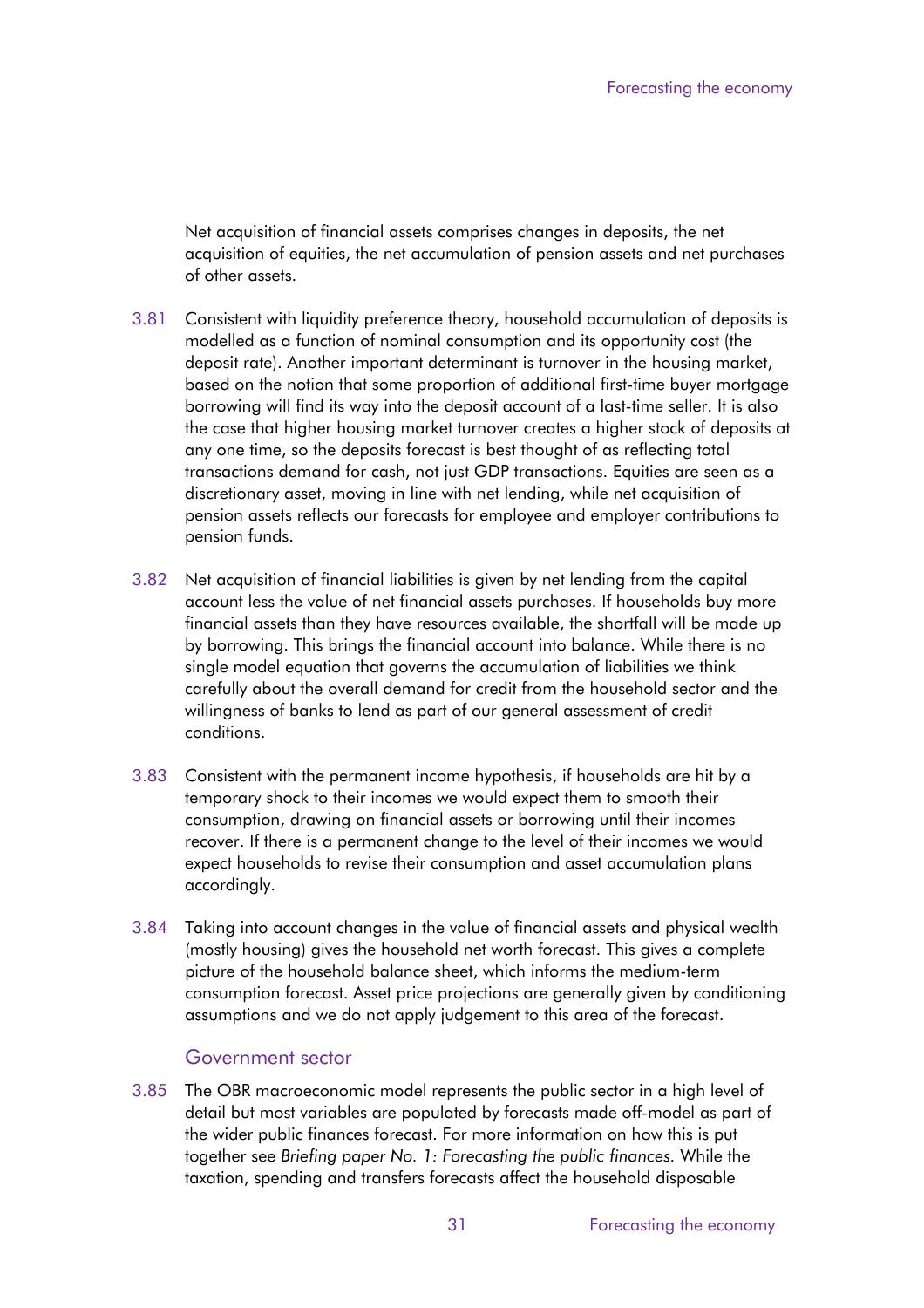income projection, the public finances projection also affects the corporate sector income forecast through the general government operating surplus forecast, because the corporate sector operating surplus is estimated by residual.

#### External sector

- 3.86 The extent to which the domestic sector consumes less or more than it produces is given by the net trade position. How much more or less the domestic sector consumes relative to what it earns is given by the current account balance. This includes the trade position but also takes into account transfers<sup>[22](#page-33-0)</sup> and the income earned from foreign asset holdings less the payments made on foreign-owned domestic assets. This is known as whole-economy net lending or the external financial balance - the corresponding net lending term derived from the financial account.[23](#page-35-0)
- 3.87 The trade component of the current account balance projection consists of the import and export forecasts set out in the expenditure section of this paper. Here we focus on net investment income, which is modelled in a similar way to household sector investment income. UK asset holdings are split into holdings of foreign direct investment, foreign equities, pension claims, bonds and 'other' investments – such as banking loans. Our approach to estimating the income flow is to construct a weighted average rate of return and apply it to the stock of assets.
- 3.88 The rates of return we use are given by the change in world equity prices (assumed to grow in line with nominal world GDP) and long and short world interest rates (expectations for which are derived from financial market instruments). The Sterling ERI forecast (made on an uncovered interest parity basis) is also used to adjust returns on the sterling value of foreign-currency denominated assets – and so affects the flow of sterling income. The flow of payments out of the UK on foreign-held assets is constructed in a very similar way, estimating an average rate of return on the typical foreign portfolio.
- 3.89 The external sector balance sheet sets foreign claims on UK assets against UK claims on foreign assets giving the international investment position. We use a number of behavioural equations to determine the evolution of these asset portfolios, disaggregated into the asset classes described above. For example, if household purchases of equities were forecast to increase, this would be partly reflected in the external balance sheet by an increase in UK holdings of foreign

<span id="page-35-1"></span><sup>&</sup>lt;sup>22</sup> Such as those to and from the European Union.

<span id="page-35-0"></span> $23$  In theory the current account balance and the financial balance should be equal but in practice measurement error requires a statistical discrepancy to reconcile the accounts.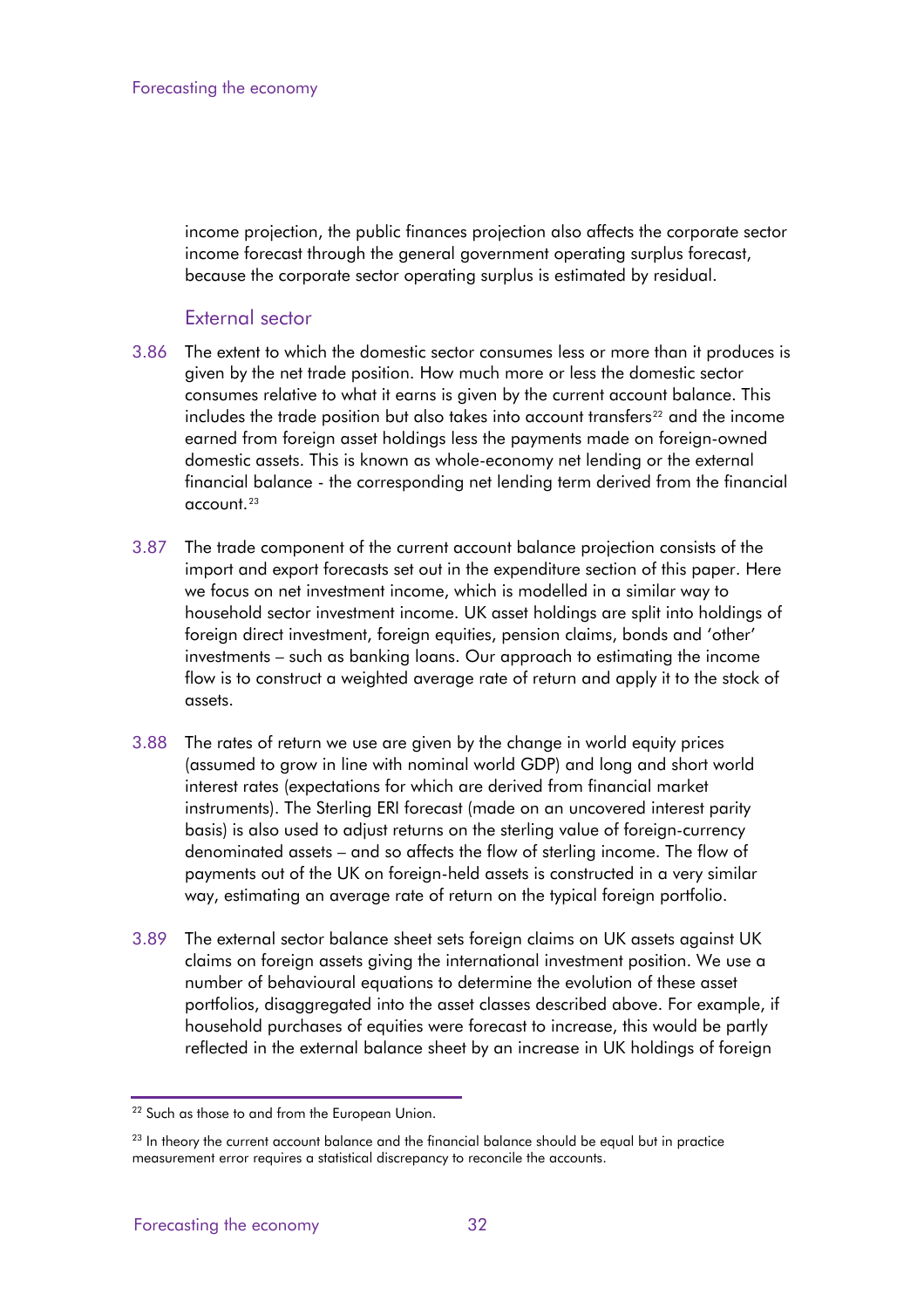equities relative to other assets. This allows for feedback from changes in the composition of the stock of assets to the income flows it generates.

#### Corporate sector

- 3.90 The corporate sector is not modelled in the same level of detail as the household or external sectors and is split into two subsectors: financial and private nonfinancial companies. For financial companies we hold the National Accounts measure of gross trading profits constant at its most recent value across the forecast period. This may seem counterintuitive but financial sector trading profits in the National Accounts do not map across well to the profits reported in financial company accounts – by this measure, the financial sector would have made a loss every year since 1959.<sup>[24](#page-35-1)</sup>
- 3.91 There is another measure in the national accounts that corresponds to financial company output in the form of financial intermediation services indirectly measured (FISIM).[25](#page-36-0) In the National Accounts this is the difference between Bank Rate and lending rates to the wider economy and represents the value of financial services consumed by households and firms. In our model, the FISIM forecast is projected from the interest payment and receipt flows associated with household and private non-financial corporations' savinas and debt.<sup>[26](#page-36-1)</sup>
- 3.92 Our model does not have a detailed representation of the financial sector balance sheet but, as we set out in the credit conditions and lending section, we make a thorough assessment of its size and composition and implications for the shape of the forecast more generally at each forecast round.
- 3.93 The other, larger subsector, private non-financial companies (PNFCs), is modelled at a high level of aggregation and acts as the residual that balances the income account in our model. To arrive at PNFC profitability we begin with our forecast of gross value added. From this we subtract costs of production such as consumption of capital, compensation of employees and taxes less subsidies. This gives whole-economy operating surplus. From here we subtract our forecasts for the operating surplus attributed to households, $27$  government, and public corporations, the rent paid by PNFCs, payments for financial services and financial sector profits.

<sup>&</sup>lt;sup>24</sup> This is principally because property income is deducted to derive trading profits in the National Accounts.

<span id="page-36-0"></span><sup>&</sup>lt;sup>25</sup> See ONS (2010) for more information.

<span id="page-36-1"></span><sup>26</sup> Our approach to forecasting tax receipts from financial firms is set out in *Briefing paper No. 1: Forecasting the public finances* and does not depend on the financial sector variables in our model.

<span id="page-36-3"></span><span id="page-36-2"></span> $27$  Mainly the imputed value of owner-occupied housing services.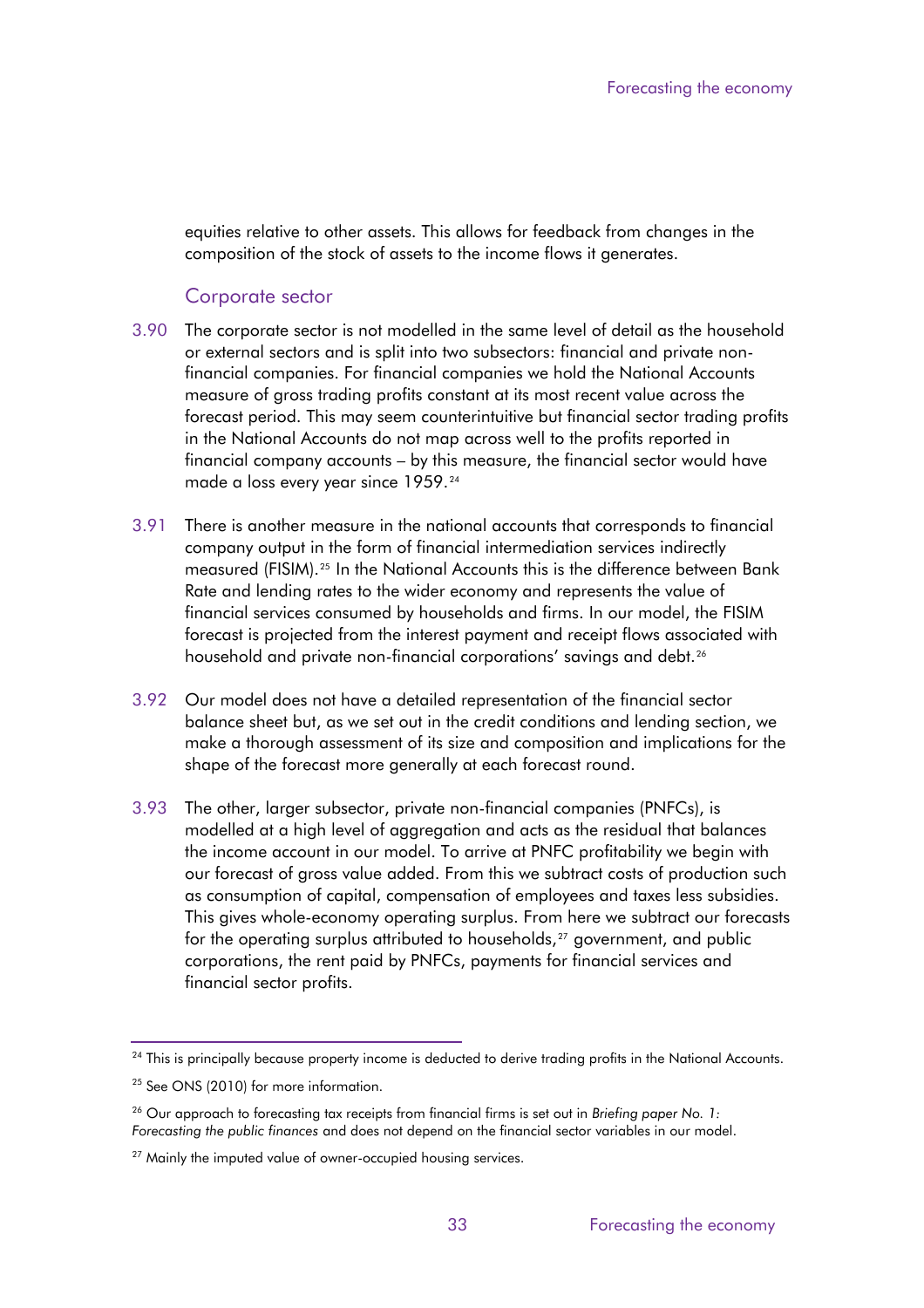- 3.94 This gives us a measure of PNFC profitability from which we subtract our projection of North Sea oil profits to give the non-oil PNFC profits forecast – an important fiscal determinant. Because of its importance to the fiscal projections, the non-oil PNFC profit forecast receives a great deal of attention at each forecast round and acts as another diagnostic for the coherence of the income forecast. We closely scrutinise all determinants and compare the profits projection to a benchmark equation, considering both current trends and qualitative evidence. Should we decide that the profitability profile implied by the rest of our forecast is inconsistent with our other judgements, this would give us cause to revisit other areas of the forecast.
- 3.95 A related diagnostic test is the labour share of domestic income, which is of importance to the public sector finances forecast because labour income is more tax-rich than corporate profits. Again, if we were dissatisfied by the labour share projection we would reconsider our forecast for compensation of employees and the profits forecast would reflect any change.
- 3.96 The corporate sector financial balance sheet is not represented with the same sophistication as that of households. Less use is made of the net lending constraint; instead, total acquisition of liabilities is driven by a simple equation that depends on the business investment forecast. We determine the split between different liabilities (principally bank lending, bond issuance and equity) judgementally.

# <span id="page-37-0"></span>**Inflation and nominal GDP**

## Inflation forecast

3.97 The inflation target is the anchor for the inflation forecast and that, in turn, provides the nominal anchor for the forecast. We generally assume that the Bank of England will meet the inflation target by the end of the forecast period so that CPI inflation remains at 2 per cent. Normally we would expect this to occur no later than over a two-to-three year horizon, over which the effects of monetary policy are normally thought to be felt. [28](#page-36-3) There may be circumstances in which we depart from this view, for example, if the normal monetary transmission mechanism is thought to be impaired.

<span id="page-37-1"></span> $28$  For more details on the monetary transmission mechanism see:

http://www.bankofengland.co.uk/publications/other/monetary/montrans.pdf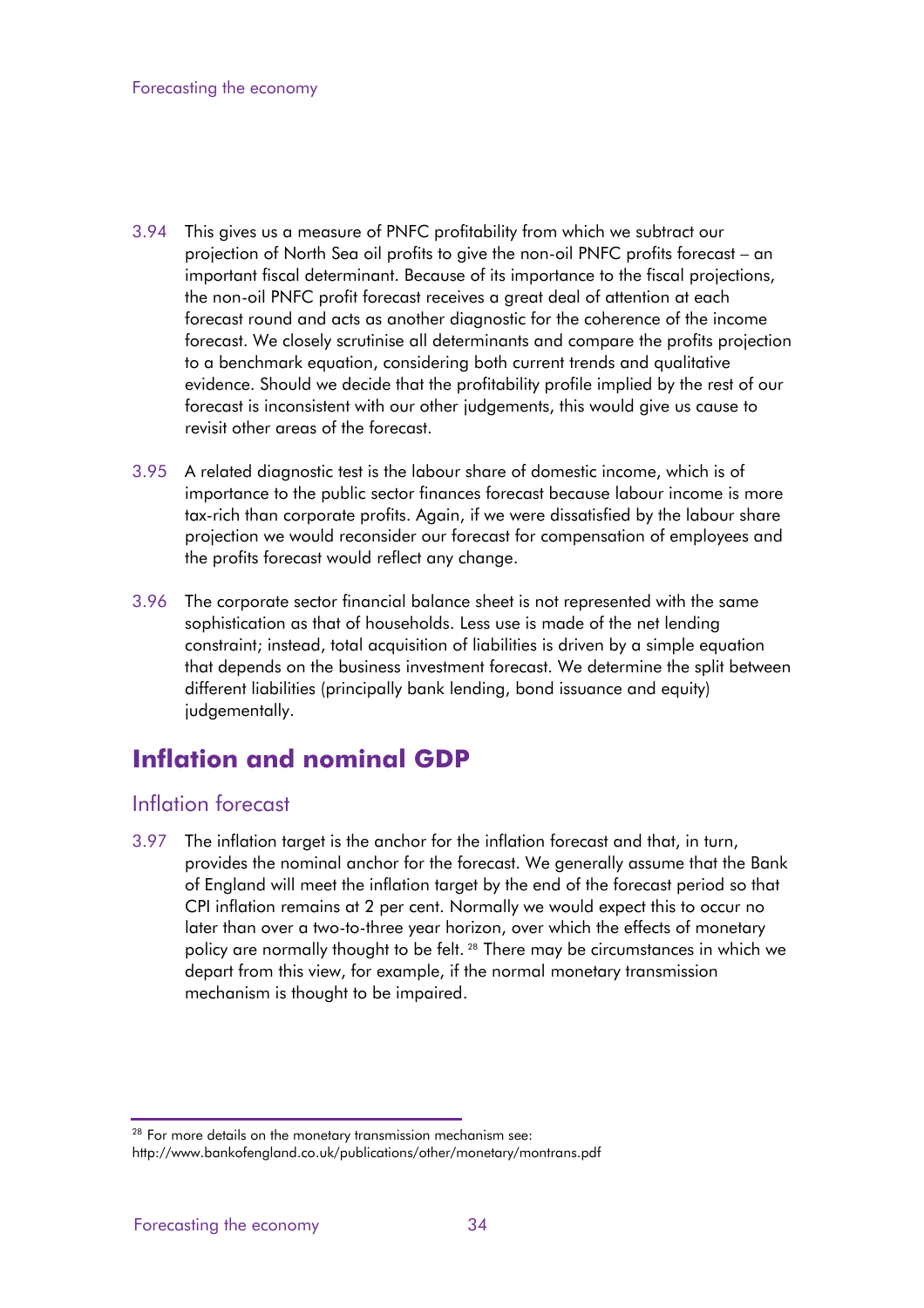- 3.98 The prices forecast encompasses consumer price indices (such as CPI, RPI, RPIX and Rossi),<sup>[29](#page-37-1)</sup> the National Accounts deflators (e.g. consumers' expenditure deflator) and other price indices such as house prices. Together with the forecast for real expenditure components, these variables determine the nominal side of the forecast, which contains many of the determinants used to construct the public finances projection.
- 3.99 Although there are differences in the calculation and coverage of each of the price indices forecast, these variables are interrelated: some by technical relationships in the main macroeconomic model (see the diagrammatical representation of the macroeconomic model in Annex A) while others are more generally informed by the judgement on the inflation outlook over the forecast period, such that together they tell a coherent story. This judgement begins with forming a view on the CPI, the inflation measured targeted by the Bank of England.
- 3.100 The short-term forecast for consumer prices is informed by the outlook for each of the CPI components. The effects of anticipated energy price changes or any policy changes to taxes and duties are incorporated into the forecast at this stage. An active dialogue with other forecasters, such as the Bank of England, is also maintained and used to inform our short-term view. We also find that the shortterm forecast is useful for identifying base effects (e.g. from food, petrol and utilities) whose influence will still be felt in the subsequent year.<sup>[30](#page-38-0)</sup>
- 3.101 Further out, the main drivers of the consumer prices forecast are the degree of spare capacity or excess demand,<sup>[31](#page-38-1)</sup> import prices, unit wage costs, developments in retail margins and the effect of monetary policy in anchoring inflation expectations to target. In the medium term, we assume that the Bank of England will meet the inflation target so that CPI inflation remains at 2 per cent thereafter.
- 3.102 The profile for RPI inflation is built up in a similar way by assessing the outlook for the components, and is consistent with the profile for CPI taking into account differences in coverage and calculation. We forecast the additional components included in the RPI that are not covered by the CPI, for example mortgage interest payment (MIPs) (see section on credit conditions) and housing depreciation (determined using our forecast for house prices).

 $^{29}$  Rossi is defined as the RPI all items index excluding mortgage interest payments, housing depreciation, rent and council tax.<br><sup>30</sup> The annual rate of inflation is affected by recent price changes and price changes in the base period a

<span id="page-38-0"></span>year ago.

<span id="page-38-2"></span><span id="page-38-1"></span> $^{31}$ HM Treasury (2010) investigated this relationship econometrically using a Phillip's curve model. However, we do not assume that there is a mechanical relationship between the output gap and inflation in the forecast; rather it is one of a number of factors that are incorporated judgementally.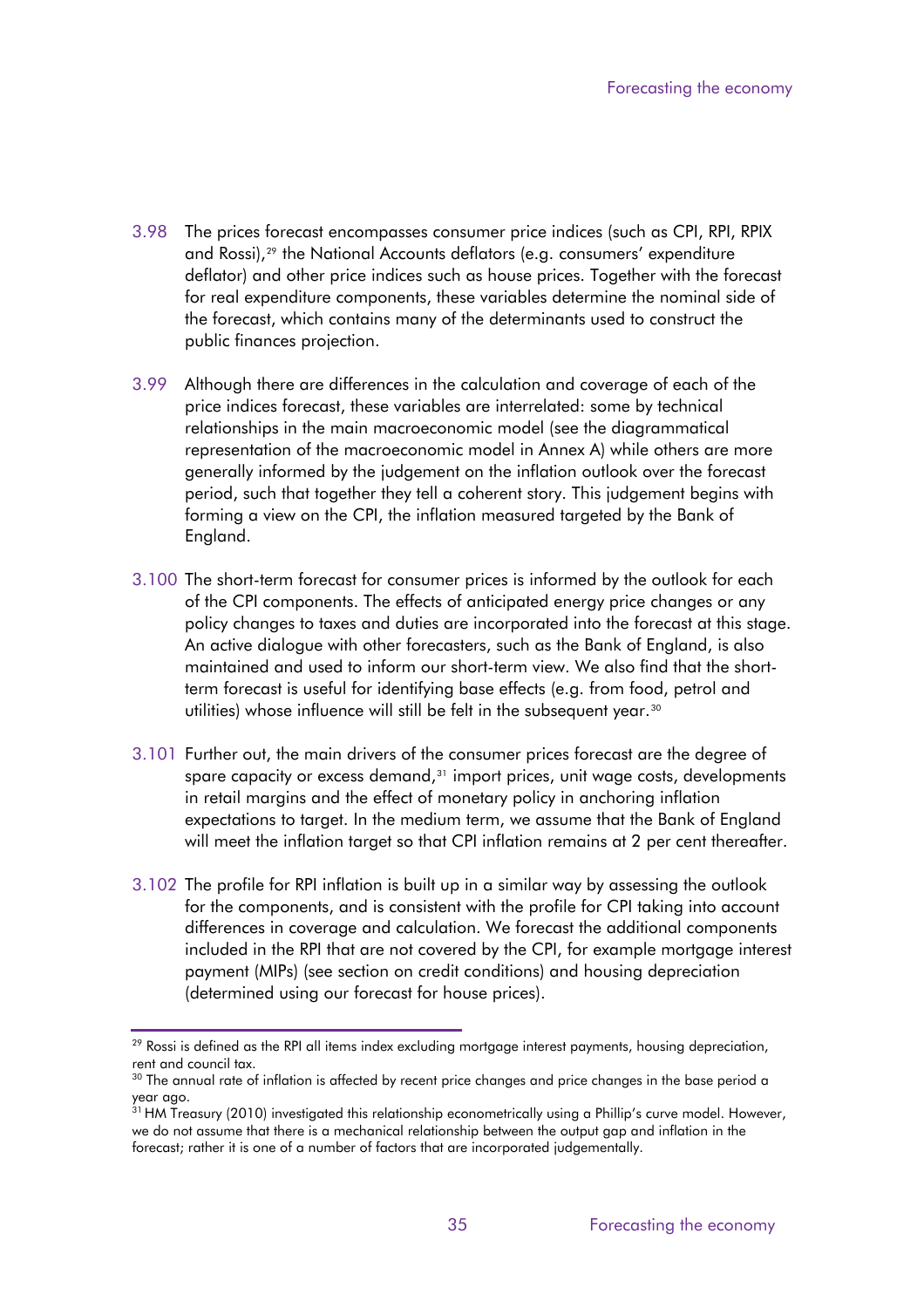- 3.103 Excluding the MIPs component from RPI inflation gives a profile for RPIX. Rossi is the RPI excluding MIPs, housing depreciation, rents and council tax.
- 3.104 We also take into account the differences in calculation between the RPI and CPI measures of inflation, due to the use of different weights and the 'formula effect'. The formula effect occurs as a result of the use of the geometric mean (GM) to aggregate prices at the elementary item level in the CPI, whereas the RPI uses an arithmetic mean (AM). A judgement is typically taken on the contribution to the medium-term difference between the RPI and CPI from the formula effect, based on recent trends.

#### Figure 3.2: Inflation forecast – flow chart



#### GDP deflator

- 3.105 The broadest measure of domestic price movements is the GDP deflator, which reflects the prices of domestic value added in its entirety. The GDP deflator reflects the prices of all domestically produced goods and services in the economy including the prices of consumption goods and services, investment goods, government services and exports, minus the price of UK imports. In our forecast, the GDP expenditure price deflators, when combined with the expenditure components, define the expenditure side of the economy in nominal terms.
- 3.106 The GDP deflator is calculated using the component forecasts for the GDP deflator identity for the first few years of the forecast and in the medium term the growth rate for the GDP deflator is set to be consistent with our medium-term inflation assumptions:
	- the consumers' expenditure deflator moves broadly in line with the consumer price indices forecasts;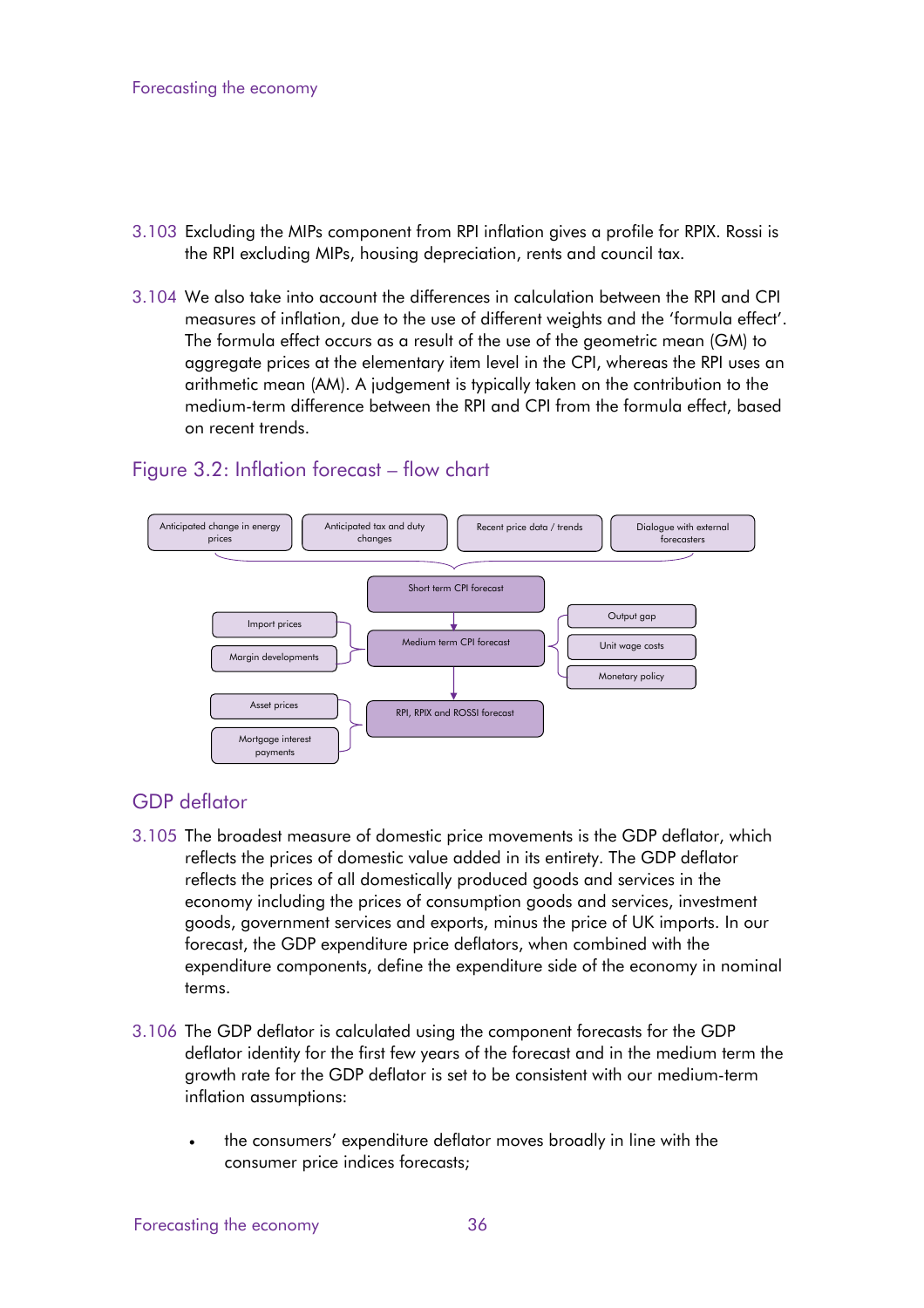- the total export and import price deflators are built up from a number of sectoral deflators, including services, goods and oil prices. The forecast is influenced by our forecasts of the exchange rate, Brent crude prices and world goods prices (for more details see the diagrammatical representation of the macroeconomic model in Annex A);
- the Government consumption deflator forecast is generally split into two parts: a weighted average of government wage and procurement costs (with the Total Final Expenditure deflator used as a proxy for the cost of procurement) and real government consumption in departments whose output is measured using direct activity indicators; and
- the investment deflator forecast is informed by trends in its components (e.g. dwellings), as well as the general outlook on inflation and import prices.

# <span id="page-40-0"></span>**Labour market**

3.107 Our labour market forecasts include forecasts for the main Labour Force Survey (LFS) aggregates and the claimant count measure of unemployment, a key determinant of spending on social security benefits. The forecast for total employment is decomposed into general government employment and market sector employment. These are combined with forecasts for nominal earnings growth to generate a forecast for the growth of total wages and salaries, which is used to forecast a number of public sector receipts, such as those from income tax and national insurance contributions.

## Labour Force Survey variables

- 3.108 Our forecast of the labour market includes projections of a number of headline labour market indicators derived from LFS, defined on an age 16+ basis. These include employment, participation, unemployment, household population, average weekly hours worked and total weekly hours worked.
- 3.109 Over the near term, our forecast for GDP growth, together with an assessment of recent labour market data and labour market leading indicators, help to inform the path of the employment rate, participation rate, unemployment rate, household population and average weekly hours worked. Forecasts for the level of participation, employment and unemployment are then derived by combining the forecast of the household population with the forecasts of the participation rate, employment rate and unemployment rate.
- 3.110 Beyond the short term, it is assumed that these variables gradually return to their underlying trend levels, with judgements about how the output cycle interacts with the labour market determining the speed at which each particular variable reverts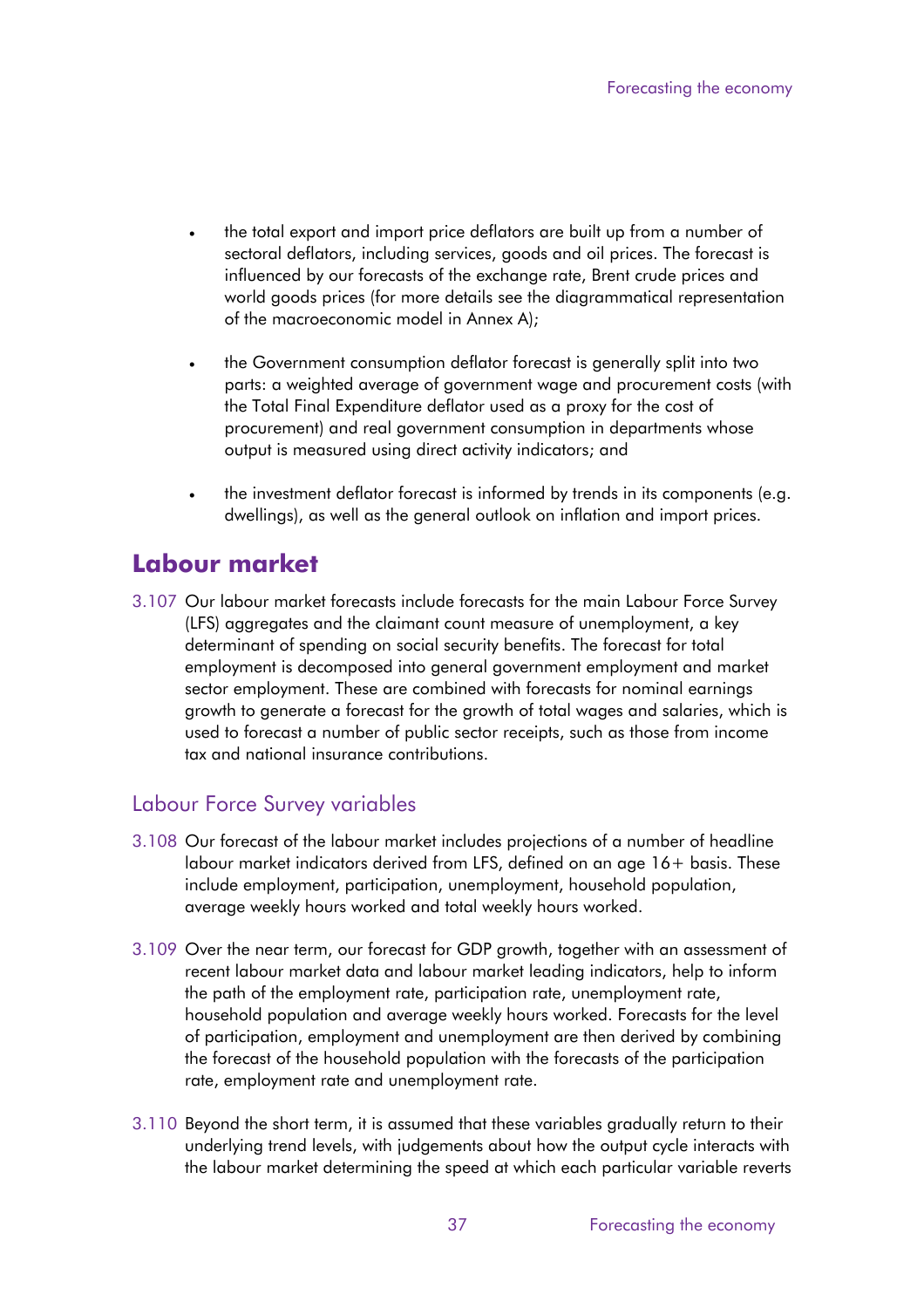to trend. Important aspects of this will include judgements about firms' expectations, possible lags between the labour market and output and the speed at which sectoral change can be accommodated. A further consideration is the plausibility of the implied cyclical path for actual labour productivity: if the forecasts for output, employment and average hours worked imply an implausible path for output per worker or output per hour then this would lead us to revisit our output and labour market forecasts.

#### Workforce jobs

3.111 In addition to the LFS measure of employment, the labour market forecast also includes projections of workforce jobs, a measure of the total number of jobs in the economy, rather than the number of people in employment. The number of workforce jobs is typically assumed to grow broadly in line with LFS employment, although we may depart from this convention over the short term if judged appropriate. For example, if the difference between the latest workforce jobs data and LFS employment is particularly large, <sup>[32](#page-38-2)</sup> then it might be appropriate to assume different growth rates if we expect the gap between the two measures to move back towards a particular level.

#### Claimant count

- 3.112 As well as the LFS measure of unemployment, we also forecast the level of the claimant count. The claimant count measures the total number of people claiming Jobseeker's Allowance (JSA) and is therefore one of the determinants of our forecast for social security spending.
- 3.113 Our forecast of the claimant count is closely linked to our projection of LFS unemployment. In general, we assume that the claimant count moves broadly in line with LFS unemployment, although we might expect the paths to diverge over the near term if there are different signals from the latest data. Government policies that are likely to move people from claiming one benefit to claiming JSA may also have a significant bearing on the claimant count. To ensure that projected expenditure on JSA is consistent with our forecasts for other elements of social security spending, we account for the impact of policies that may lead to a transfer of individuals to JSA from other benefits using the latest available evidence on claimant count inflows.
- <span id="page-41-0"></span>3.114 Over the longer run we assume that the claimant count gradually returns to a level consistent with its historical relationship with LFS unemployment.

<sup>&</sup>lt;sup>32</sup> The Office for National Statistics publishes a regular comparison of LFS and workforce jobs, available on its website: www.ons.gov.uk.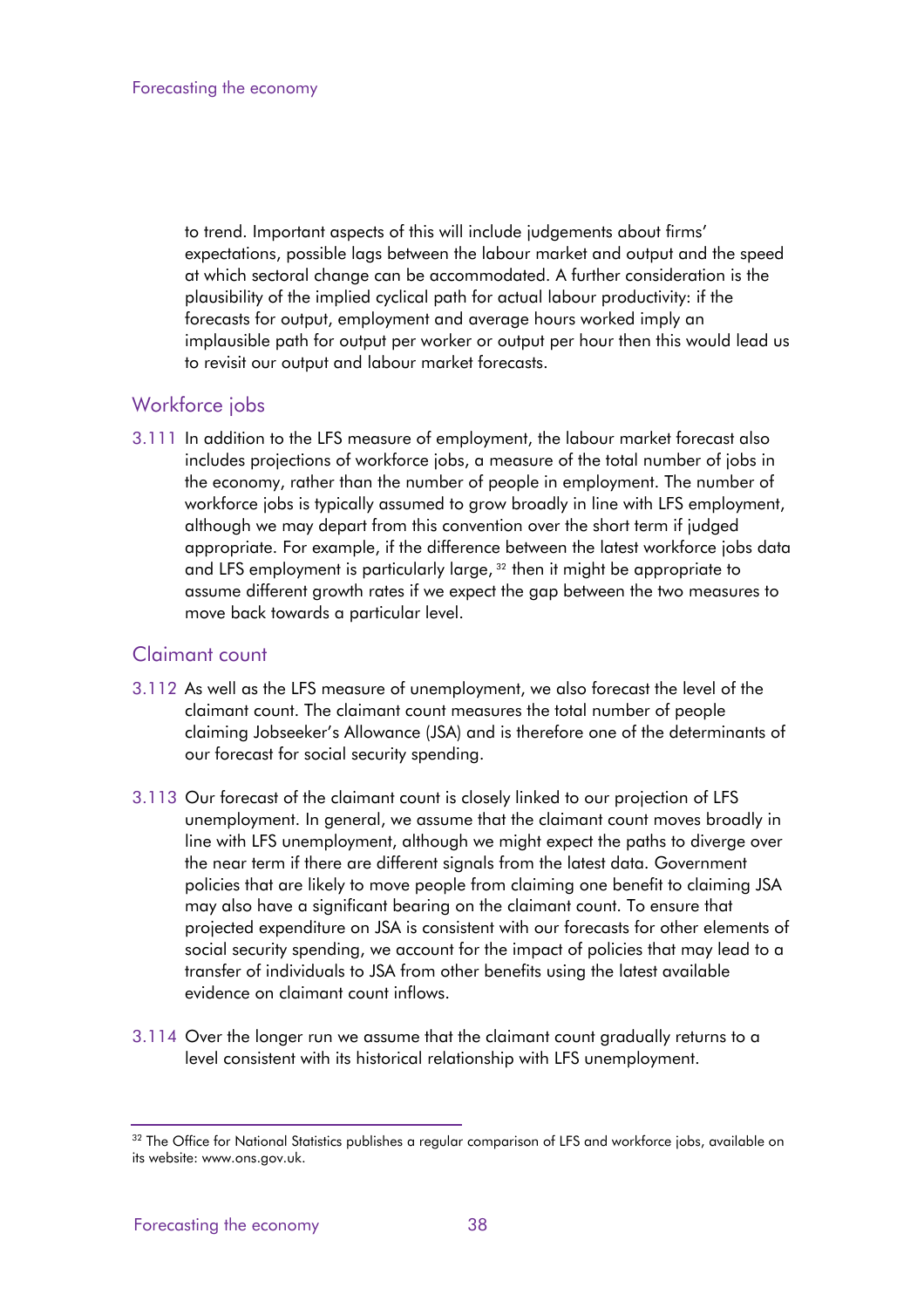### Employment decomposition

- 3.115 Our forecast of total employment can also be decomposed into general government employment and market sector employment.<sup>[33](#page-41-0)</sup> Our forecast for general government employment is based on a top-down approach, combining estimates of paybill growth and the growth of paybill per head to derive a projection of general government employment growth. Projections for paybill growth are based on forecast growth in the sum of RDEL, Local Authority Self-Financing Expenditure (LASFE) and BBC current expenditure, while paybill per head growth is determined by assumptions about changes in the basic pay settlement, pay drift, employer pensions contributions and other factors, such as national insurance contributions. More details of our approach to projecting general government employment are set out in our November 2010 *Economic and fiscal outlook*.
- 3.116 The sum of market sector employment and general government employment approximately constitutes total employment. Once we have obtained a forecast of general government employment, our forecast of market sector employment is jointly-determined with our forecast of total employment. Over the medium term, the level of market sector employment is assumed to return gradually to a level consistent with the projected trend level of total employment and our projection of general government employment.

#### **Earnings**

- 3.117 A key determinant of our forecasts of a number of public sector receipts, such as income tax and national insurance contributions, is our forecast for the growth of total wages and salaries. In addition to forecasts of employment, this requires a forecast for average earnings growth.
- 3.118 Consistent with our forecast of employment, we forecast average earnings growth on both a market sector and general government basis. Our forecasts of market sector and general government average earnings growth are then combined with our employment forecasts for each sector to generate a forecast of the annual growth of total wages and salaries. [34](#page-42-0)

<span id="page-42-1"></span><sup>&</sup>lt;sup>33</sup> The market sector is defined as the private sector plus public corporations while the general government sector is defined as the public sector less public corporations.

<span id="page-42-0"></span><sup>&</sup>lt;sup>34</sup> For the purposes of the fiscal forecast we make a separate assumption about the path of financial sector bonuses. Bonuses are generally paid to high-earning individuals and therefore tend to be taxed at a higher rate than non-bonus income. See *Briefing paper No.1: Forecasting the public finances.*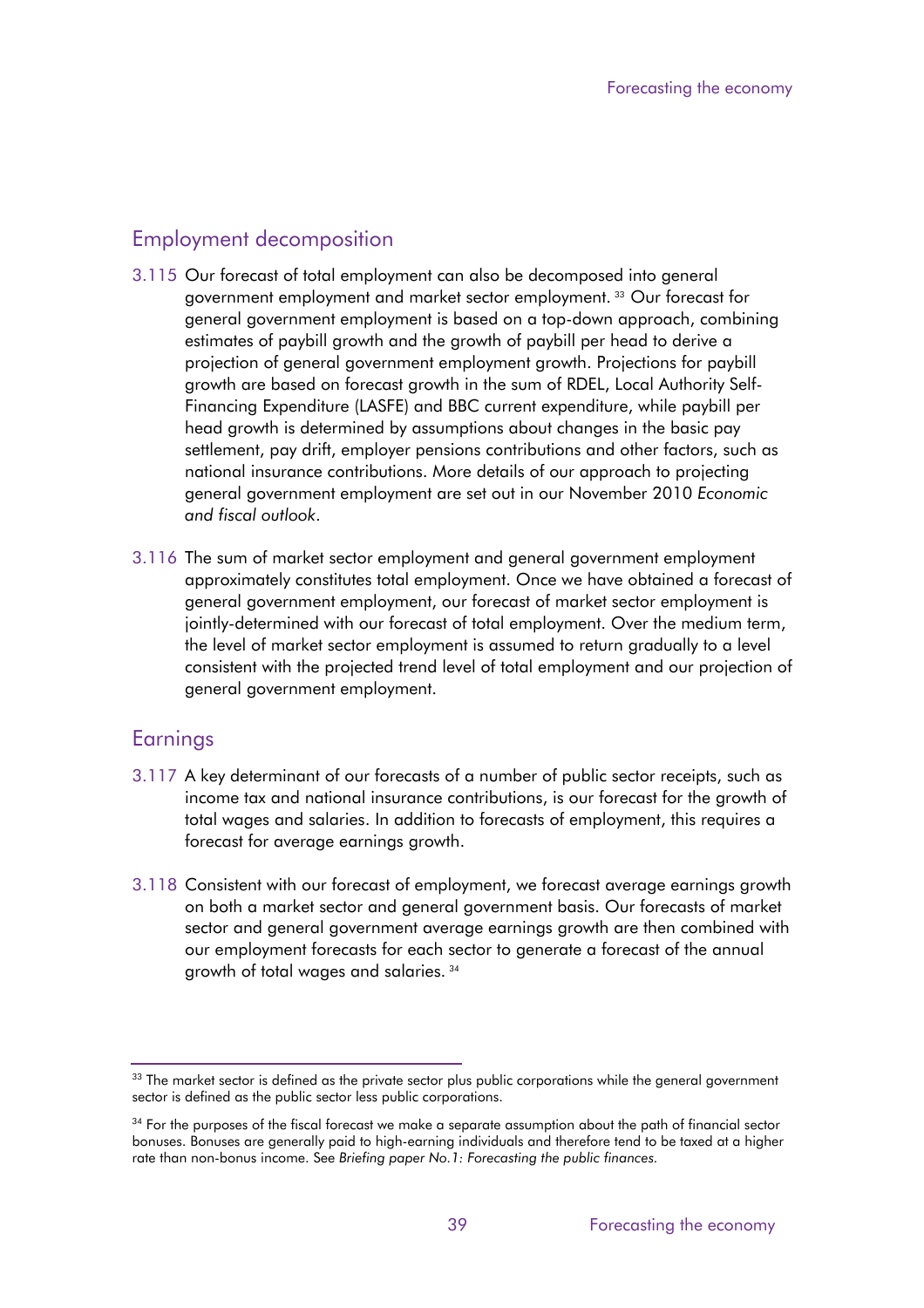- 3.119 Average earnings growth in the general government sector is set to be consistent with the assumptions underlying our estimate of paybill per head growth, which we use to forecast general government employment. In particular, general government average earnings growth is determined by our assumptions about the growth of the basic pay settlement and pay drift. More details are set out in our November 2010 *Economic and fiscal outlook*.
- 3.120 In the macroeconomic model, nominal average earnings in the market sector are determined according to a standard Layard-Nickell[35](#page-42-1) model in which wages (but not employment) are set in a bargaining framework.<sup>[36](#page-43-0)</sup> This equation helps to inform our short run forecast of market sector average earnings growth, along with the degree of labour market slack (as proxied by the unemployment and participation rate gaps) as well as the behaviour of inflation and inflation expectations.
- 3.121 An important consideration here is the adjudged degree of real wage resistance to changes in inflation. If real wages are expected to be relatively flexible following a shock to the price level or inflation then we would expect limited pass through to nominal wages. Relevant factors to consider when assessing the degree of real wage flexibility include movements in longer-term inflation expectations and the recent behaviour of nominal wages, as well as the nature of the shock to prices or inflation. For example, the nominal wage response may differ depending on whether movements in inflation correspond to changes in domestically generated inflation or to changes in import price inflation.
- 3.122 Over the longer run, market sector nominal average earnings are assumed to grow in line with nominal GDP per worker, equal to the product of trend output per worker growth and the long-run annual growth rate of the GDP deflator. Accordingly, real earnings are assumed to grow in line with output per worker in the long run.
- 3.123 Market sector and general government average earnings growth, together with the forecast of market sector and general government employment, determine the forecast for total wages and salaries. Figure 3.3 provides an illustration of how we construct the wages and salaries forecast.

<sup>35</sup> Layard, Nickell & Jackman (2005)

<span id="page-43-1"></span><span id="page-43-0"></span><sup>&</sup>lt;sup>36</sup> Specifically, average earnings growth is determined as a function of the GVA deflator, LFS unemployment rate, private sector productivity, real productivity wage, union density, the employee retention ratio (take home pay), employers tax rate and the wedge between the price of consumption and the price of output. See macroeconomic model documentation for more details.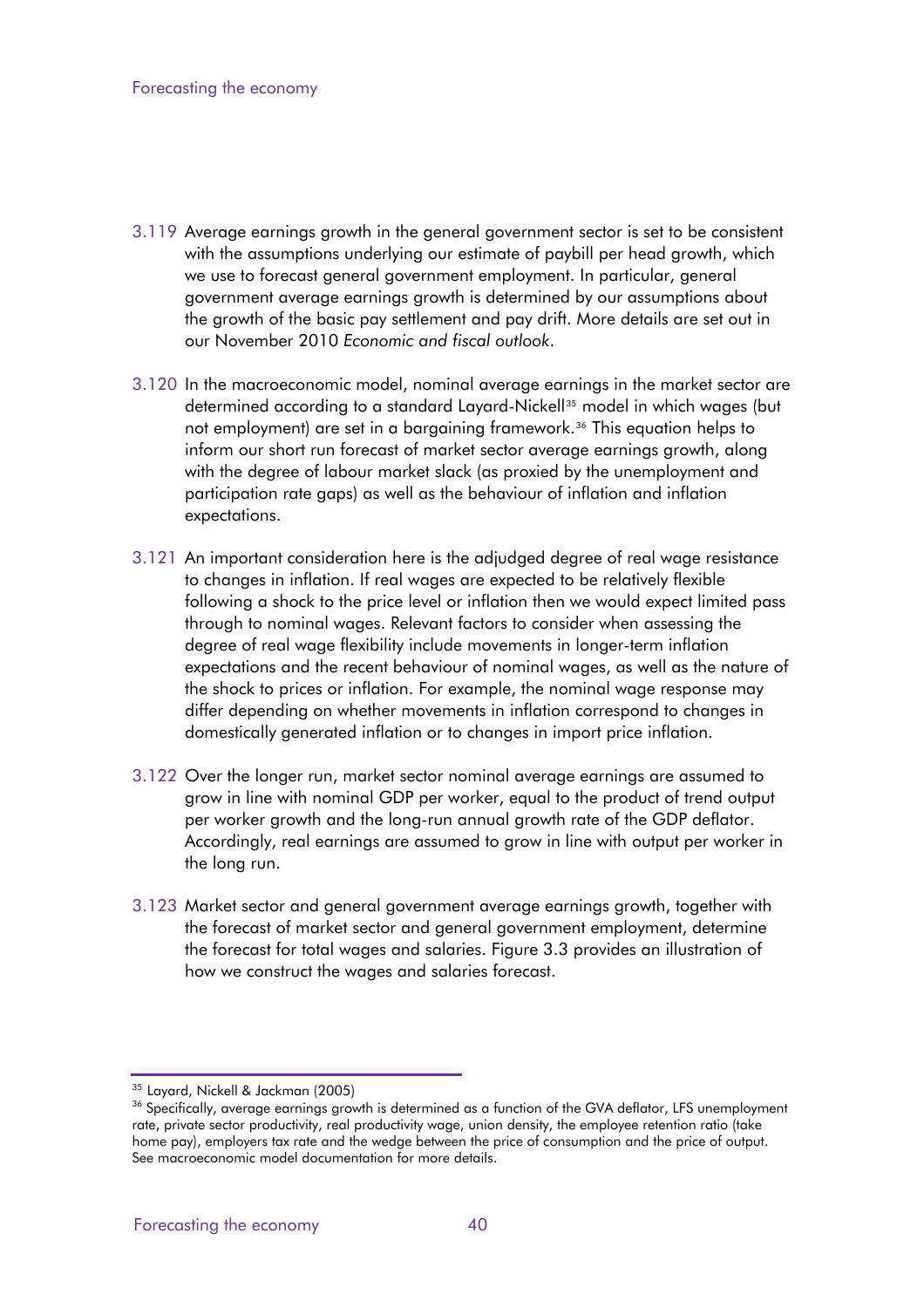#### Figure 3.3: Wages and salaries flow diagram



# <span id="page-44-0"></span>**World forecast**

- 3.124 It would not be practical for us to produce a full scale bottom-up forecast of the world economy and therefore we review in detail and make use of forecasts produced by the IMF and the OECD.
- 3.125 The models we do use consist of simple statistical models for the short term, while for the medium term we look at trend output growth and the historical trade to GDP ratio and make use of trade elasticities from the academic literature. We only produce individual output and trade forecasts for the larger economies and for the rest of the world we produce regional output and trade forecasts, which rely heavily on IMF forecasts. The important variables for the UK forecast are growth in UK export markets and world trade. In addition to producing forecasts for world output and trade, an important part of the process is to identify global risks that could affect the UK economy.

# <span id="page-44-1"></span>**Credit conditions**

- 3.126 In our model, credit conditions enter primarily through variables that capture the cost of credit, such as interest rates and lending spreads. The availability of credit and the implications arising from it feed into the forecast implicitly through our assumptions relating to household saving behaviour and our projections of investment, consumption and the overall profile of GDP.
- 3.127 Our general approach to assessing the cost of credit has two features:
	- first, we consider the likely funding costs faced by the banking sector. These are generally determined on a macro scale and reflect global investment and saving behaviour, perceptions of counterparty risk and developments in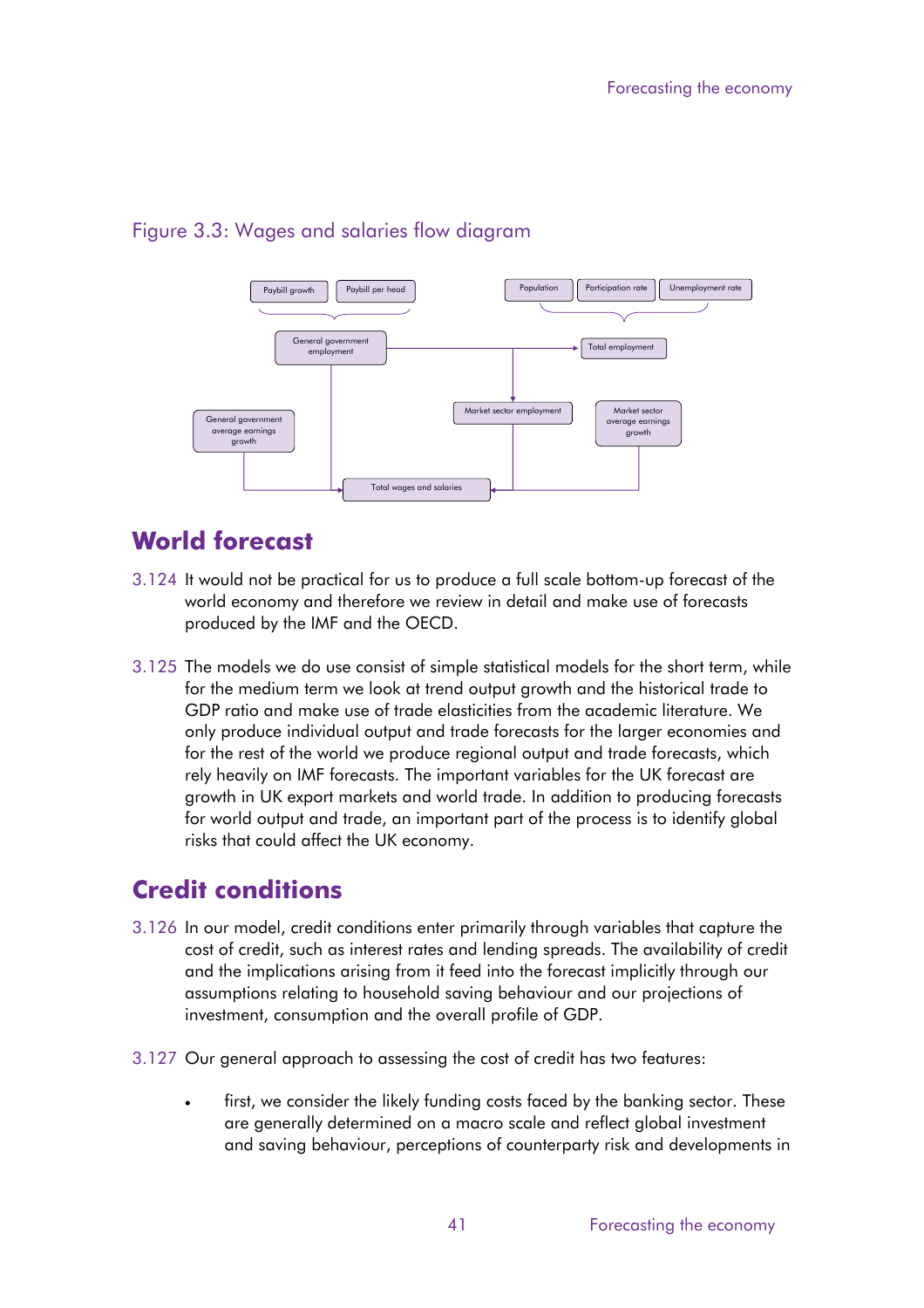monetary policy. Our assessment of the non-monetary policy effects on bank funding costs is captured by a funding spread over policy rates; and

- second, we consider domestic factors that influence the price of lending, such as competitiveness within the banking sector, operating costs and expected bad loan provisions. We apply this judgement to the forecast by applying a mark-up to lending rates and a mark-down to deposit rates. A key diagnostic of the forecast is a proxy of the net interest margin, which captures the difference between the interest banks pay out on the stock of deposits and the interest they receive on the stock of loans.
- 3.128 Mortgage rates are modelled by disaggregating the stock of mortgages into those earning a fixed rate of interest and those on a variable rate. While the variable rate forecast is independent of the stock of mortgages, the fixed rate is not. The duration of fixed rate mortgages means that the effective rate paid on the outstanding stock is relatively insensitive to changes in interest rates as a small proportion of that stock matures and comes up for refinancing at any given time. The fixed rate to be applied to the refinanced mortgages is derived from the 2-year and 5-year swap curve and a spread reflecting funding costs. Deposit interest rates are forecast in a similar way with the stock of deposits split into those which are instant access (sight deposits) and those which are tied up (time deposits).
- 3.129 While the price of credit is important, it tells us little about the willingness of banks to lend or the appetite for credit. At each forecast round, we consider recent developments in financial markets that might affect the flow of lending as well as longer-term trends in, for example, bank funding costs or the size and structure of financial sector balance sheets. We also assess the effect of policy changes related to the regulatory environment.

# <span id="page-45-0"></span>**Scenario analysis**

- 3.130 In assessing the outlook for the public finances it is useful to think about ways in which the economy might diverge from our central forecast and what the fiscal consequences might be. To this end, we present alternative economic scenarios that reflect the views of credible outside commentators and explore the sensitivity of the fiscal projection to key forecast judgements. Our scenarios are not intended to capture all the ways in which the economy might deviate from the central forecast and we do not attempt to attach particular probabilities to their occurrence.
- 3.131 Our central fiscal projection is produced using a wide range of economic determinants from our large-scale macroeconomic model. The approach we take in producing scenarios is simpler and depends on 'ready-reckoning' the effect of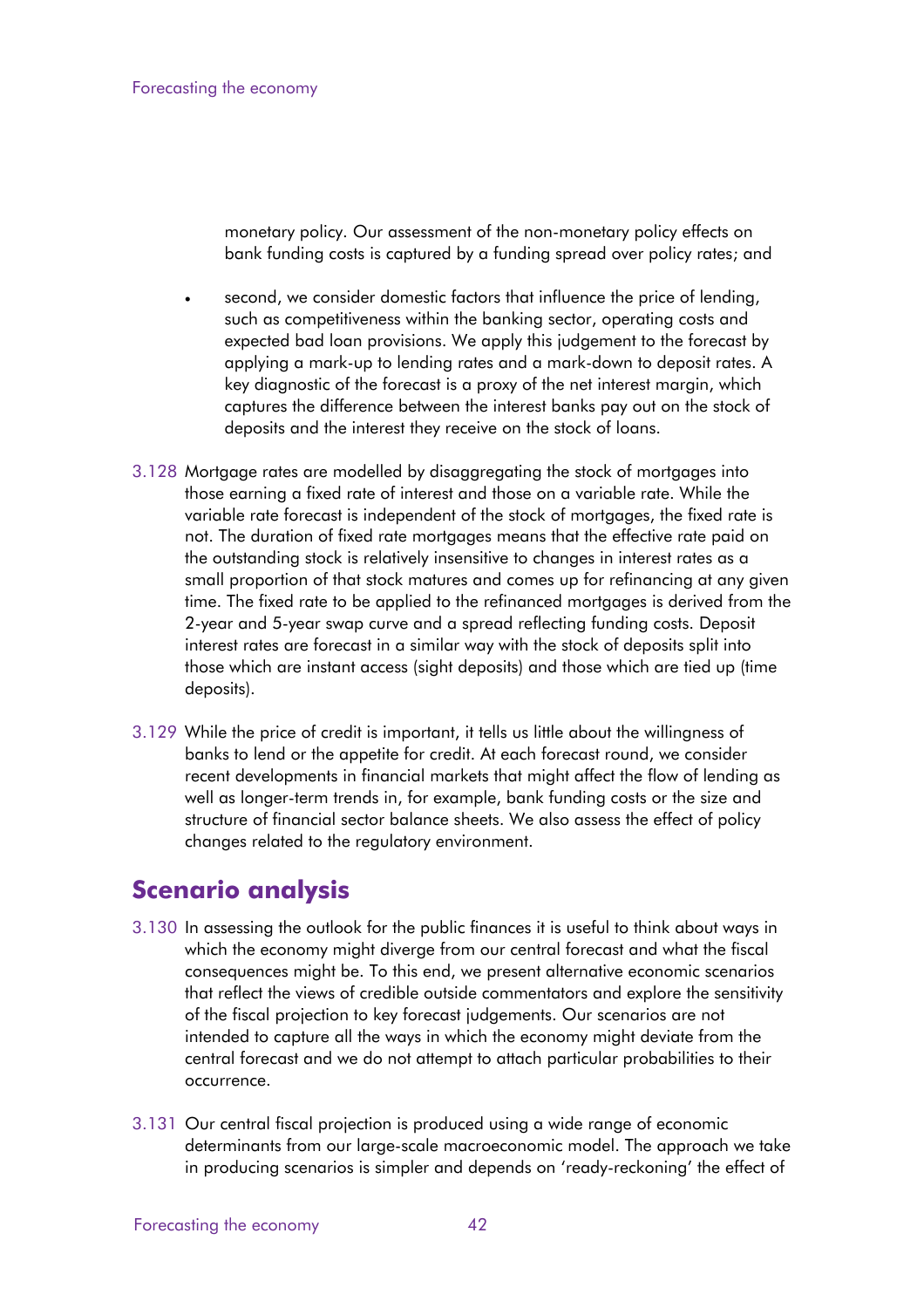changes in a small selection of determinants on the central forecast. The forecasts are only broad-brush illustrations, produced without using the OBR model. They are based on stylised assumptions and heavily dependent on judgement. One implication is that the bands of error surrounding the central forecast fan chart are not applicable and the results should naturally be approached with a higher degree of caution.

- 3.132 As we set out in the monetary policy section, there are no model variables which drive the closing of the output gap or capture the formulation of monetary policy. Therefore, to produce stylised scenarios it is useful to specify some simple rules for the way monetary policy is set and for how output and employment respond. To this end, we use three very simple rules: the Taylor rule, a simple aggregate demand relation and Okun's law.
- 3.133 While we often use these relationships, we may wish to present a scenario in which, for example, the unemployment sensitivity to the output gap is higher or lower than implied by our central forecast. Therefore, to maintain some degree of pragmatism in our approach we may deviate from these simple relationships in our presentation of scenarios.
- 3.134 In its simplest form, the Taylor rule relates the interest rate to a natural nominal interest rate, the current deviation of the rate of Consumer Prices Index (CPI) inflation from target and the output gap.<sup>[37](#page-43-1)</sup> Here we use the original coefficients from Taylor's 1993 study and decompose the nominal rate into inflation and the real natural rate:

$$
i_t = i_r^* + \pi_t + 0.5(\pi_t - \pi^*) + 0.5(y_t - y_t^*)
$$

- 3.135 Where  $i_t$  is the policy rate at time  $t$ ,  $i_t^*$  is the real natural interest rate,  $\pi_t$  is the rate of CPI inflation,  $\pi^*$  is the inflation target,  $y_t$  is the level of output and is the  $y_t^*$ estimated potential level of output. The difference between the level of output and potential output is known as the output gap.
- 3.136 We take differences of this rule relative to the central forecast to arrive at marginal responses to deviations from the central forecast. It is assumed that the inflation target and the real natural interest rate are the same in both the scenario and the central forecast - superscript *s* denotes a variable relates to the scenario.

$$
i_t^s - i_t = 1.5(\pi_t^s - \pi_t) + 0.5[(y_t^s - y_t^{s*})-(y_t - y_t^{s})]
$$

<span id="page-46-0"></span><sup>37</sup> Taylor. (1993)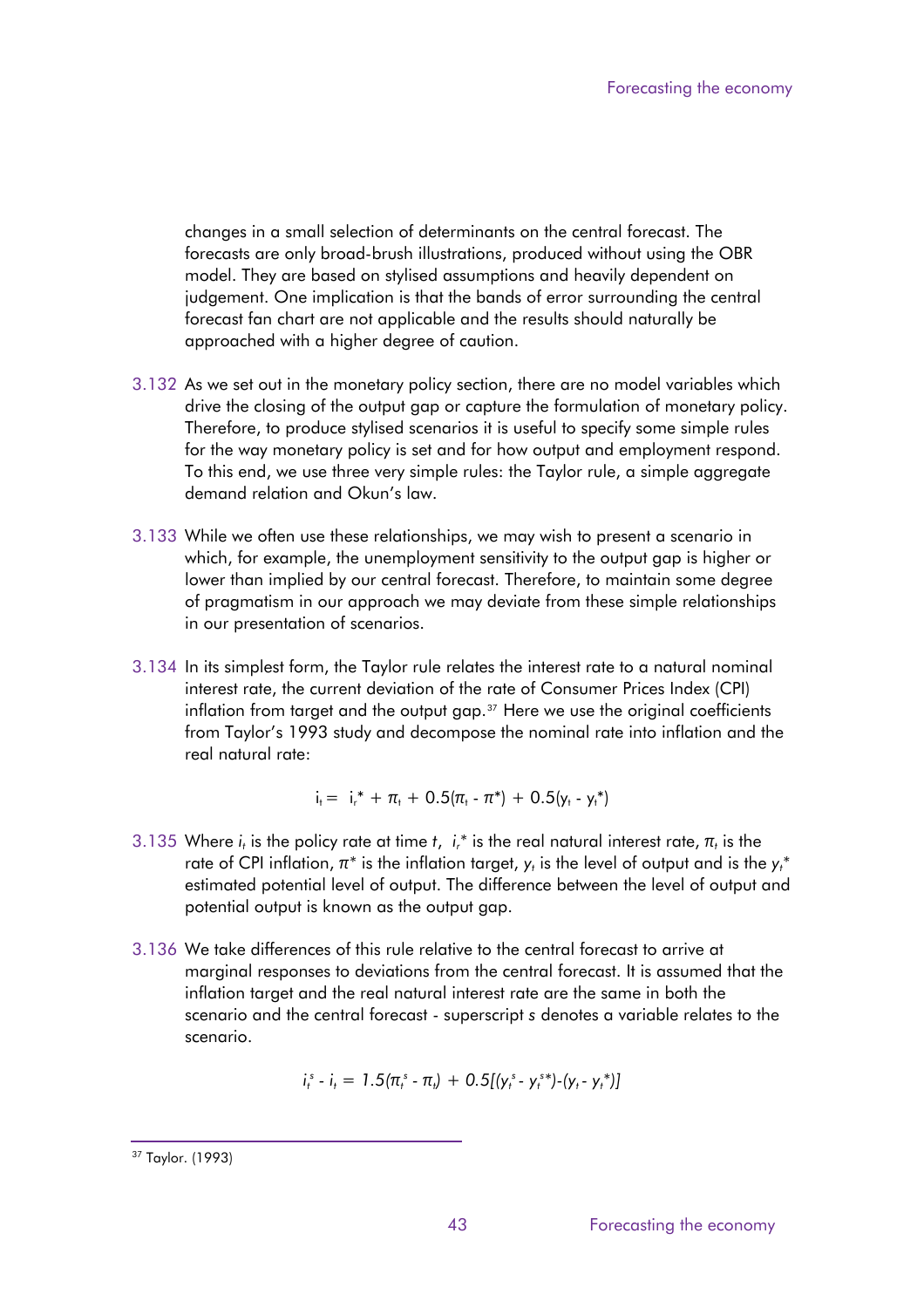- 3.137 This expression indicates that if inflation is one percentage point higher under an alternative scenario, the Bank of England will set interest rates 1.5 percentage points higher than in the central forecast (a coefficient above unity ensures that the Bank of England returns inflation to target). If the output gap is 1 percentage point wider than in the central forecast, the Bank of England will set interest rates 0.5 percentage points lower under an alternative scenario.
- 3.138 Output responses to monetary policy are assumed consistent with a very simple aggregate demand equation:

$$
y_t = y_{t-1} - \beta_i (i_t - \pi_t - i_t^*)
$$

- 3.139 The variables have the same interpretation as above and the β coefficient represents the sensitivity of output to deviations of the real interest rate from the real natural rate.
- 3.140 Again, taking differences relative to the central forecast:

$$
y_t^s - y_t = (y_{t-1}^s - y_{t-1}) + \beta_t [(i_t - \pi_t) - (i_t^s - \pi_t^s)]
$$

- 3.141 This expression indicates that the difference in output between the scenario and the central forecast is a function of the real interest rate differential in the current period and the output differential in the preceding period. The beta coefficient gives the sensitivity of output to real interest rates. We assume a one percentage point increase in interest rates takes around 6 months to have its maximum impact on output of around -0.3 percentage points.
- 3.142 The output gap is assumed to have an effect on unemployment consistent with Okun's law<sup>[38](#page-46-0)</sup>. Unemployment in the scenario rises by around half a per cent for a one percentage point wider output gap relative to the central forecast.

# <span id="page-47-0"></span>**Conclusion**

3.143 One key advantage of 'contracting out' the production of official fiscal forecasts to an independent body like the OBR is that governments can no longer dismiss scepticism regarding official fiscal forecasts by pointing out that they have access to privileged information on revenues and spending that outsiders lack. The OBR has access to all relevant information on the public finances from within Whitehall and we are endeavouring to present the conclusions that we draw from it as transparently as we can.

<sup>38</sup> See Baily and Okun (1965)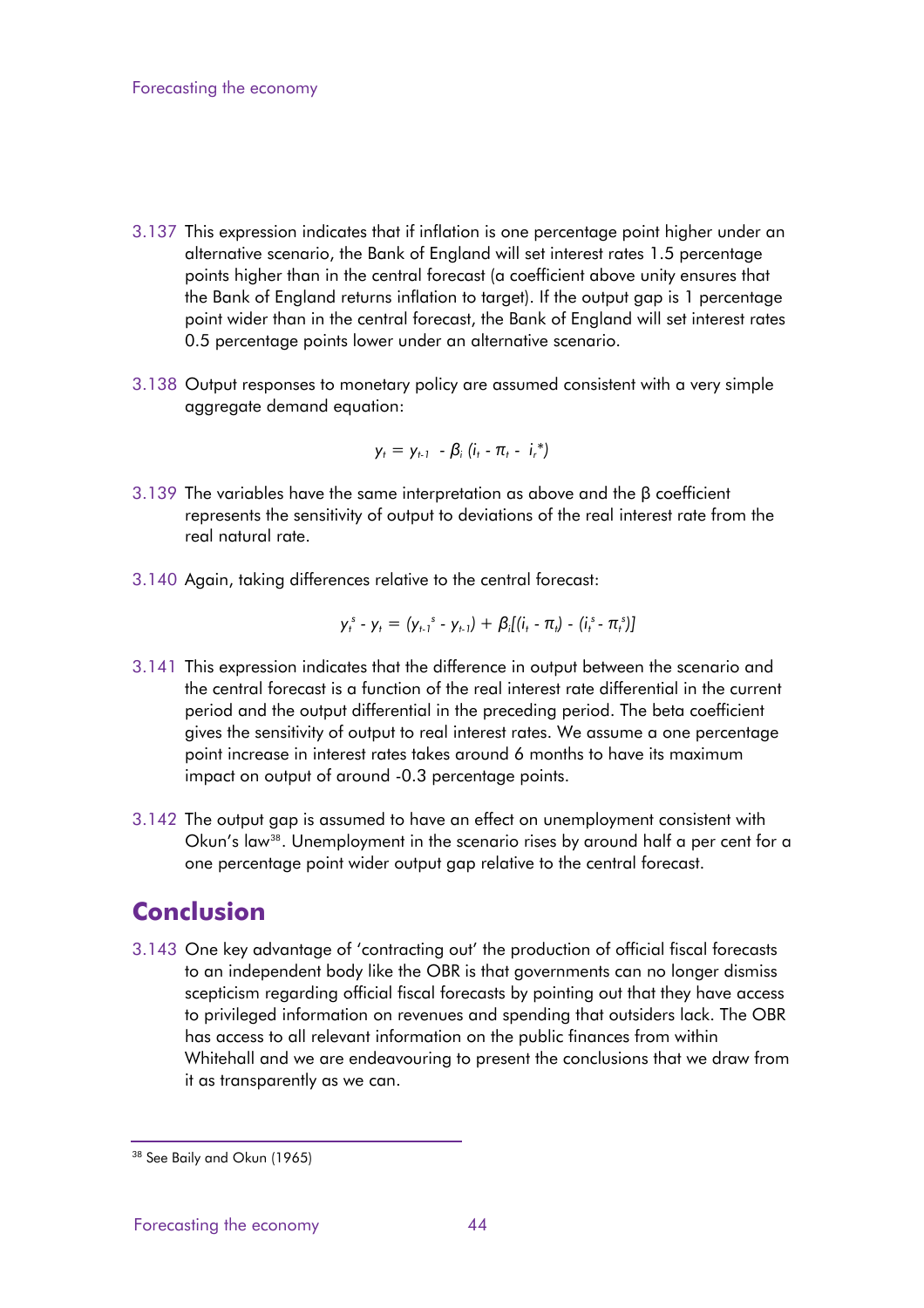- 3.144 On the face of it, the case for contracting out macroeconomic forecasting is less powerful. It is far from clear that official bodies have any significant informational advantage over anybody else in producing macroeconomic forecasts, although they may have more resources to devote to it. One might ask why the OBR should produce macroeconomic forecasts at all and why we should not use those of the Bank of England or of the other non-government bodies that produce regular forecasts for the UK economy.
- 3.145 As we have attempted to show in this document, an important answer to that question is that we need a macroeconomic forecast that is explicitly tailored to the task of producing a highly disaggregated fiscal forecast that will allow us to assess the Government's progress against the fiscal targets it has set itself. For this we need a macroeconomic forecast that runs over a relatively long time horizon, that generates a large number of determinants from both the expenditure and income sides of the economy, and that is amenable to sensitivity and scenario analysis. No such external forecast is available and therefore producing one is a key part of the OBR's role.
- 3.146 The purpose of this document is to explain how we go about the task of macroeconomic forecasting, so that outside users can understand them better and can have confidence in the professional judgement being brought to bear. Needless to say, people are bound to disagree with some of the assumptions that we make and the conclusions that we reach – that would be true of any forecaster. Having read this paper, users may also have ideas for how we could improve the methodology we use and the data that we draw upon. We would be delighted to hear any suggestions.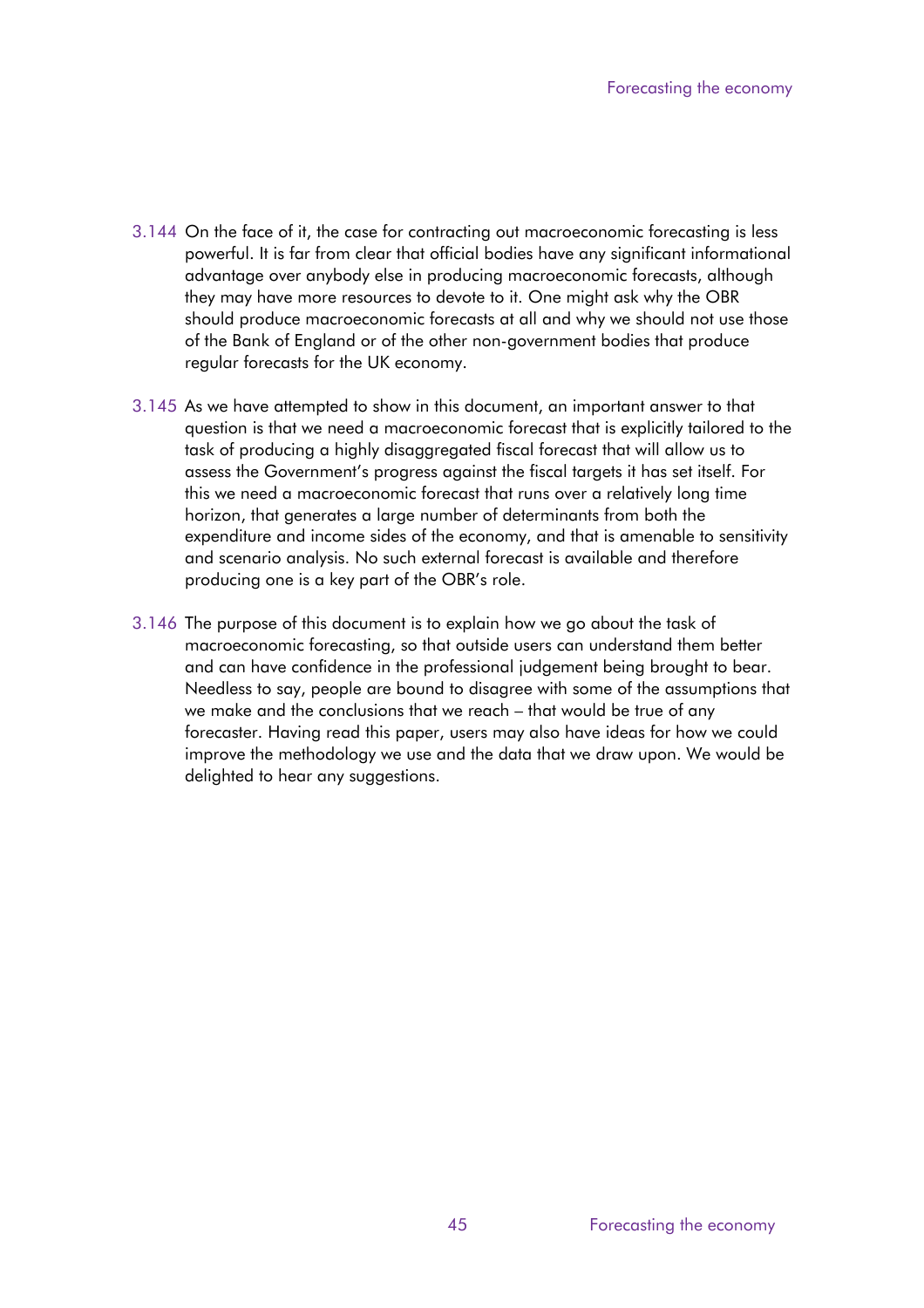# **A Main macroeconomic model**

# <span id="page-49-0"></span>**Diagrammatic representation of the macroeconomic model**

- A.1 This annex maps out the structure of our macroeconomic model in a series of flow charts, which detail the main determinants of key model variables and their interactions. The variables in the model are organised into groups, and that grouping approach is replicated here. More details on the model properties and the complete model code are available in HM Treasury (2008). However, there have inevitably been a number of updates to the model since the documentation was last published.
- A.2 A distinctive feature of our model is the very detailed treatment of the public sector, which far exceeds that of any comparable UK model (and accounts for just under half of the total model variables). This reflects the development of the model as a tool designed specifically to aid the production of forecasts for the public finances. However, these parts of the model (Groups 9, 10 & 20) are omitted from the representation here as they consist largely of technical relationships and accounting identities, rather than containing any 'economic' content. As set out in *Briefing paper No. 1: Forecasting the public finances*, forecasts for these variables are produced by separate models in HMRC, DWP and the DMO.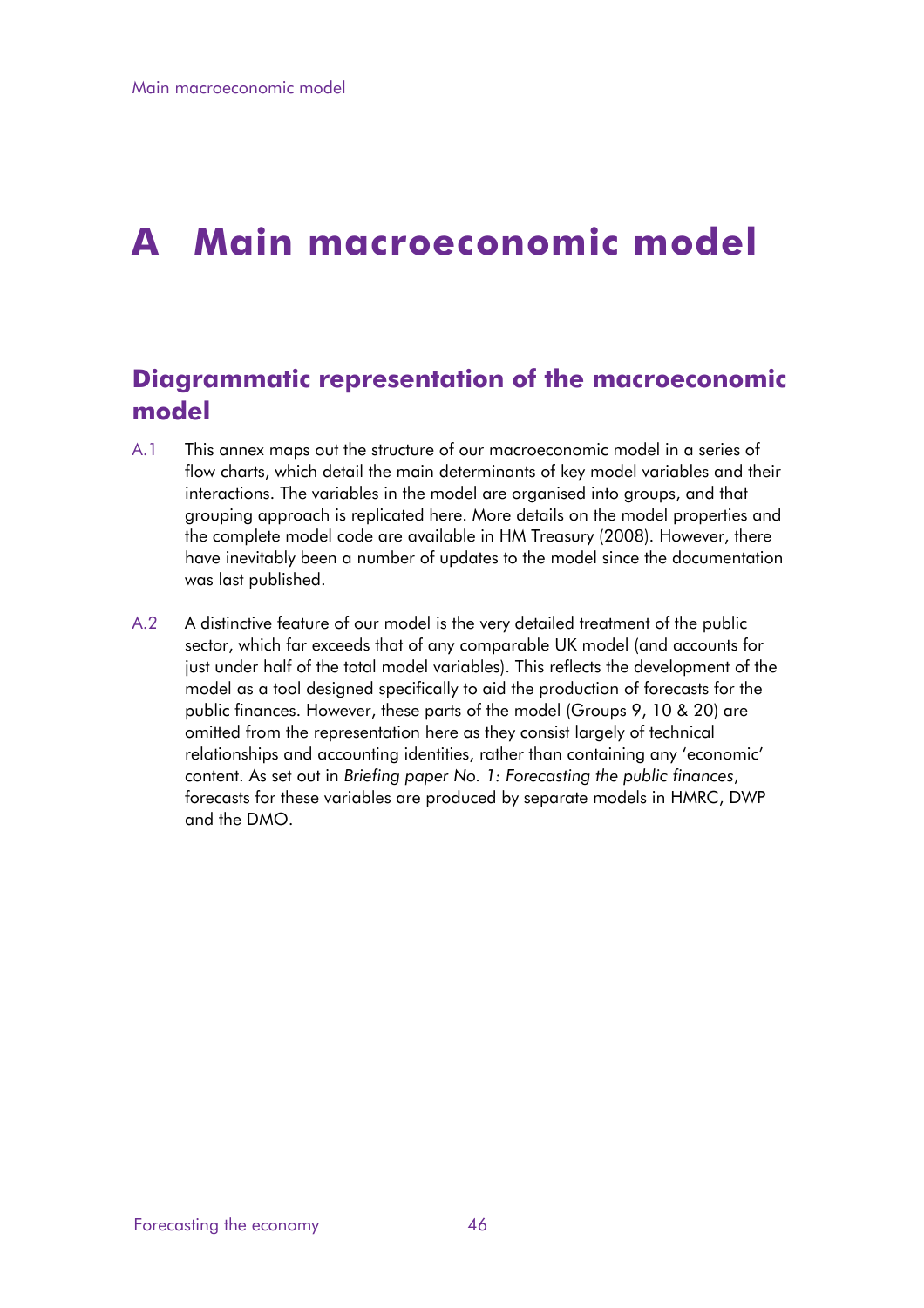## Figure A.1: Group 1 Consumption



## Figure A.2: Group 2 Inventories

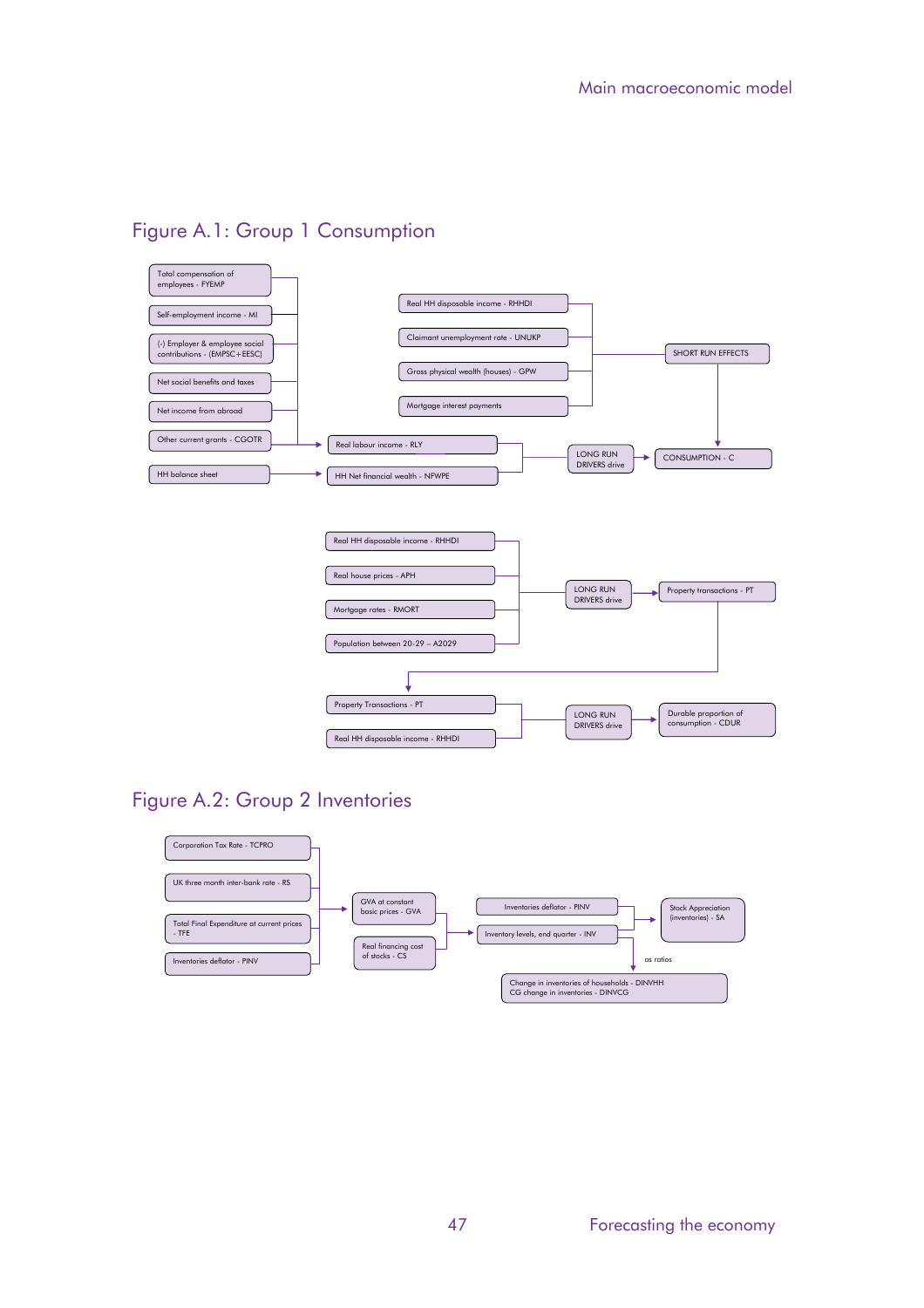Figure A.3: Group 3 Investment

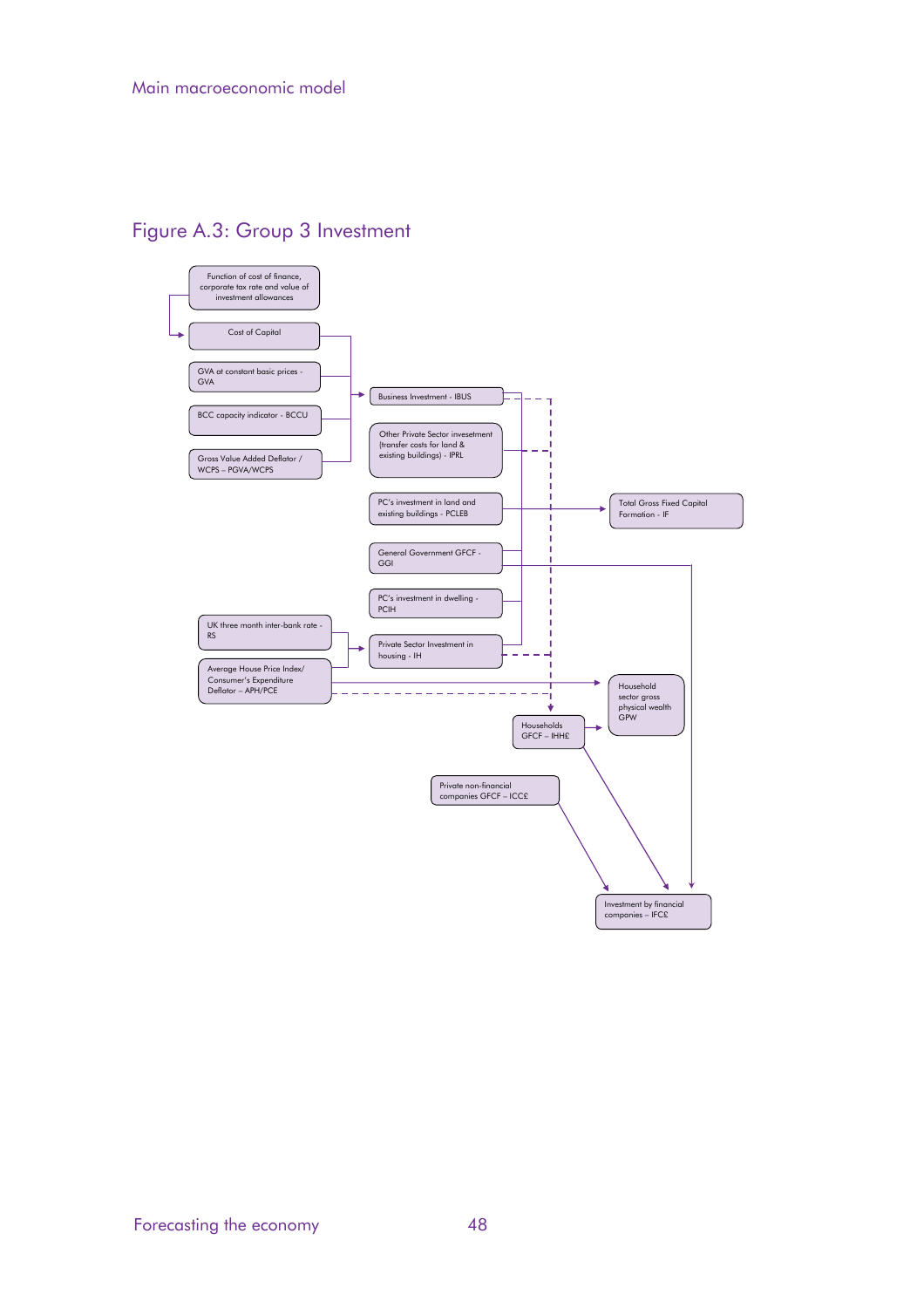### Figure A.4: Group 4 The labour market



## Figure A.5: Group 5 Exports of goods and services

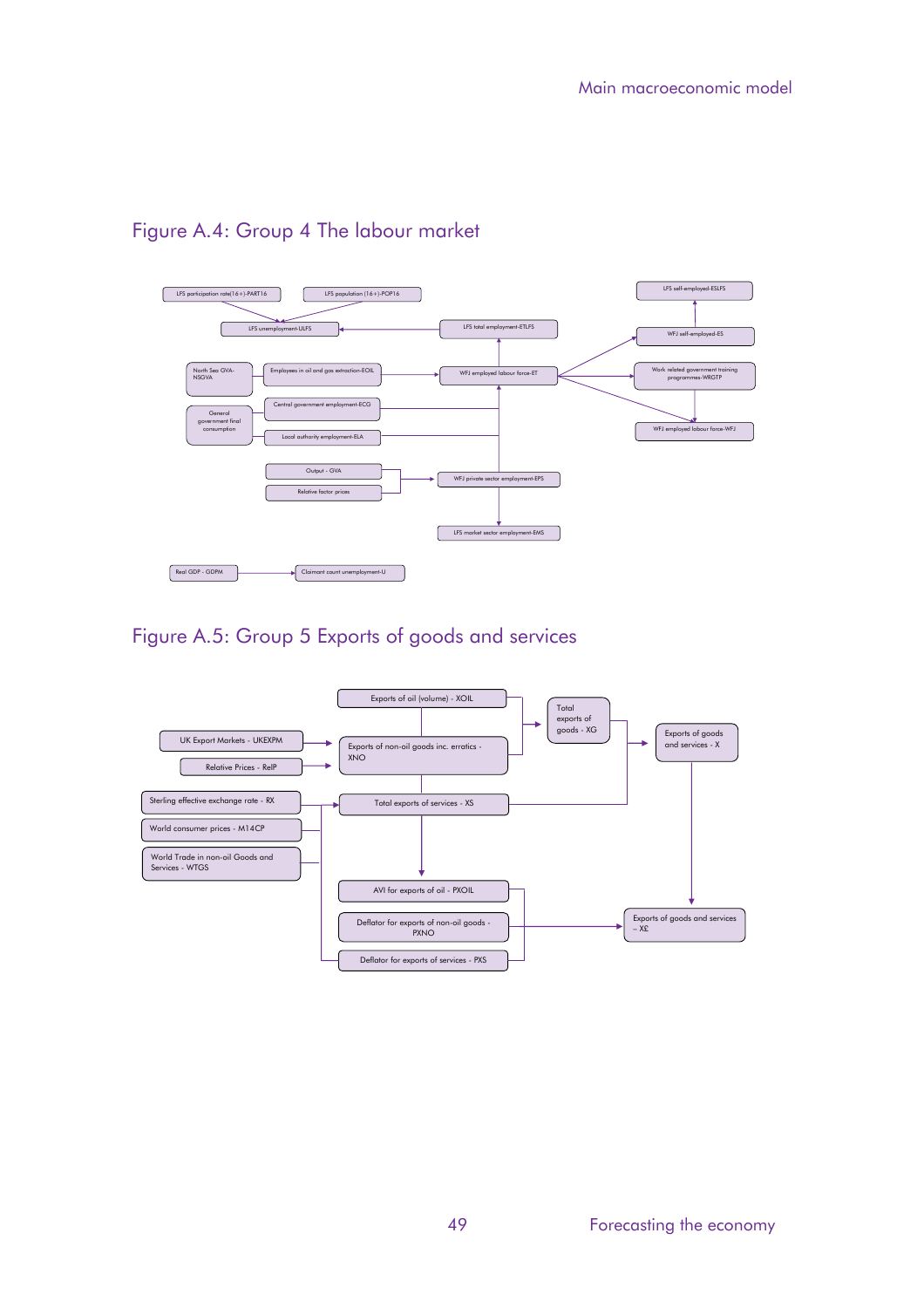# Figure A.6: Group 6 Imports of goods and services

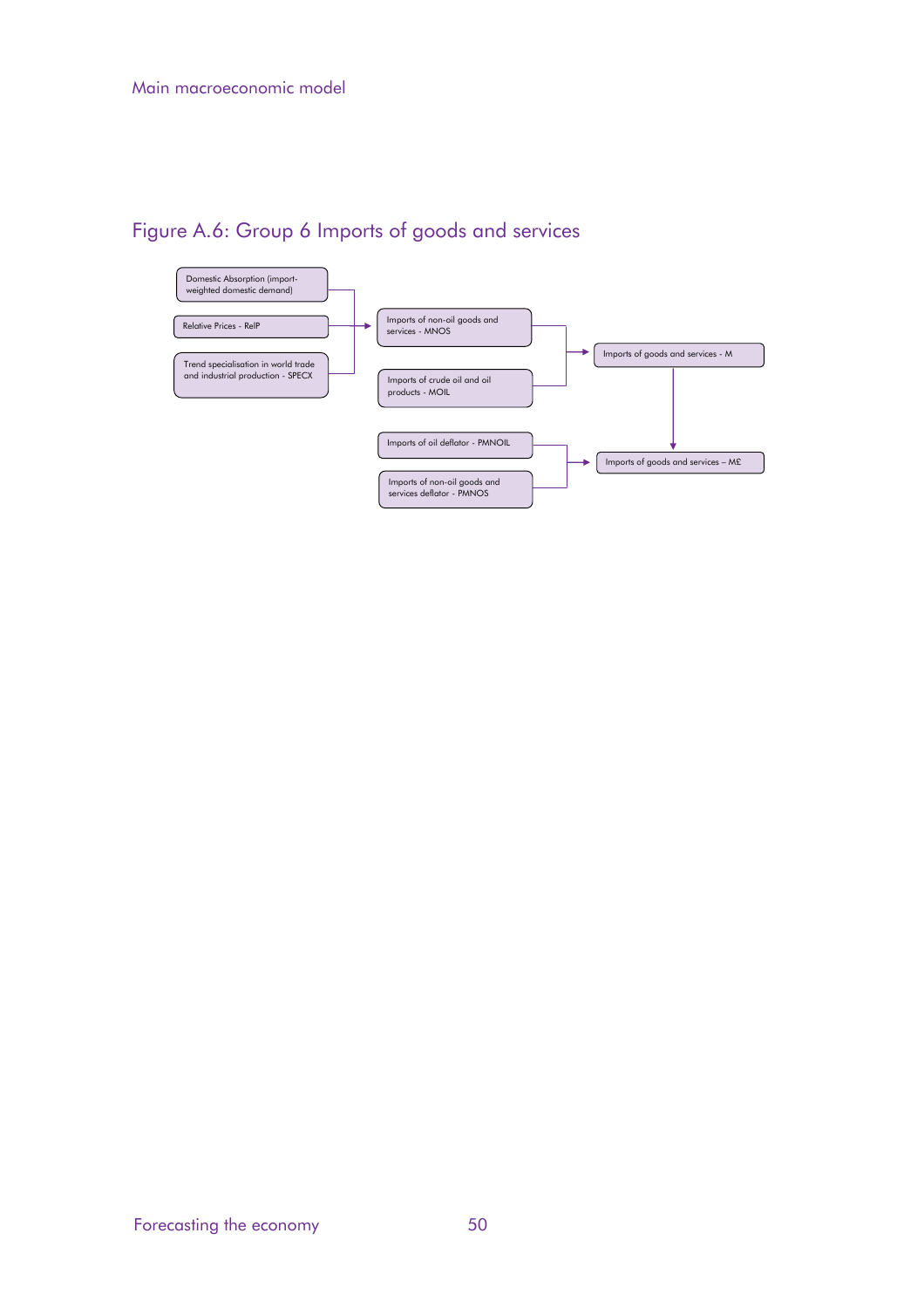

#### Figure A.7: Group 7 CPI and RPI

Basic rate of income tax - TPBRZ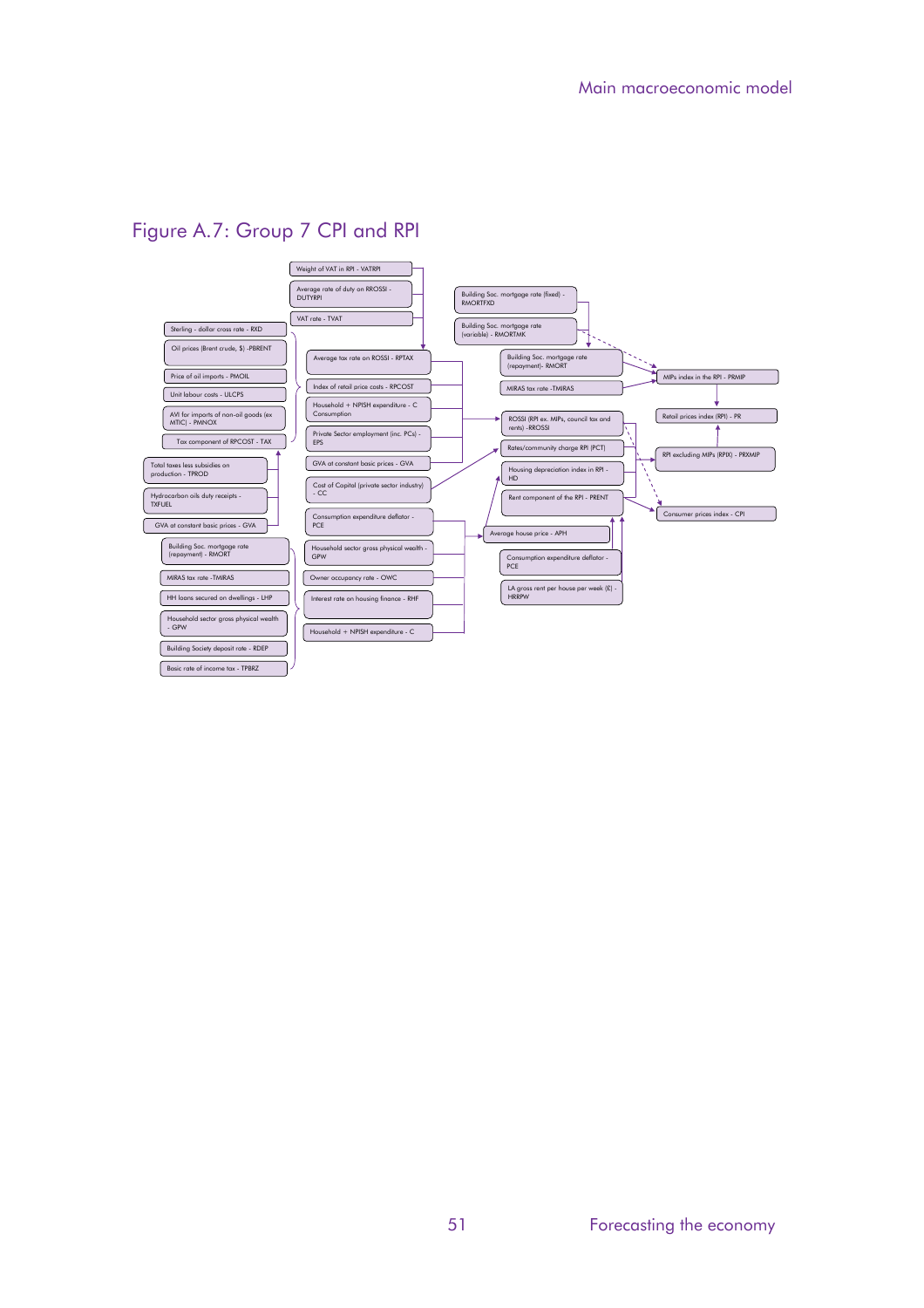### Figure A.8: GDP(E) deflators



## Figure A.9: Earnings

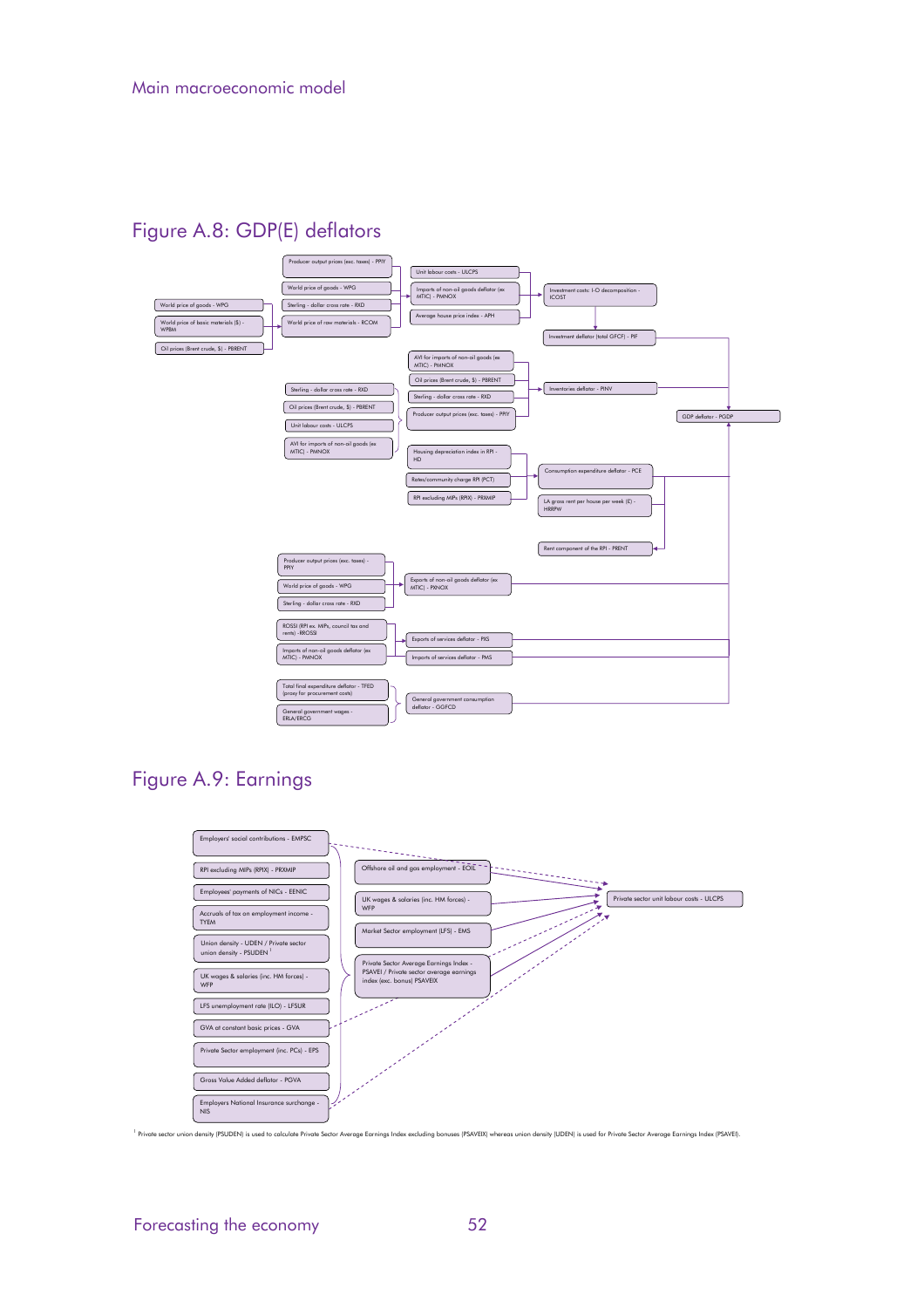### Figure A.10: Group 8 The North Sea





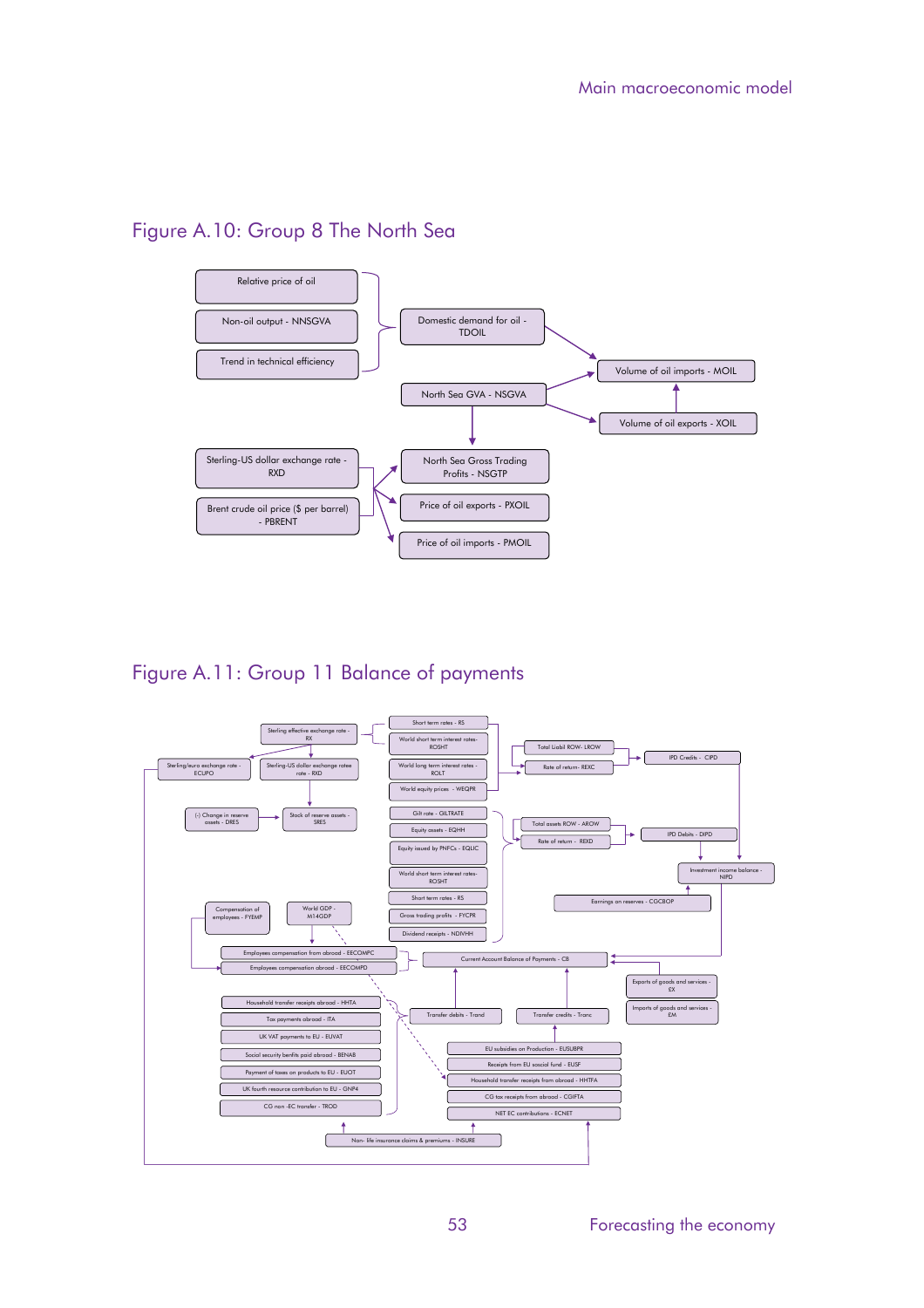Figure A.12: Group 14 Domestic financial sector

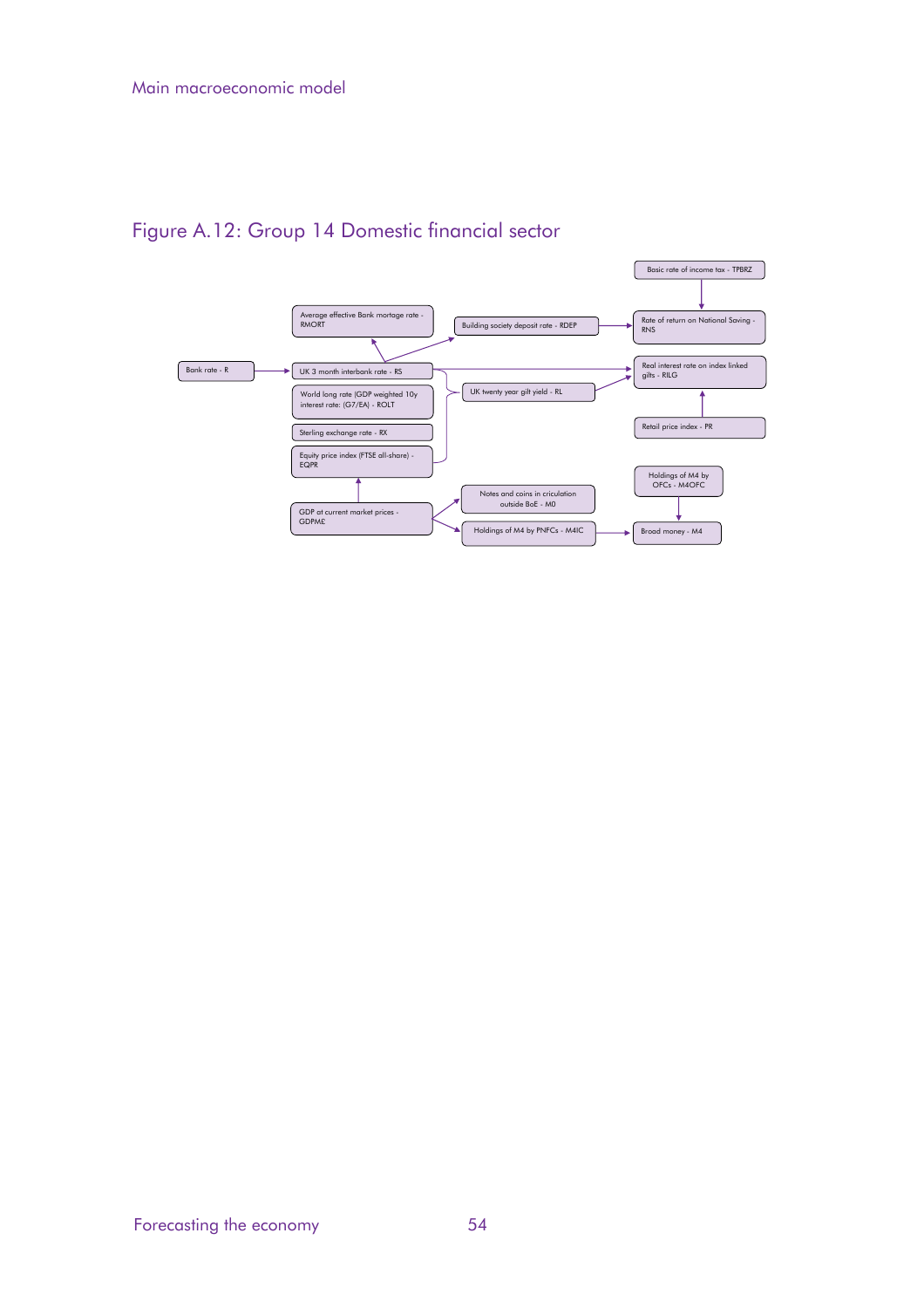#### Figure A.13: Group 15 Income account

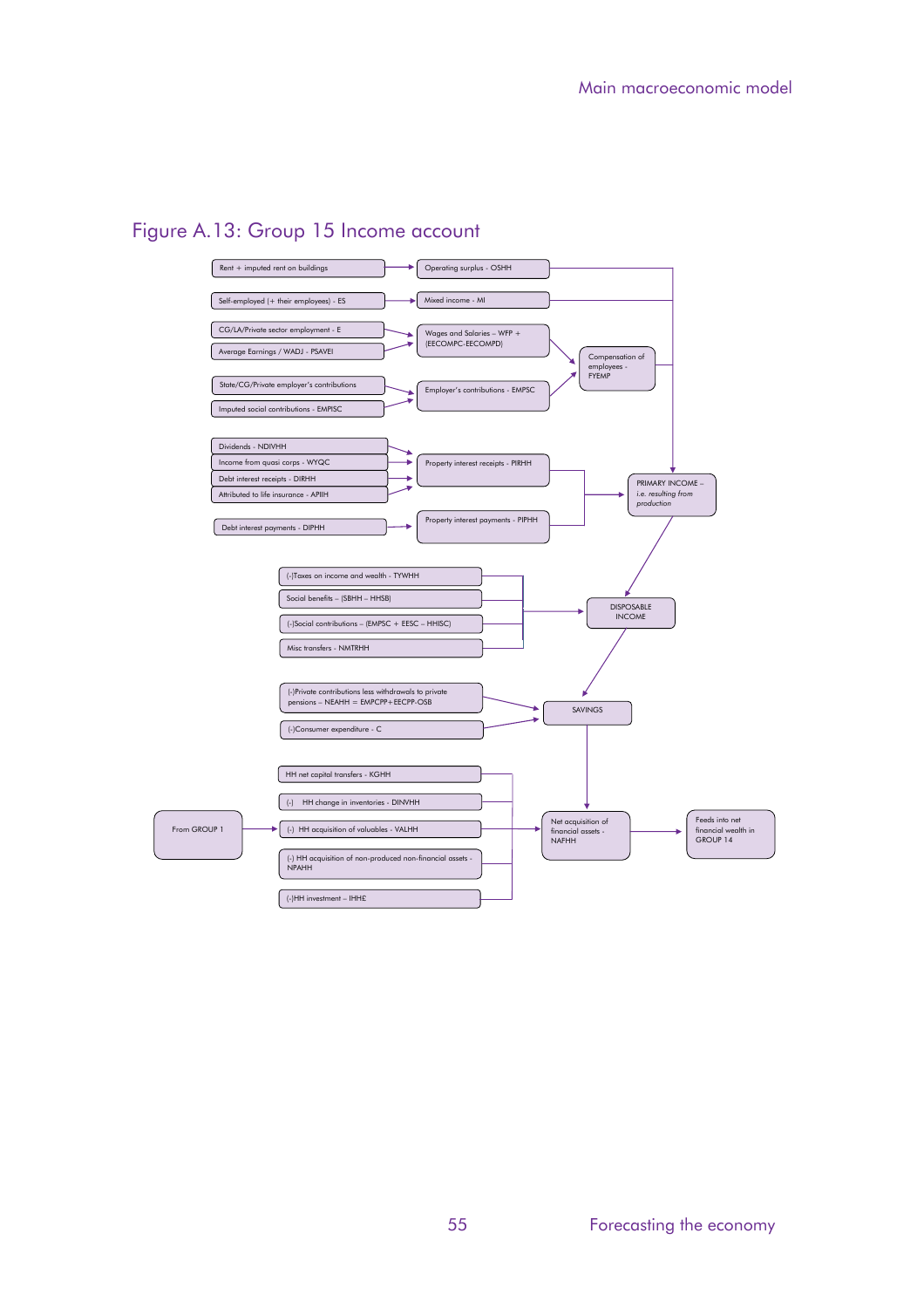## Figure A.14: Group 16 Gross domestic product identities

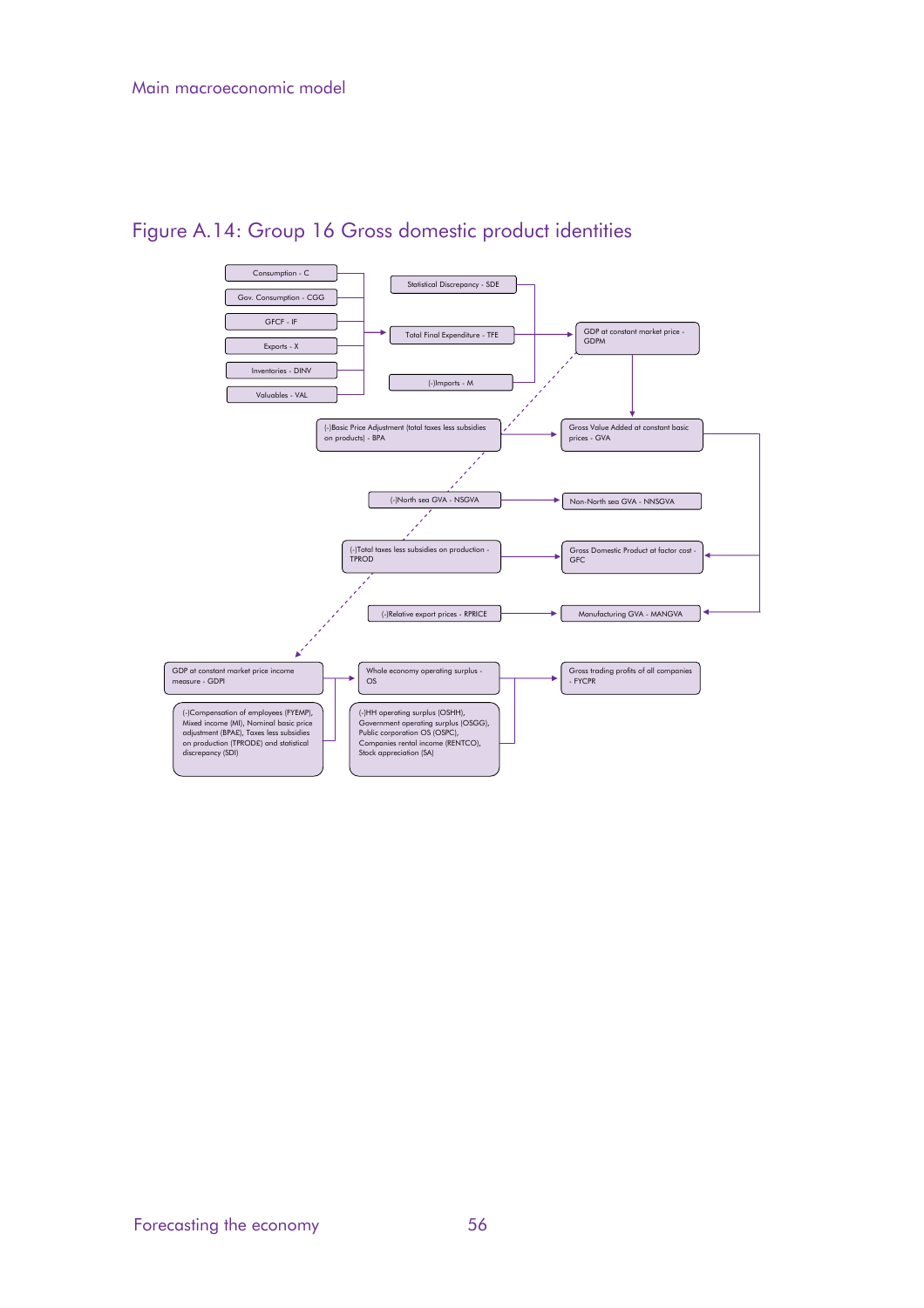

## Figure A.15: Group 18 External balance sheet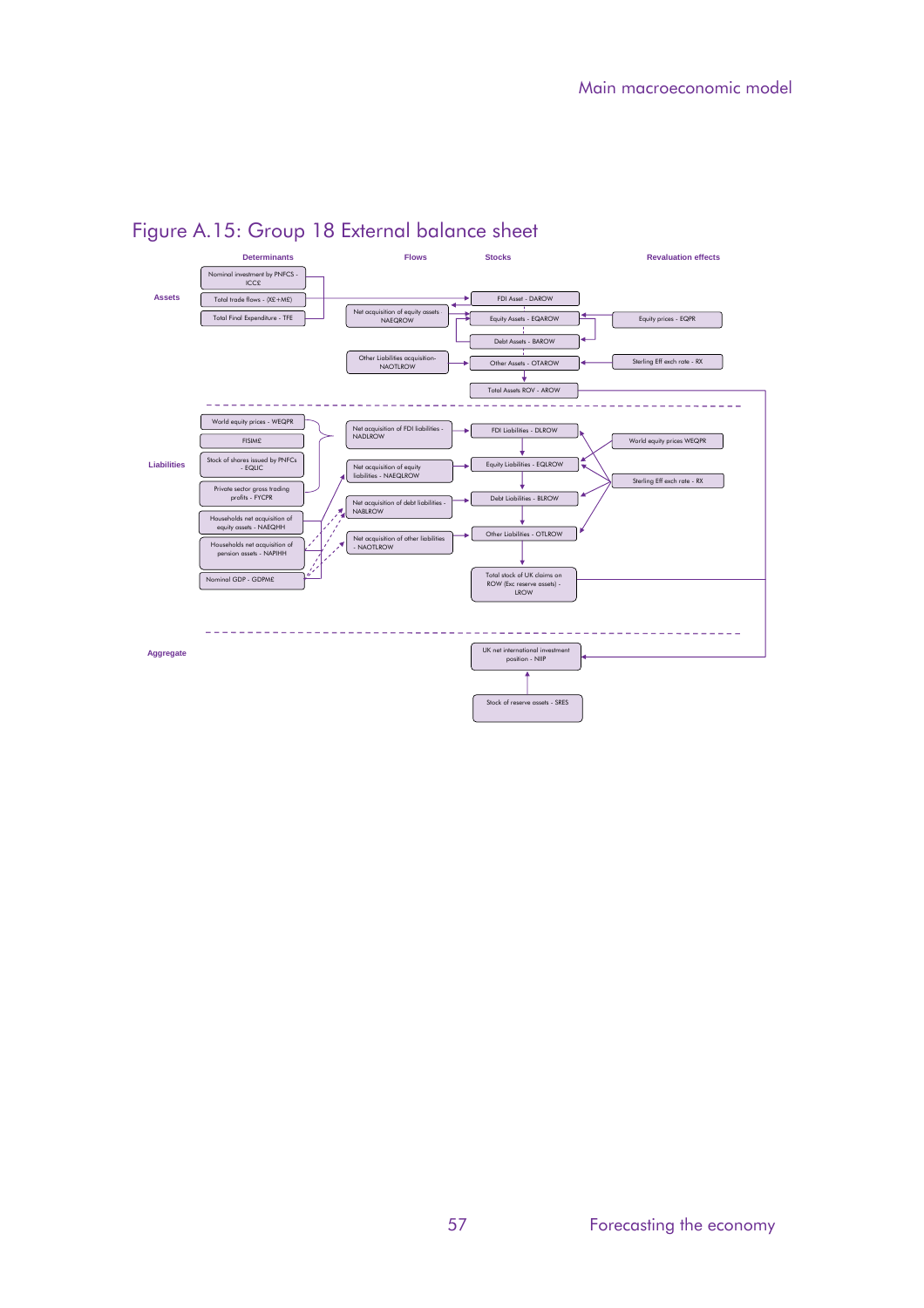

## Figure A.16: Group 18 Household balance sheet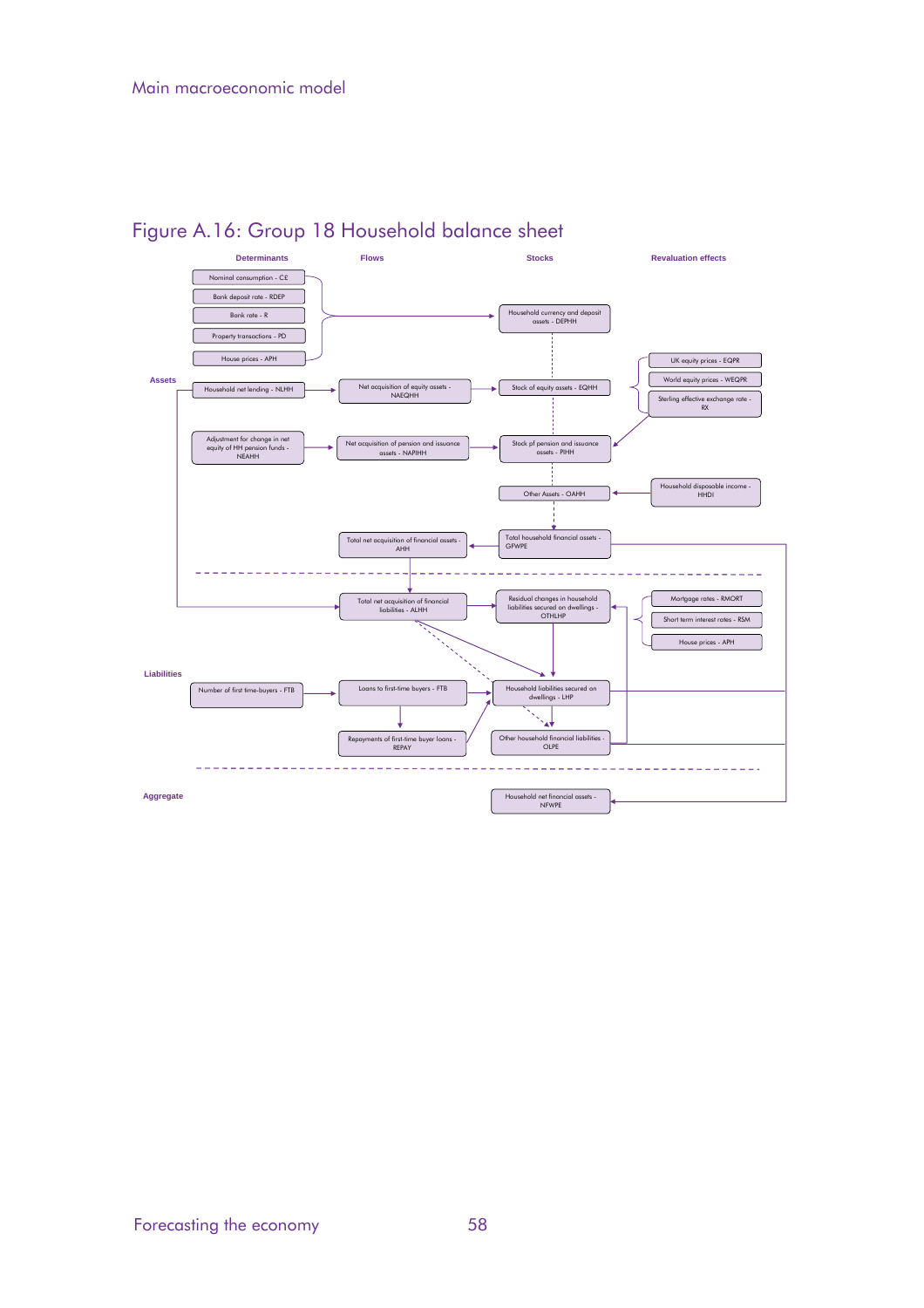

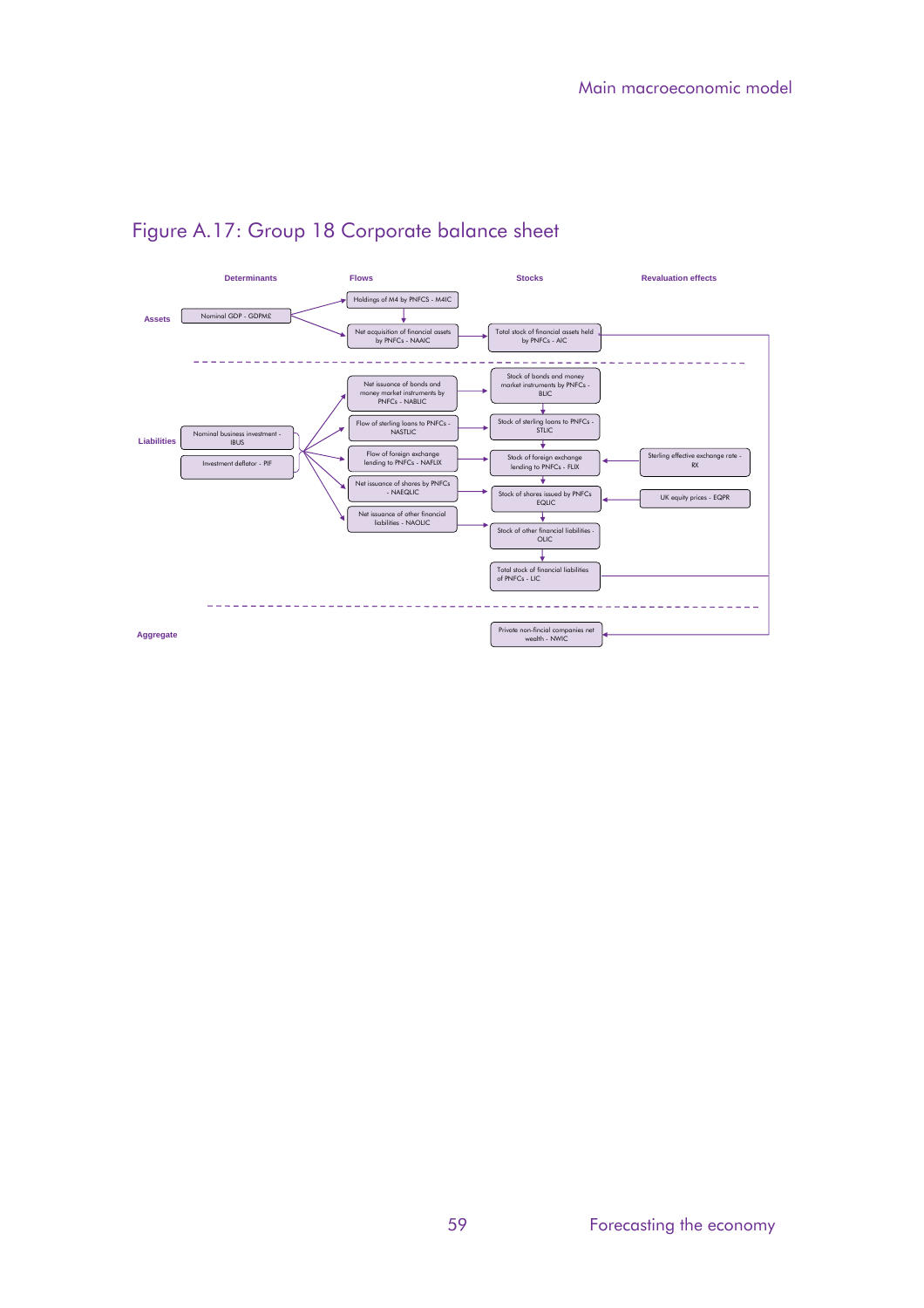# **B References**

<span id="page-63-0"></span>Baily and Okun (1965), 'The Battle Against Unemployment and Inflation: Problems of the Modern Economy'. New York

Bank of England (1999), 'Economic models at the Bank of England', Bank of England

Bank of England (2005), 'The Bank of England Quarterly Model' Available from: www.bankofengland.co.uk/publications/other/beqm/beqmfull.pdf

Buiter (2008), 'Housing wealth isn't wealth', *NBER working paper,* No. 14204.

Clements and Hendry (2002), 'Modelling methodology and forecast failure' *The Econometrics Journal*, Vol. 5, pp. 319-344

Fair (2010), 'Analyzing Macroeconomic Forecastability' *Cowles Foundation Discussion Paper,* No. 1706

Groen, Kapetanios and Price (2009), 'Multivariate methods for monitoring structural change' *Bank of England Working Paper* No. 369

HM Treasury (2008), 'Macroeconomic Model Documentation, March 2008 Public Model' Available from: www.parliament.uk/deposits/depositedpapers/2009/DEP2009- 2901.pdf

HM Treasury (2010), 'Inflation and the output gap in the UK' *Treasury Economic Working Paper* No. 6

IMF (2010), 'Still Minding the Gap - Inflation Dynamics during Episodes of Persistent Large Output Gaps' *IMF working paper* No. 189

IMF (2011) *World Economic Outlook – April 2011. Available from: www.imf.org*

Layard, Nickell and Jackman (2005), 'Unemployment: Macroeconomic Performance and the Labour Market', Oxford University Press.

Meese and Rogoff (1983), 'Empirical exchange rate models of the seventies. Do they fit out of sample?' *Journal of International Economics*, 14, pp. 3-24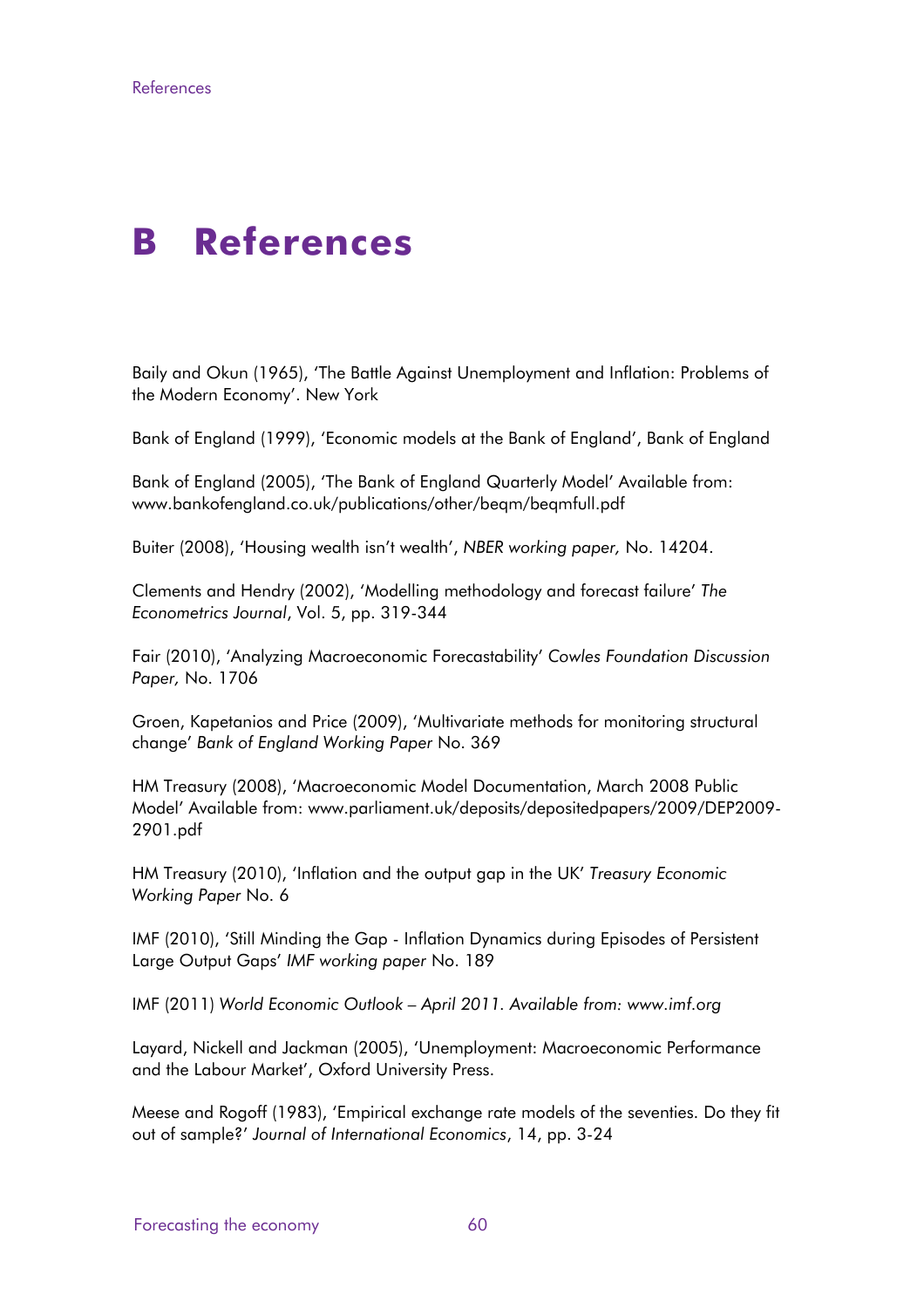Melliss and Whittaker (1998), 'The Treasury forecasting record: Some new results' *National Institute Economic Review* Vol. 164, No. 1, pp 65-79

Nelson and Nikolov (2003), "[UK inflation in the 1970s and 1980s: the role of output](http://ideas.repec.org/a/eee/jebusi/v55y2003i4p353-370.html)  [gap mismeasurement,](http://ideas.repec.org/a/eee/jebusi/v55y2003i4p353-370.html)" [Journal of Economics and Business,](http://ideas.repec.org/s/eee/jebusi.html) Elsevier, Vol. 55(4), pp 353- 370

OECD (2011), *Economic Outlook* No.89 available from: www.oecd.org

ONS (2010), 'The recording of financial intermediation services within sector accounts' *Economic and Labour Market Review*, Vol. 4, No. 6

OBR (2010), 'Assessment of the Effect of Oil Price Fluctuations on the Public Finances' Available from: www.budgetresponsibility.independent.gov.uk

OBR (2011a), 'Forecasting the public finances'. *OBR Briefing paper* No. 1, Available from: www.budgetresponsibility.independent.gov.uk

OBR (2011b), 'Estimating the output gap. *OBR Briefing paper* No. 2, Available from: www.budgetresponsibility.independent.gov.uk

Pagan (2003), 'Report on modelling and forecasting at the Bank of England.' Available from: www.bankofengland.co.uk/publications/news/2003/paganreport.pdf

Smith (1998), 'Emergent policy-making with macroeconometric models' *Economic Modelling*, Vol. 15, No. 3, pp 429-442

Taylor (1993), 'Discretion versus policy rules in practice' *Carnegie-Rochester conference series on public policy*, 39, pp195-214

Wallis and Whitley (1991), 'Sources of error in forecasts and expectations: UK economic models, 1984-1988' *Journal of Forecasting*, Vol. 10, pp231-53